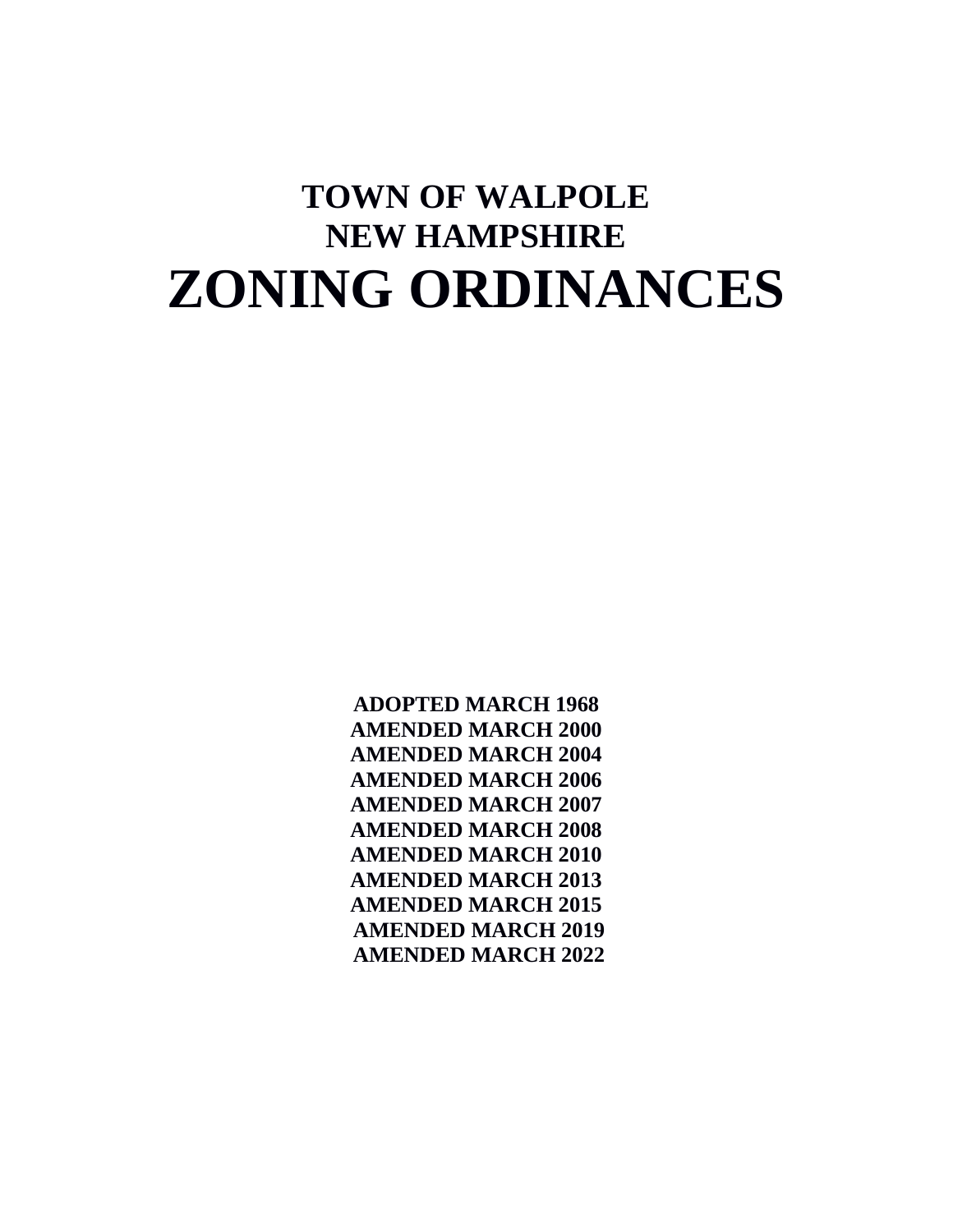# **ZONING ORDINANCE TOWN OF WALPOLE, NEW HAMPSHIRE**

# **TABLE OF CONTENTS**

| <b>ARTICLE I</b>     | Preamble                                    | Page | $\mathbf{1}$   |
|----------------------|---------------------------------------------|------|----------------|
| <b>ARTICLE II</b>    | Precincts                                   | Page | $\mathbf{1}$   |
| <b>ARTICLE III</b>   | Purpose                                     | Page | $\mathbf{1}$   |
| <b>ARTICLE IV</b>    | <b>General Provisions</b>                   | Page | $\mathfrak{Z}$ |
| <b>ARTICLE V</b>     | Residential Districts A and B               | Page | 9              |
| <b>ARTICLE VI</b>    | <b>Commercial District</b>                  | Page | 11             |
| <b>ARTICLE VII</b>   | <b>Industrial District</b>                  | Page | 13             |
| <b>ARTICLE VIII</b>  | Rural/Agricultural District                 | Page | 15             |
| <b>ARTICLE IX</b>    | <b>Timberland District</b>                  | Page | 16             |
| <b>ARTICLE IX-1</b>  | <b>Retirement Overlay District</b>          | Page | 18             |
| <b>ARTICLE X</b>     | Non-Conforming Uses                         | Page | 23             |
| <b>ARTICLE XI</b>    | Board of Adjustment                         | Page | 24             |
| <b>ARTICLE XII</b>   | <b>Administration and Enforcement</b>       | Page | 24             |
| <b>ARTICLE XIII</b>  | Amendments                                  | Page | 24             |
| <b>ARTICLE XIV</b>   | Penalty                                     | Page | 25             |
| <b>ARTICLE XV</b>    | <b>Saving Clause</b>                        | Page | 25             |
| <b>ARTICLE XVI</b>   | <b>Effective Date</b>                       | Page | 25             |
| <b>ARTICLE XVII</b>  | Definitions                                 | Page | 25             |
| <b>ARTICLE XVIII</b> | <b>Floodplain District</b>                  | Page | 26             |
| <b>ARTICLE XIX</b>   | <b>Wellhead Protection Overlay District</b> | Page | 34             |
|                      |                                             |      |                |

APPENDIX A Zoning Maps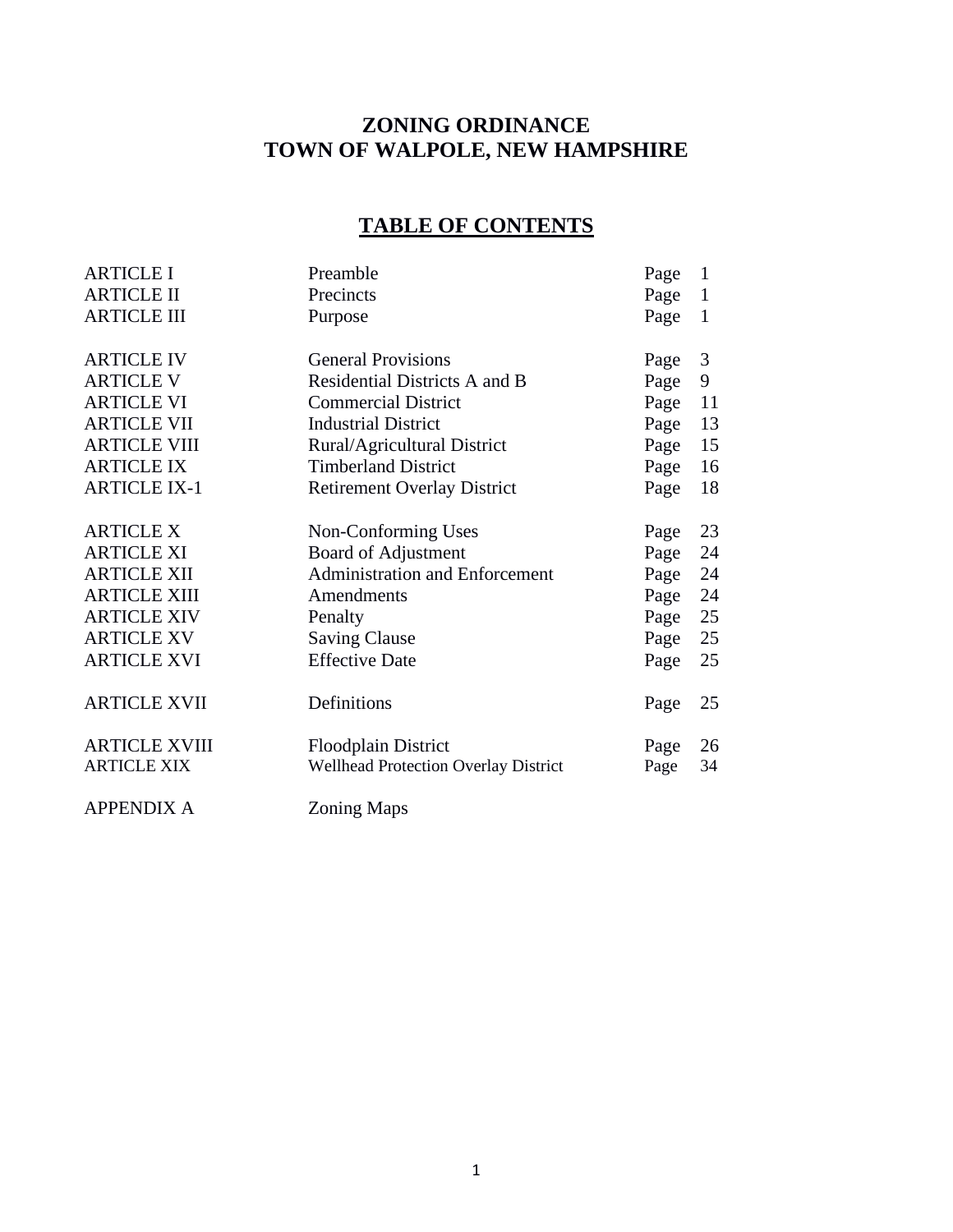# **ZONING ORDINANCE**

# **TOWN OF WALPOLE, NEW HAMPSHIRE**

# **ARTICLE I Preamble**

In pursuance of authority conferred by the New Hampshire Revised Statutes Annotated 1955, as amended, and for the purpose of promoting the health, safety and general welfare, as well as efficiency and economy in the process of development of the incorporated Town of Walpole, New Hampshire, by providing adequate areas between buildings and various rights of way, by the adequate provision of public utilities and other public requirements, and by other means, now therefore, the following ordinance is hereby enacted by the voters of the Town of Walpole, New Hampshire.

The principal purpose of this ordinance shall be as described in the Title LXIV, Chapter 674 of the Local Land Use Planning and Regulatory Powers to fulfill the goals and objectives as set forth in the Town Master Plan, and as described in the Site Plan Review Regulations, namely:

- 1. To preserve the scenic elements of the natural environment and protect Walpole's land.
- 2. To promote a balanced growth.
- 3. To guide the character of development.
- 4. To protect the historic nature, the economic and aesthetic interests of the entire Town.
- 5. To provide aesthetically pleasing and compatible design of building and facilities with as much open natural or landscaped areas as possible.

# **ARTICLE II Precincts**

The North Walpole Village Precinct has been excluded from this Zoning Ordinance for the reason that a zoning ordinance for said precinct was duly enacted in the year 1950 and said zoning ordinance continues to be in effect at the will of the precinct.

# **ARTICLE III Purpose**

For the purpose of this ordinance, the Town of Walpole is divided into the following districts as shown on the Zoning Map filed with the Town Clerk and dated January 11, 1966, and amended March 7, 1972.

- A. Residential District
- B. Commercial District
- C. Industrial District
- D. Rural-Agricultural District
- E. Timberland District
- F. Retirement Overlay District
- G. Flood Plain District
	- $\triangleright$  The Flood Plain District is herein established as an overlay district. The underlying permitted uses shall be allowed only by Special Exception provided they meet the additional requirements set forth in Article XVIII.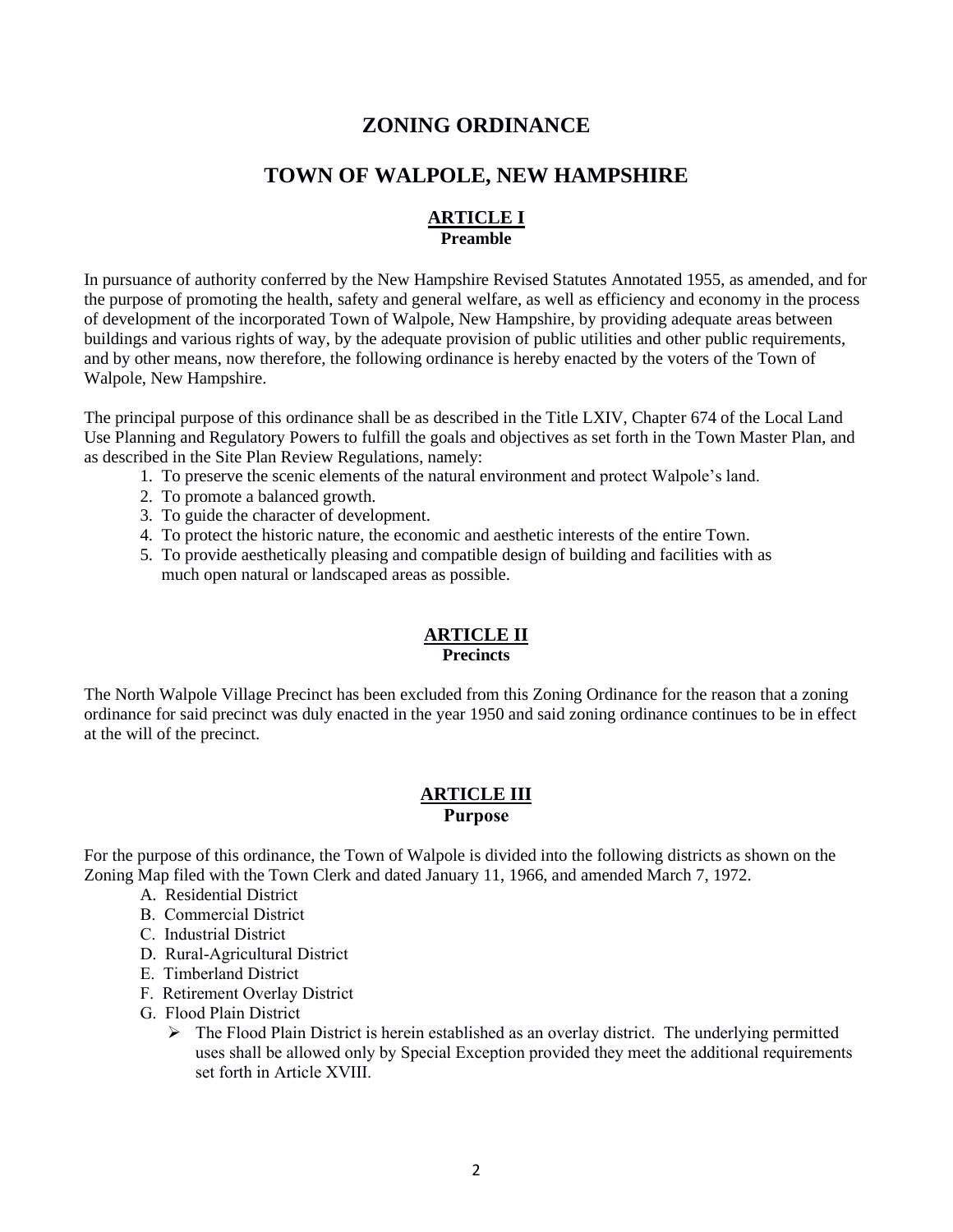# **ARTICLE IV General Provisions**

# A. Fire Ruins

No owner or occupant of land in any district shall permit fire ruins or other ruins to be left but within one year shall remove them or refill same to clear ground level.

# B. Prohibited

Any use that may be obnoxious or injurious by reason of production of or emission of odor, dust, smoke, refuse matter including toxic or radioactive waste, fumes, noise, vibrations, or similar conditions or that are dangerous to the comfort, peace, health or safety of the community is prohibited.

# C. Waste Waters or Sewage

No waste waters or sewage shall be permitted to run free or be discharged in any way that may be offensive or detrimental to the health of others. All such wastes shall be conveyed away through the use of an accepted sanitary system. The sanitary systems in and from all dwellings and other buildings shall be constructed and maintained in accordance with the standards set and enforced by the NH Department of Health and the NH Water Pollution Committee.

# D. Signs

# 1. Definitions

 **Sign** - is defined as a structure, building wall, or other outdoor surface or any device used for visual communication which is used for the purpose of bringing the subject thereof to the attention of the public, or to display, identify and publicize the name or product or service of any person, enterprise, or business.

 **Wall Sign** - is defined as any sign attached to, painted on, or applied to a building. All wall signs shall be located on the primary building in which a permitted non-residential use takes place and shall not extend above the roof line of the building. A sign that is affixed to a building shall lie flat against the wall showing only one face.

 **Free-Standing Sign** - is defined as any sign not attached to a building. Structural elements of a free-standing sign shall not be used in calculating the area of such sign. A free-standing sign may have two sides exhibiting advertising matter, and only one side shall be used in calculating the area of such sign.

# 2. Approvals

 All new non-residential signs require review by the Zoning Board of Adjustment (ZBA), for compliance with the ordinance only. All signs legally existing at the time of the enactment of this section may be replaced and/or reworded provided such replacement of rewording does not increase any existing noncompliance with this section, and for non-residential use, approval is given by the ZBA. Signs erected by a governmental entity to control traffic, or to otherwise protect the health and Safety of the general public shall not be subject to these regulations.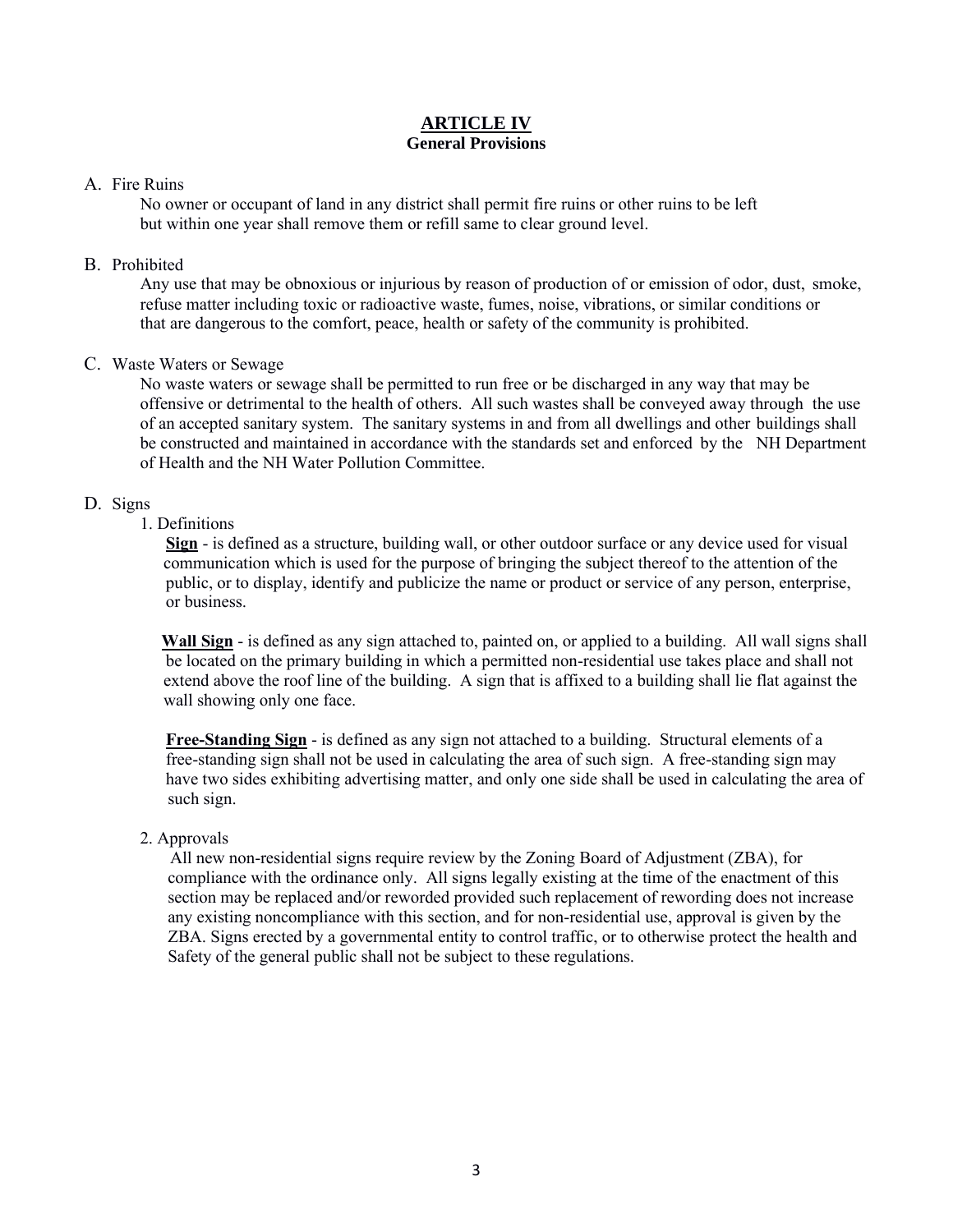### 3. Limitations

 No sign of any type shall be designed or be placed in such a position as to create a hazardous condition by way of 1) obscuring a clear view of, or interfering with, vehicular or pedestrian traffic, or 2) similarity with official street signs or signals. All signs permitted under this section shall be constructed of durable materials, affixed to a building or the ground and shall be maintained in good condition and repair at all times. Inflatable signs, feather flags, oscillating, rotating, flashing neon, or other tubular gas signs are not permitted except when used for public safety purposes by the governmental entity.

### 4. Residential District

 Signs shall be permitted no larger than six (6) square feet in the Residential District. Property owners or tenants in the Residential District with business, professional, or other service enterprises shall be allowed one advertising sign on the premises relating to the use or uses conducted in the building. One sign of the same size will be allowed with the name and address of the contractors of the structure during the active construction period or a sign pertaining to the lease, sale or use of the lot or building on which it is placed. Construction signs shall not exceed the allowed size in this district.

 Free-standing signs shall be located no closer than ten (10) feet from a front, side, or rear lot line. A free-standing sign shall not exceed ten (10) feet in height.

### 5. Rural/Agricultural and Timberland Districts.

 All permitted non-residential uses shall be allowed to erect and maintain a single free-standing sign and any number of wall signs provided that the combined area of all signs does not exceed thirty-two (32) square feet for all uses.

Construction signs shall not exceed the allowed size in this district.

 Free-standing signs shall be located no closer than twenty (20) feet from a front, side, or rear lot line. A free-standing sign shall not exceed ten (10) feet in height.

### 6. Commercial and Industrial Districts

 Signs shall be permitted no larger than thirty-two (32) square feet. Signs shall be placed not less than sixty (60) feet from the edge of the traveled roadway and not less than one hundred (100) feet from another sign. Construction signs shall not exceed the allowed size in this district.

 Free-standing signs at one commercial location advertising multiple uses shall be on one free-standing sign and their combined area shall not exceed thirty-two (32) square feet.

 Free-standing signs shall be located no closer than sixty (60) feet from the edge of the traveled roadway and no closer than ten (10) feet from the remaining lot lines. A free-standing sign shall not exceed twenty (20) feet in height.

# 7. Directional Signs

 Directional signs, not exceeding six (6) square feet in size relating to a business operated in the Town of Walpole shall be permitted provided that said directional signs for any one enterprise do not exceed one in any two-mile length of road not including those to indicate a change of direction. Directional signs shall not be within fifty (50) feet of any other sign except when mounted on a common post.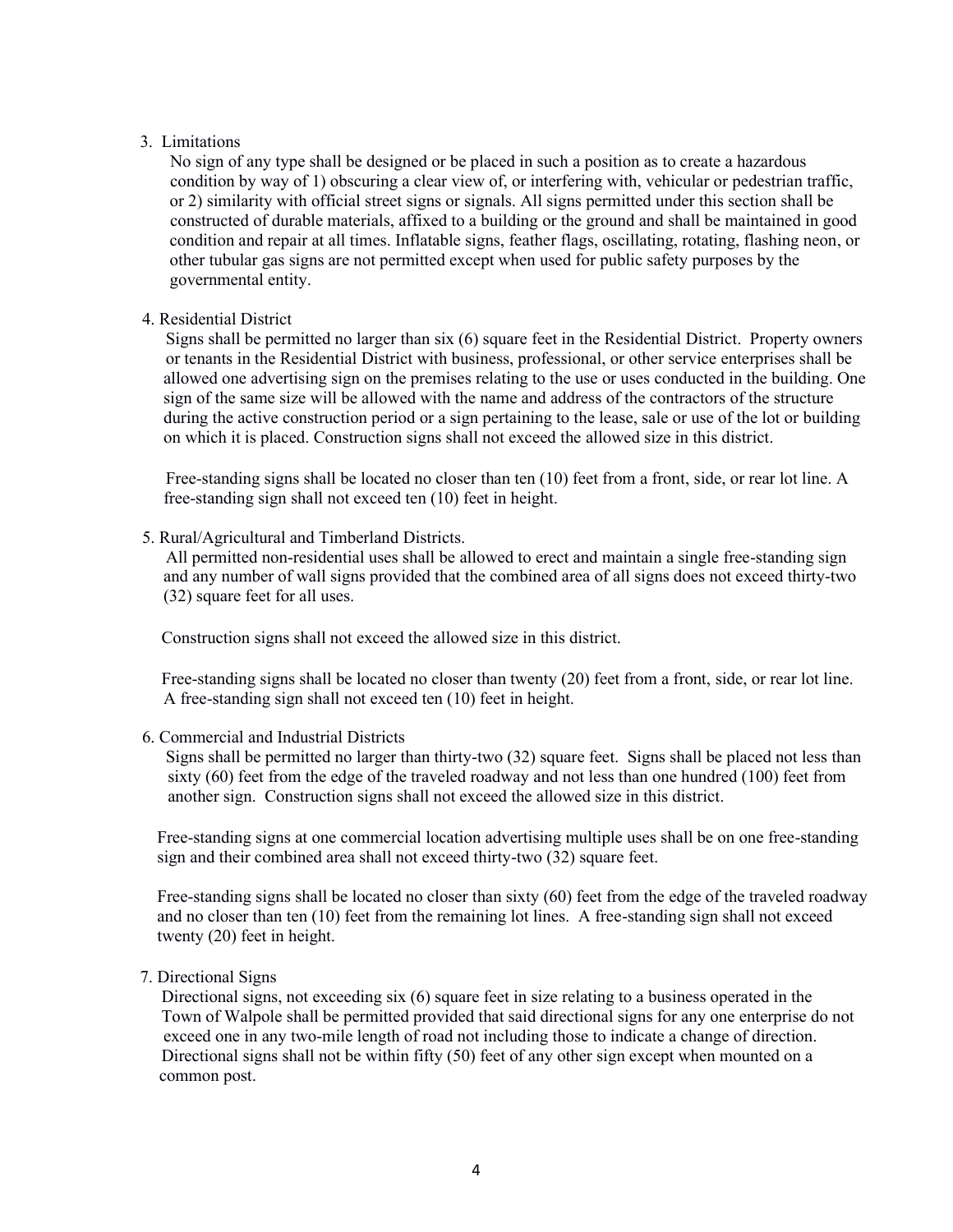### 8. Multiple Use Signs

 Free-standing signs at one commercial location, such as a shopping center, advertising multiple uses shall be on one free standing sign and their combined area shall not exceed thirty-two (32) square feet, or forty-eight (48) square feet by Special Exception.

9. Temporary Signs

 A temporary sign is any sign not permanently attached to the ground, a wall or a building that is intended to be displayed for a short to limited amount of time.

 Examples of temporary signs may include but are not restricted to announcement signs, real estate signs; community or civic event signs; political campaign signs pursuant to RSA 664; garage or yard sale signs or signs for other special events that occur for a limited period of time.

All temporary signs shall be removed within ten (10) days following the event or activity being promoted.

10. Special Exceptions.

 Signs of six (6) square feet may be placed between ten (10) and sixty (60) feet of traveled roadway and between twenty (20) and one hundred (100) feet of another sign by Special Exception from the Board of Adjustment when the Board is satisfied that the provisions of Article IV will be met and that the sign as placed will not have any adverse effect on abutting properties.

### E. Removal of Sand and Gravel.

The commercial excavation of clay, sod, loam, sand, gravel, or other earth materials shall be allowed by special exception in the Industrial, Rural/Agricultural, and Timberland Districts only, and by permit, pursuant to the provisions of RSA 155-E. The Zoning Board of Adjustment shall serve as the regulator for the purpose of granting such permits, and they are hereby authorized to adopt such rules as may be reasonable and necessary to carry out the provisions of RSA 155-E, and this ordinance. Please also see: "Town of Walpole's Regulations Governing Earth Excavations". Any excavation as described above are to be considered an industrial manufacturing and commercial operation and shall be subject to a special exception review as outlined in Article VIII Rural Agricultural District C. Special Exceptions and may be subject to a Site Plan Review by the Planning Board.

# F. Trailers and Mobile Homes:

- 1. Mobile Homes may be used and maintained as permanent residences in the Rural/Agricultural District subject to the regulations contained in Article VIII.
- 2. Mobile Home Parks, as defined by this ordinance, are prohibited in all zoning districts.
- 3. The Board of Adjustment may grant a permit for the temporary use of a trailer or mobile home to be maintained as living quarters, by a person employed in adjoining construction of timber harvest, or for whom a permanent residence is under construction, or as an office, storeroom or shop in connection with active construction of the premises provided that such use will conform to the sanitary requirements of this Article, Section C. In granting such permits the Board of Adjustments shall attach reasonable time limits for the removal of such mobile home or trailer.
- G. Junk Yards and Dumps
	- 1. The use of land or buildings for motor vehicle, machinery or scrap metal junk yards is the use standard set and enforced by NH Revised Statutes (Chapter 236 N.H.L. 1993). Machinery and scrap metal junkyards may be allowed by prior permit from the Board of Selectmen if they meet the same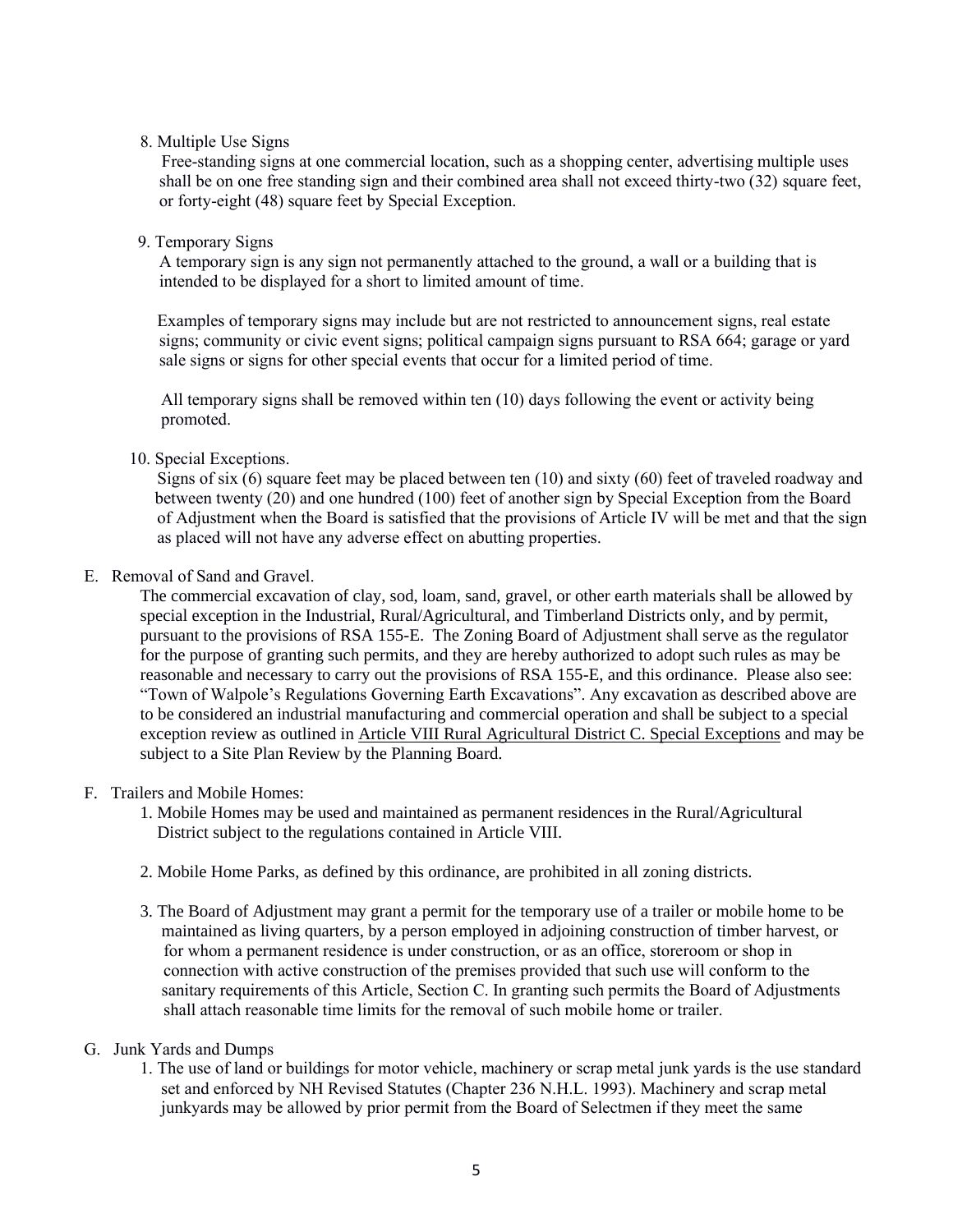requirements as are in force for the motor vehicle junkyard.

- 2. The use of land for dumping garbage and refuse as defined in RSA 147-24 is prohibited except that a dump may continue as a non-conforming use if it complies with the provisions of RSA 147 and 149 M and including the provision for approval, therefore, as required in RSA 147- 25.
- 3. The selection of a public dumping place maintained or designated by the Board of Selectmen in accordance with RSA 147-23 to 147-30 shall not be affected by this Ordinance.

### H. Subdivision

Any Subdivision of land for development shall meet the requirements of the Land Subdivision Control Regulations adopted by the Walpole Planning Board under authorization voted by the Town of Walpole on March 8, 1966.

I. Airports and Aircraft Landing Facilities

Airports and facilities for the landing, takeoff, maintenance, or storage of aircraft are prohibited in all zoning districts within the Town of Walpole.

J. Telecommunications

Facilities are subject to review under the provisions outlined in the Telecommunications Facilities Ordinance as established by the Town of Walpole on March 12, 2002, pursuant to NH RSA 674:15 and 21, II. Please also see: Town of Walpole Telecommunications Facilities and Ordinance.

K. Protection of Town Water Supply

Proposals or developments located within the Well Source Protection Areas are subject to the provisions outlined in the Well Source Protection Ordinance as established by the Town of Walpole March 9, 2004, pursuant to NH RSA 674:21, Innovative Land Use Controls.

Updated March 2015. See Wellhead Protection Ordinance Overlay District page 32.

L. Bed and Breakfast Establishments

So called "Bed and Breakfast" establishments for the accommodation of paying, overnight guests, may be maintained as home occupations in all zoning districts provided that the number of rooms for rent in any one establishment shall not number more than four and further provided that breakfast shall be the only meal provided and that only to bona fide overnight guests. The conversion of a single-family residence or other building to a "bed and breakfast" shall require Site Plan approval by the Planning Board. Off-street parking for one car per rented room plus space for owner parking shall be provided.

# M. Hazardous materials

- 1. Any business proposing to store or use hazardous materials within a commercial or industrial zone, or on land that has received or is being proposed for a Variance or Special Exception for commercial or industrial use, or on land above a town aquifer, shall present to the Planning Board a soil and water protection plan and a separate safety plan to be followed in case of spills or other accidents. These plans shall be presented to the Planning Board as part of the business's site plan review application and documentation.
- 2. The planning board shall engage the services of an independent licensed engineer or engineers to review the quality of these protection and safety plans. The engineer(s) shall be chosen by the Planning Board, not be affiliated in any way with the applicant, and have a license, experience, and qualifications specifically relevant to the proposed protection and safety plans. The Planning Board shall not vote [note] to approve or deny the application before the independent engineer(s) inform(s) the planning board of the quality of the safety and protection plans and their compliance with all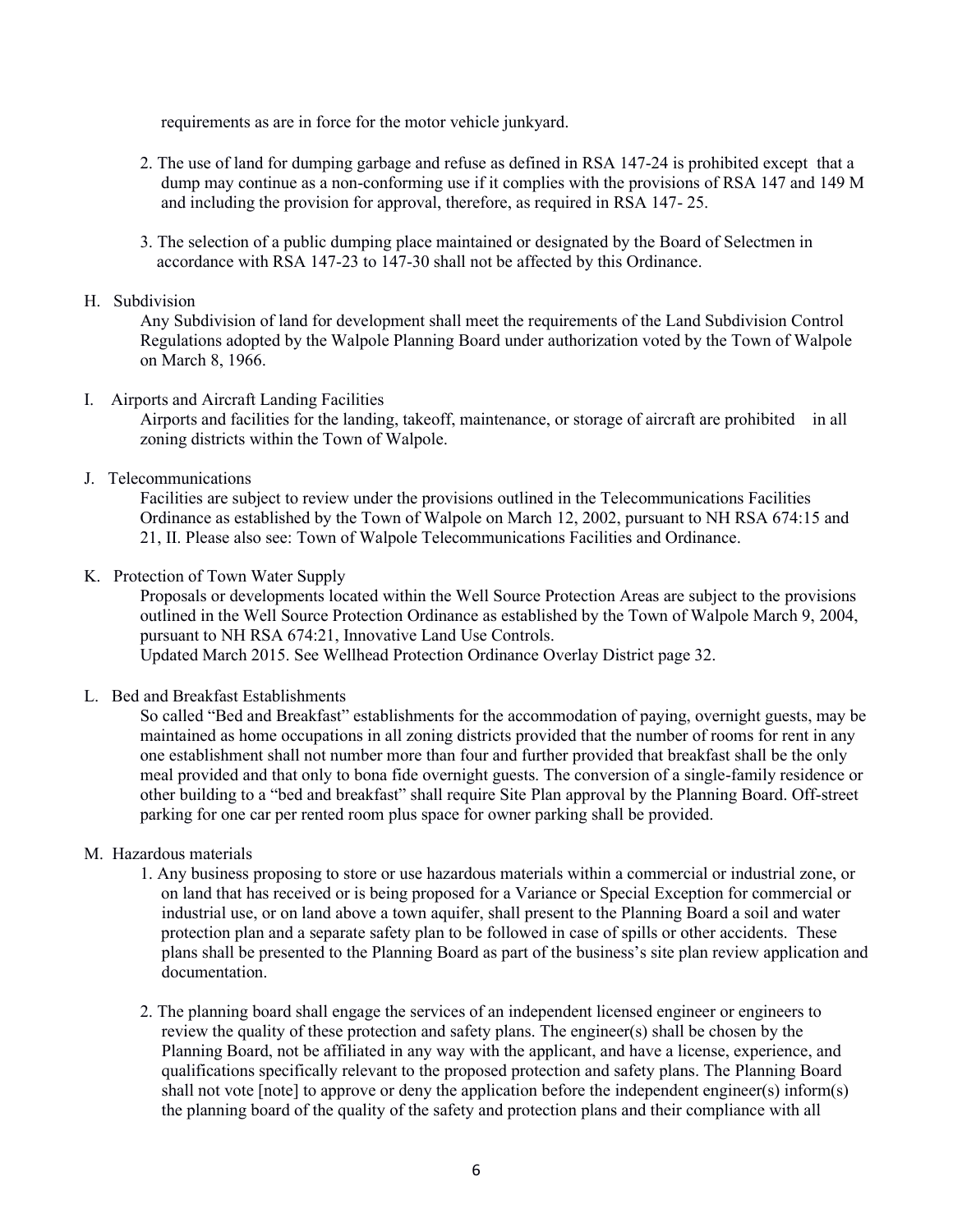relevant, newest (word omitted) practices.

- 3. All fees associated with these reviews shall be paid by the applicant, not the town. The Board of Selectmen shall not issue a building permit before all fees are paid.
- 4. This provision shall apply to any business that proposed to handle or store hazardous materials or waste such that the business is regulated or overseen by the New Hampshire Department of Environmental Services or the U. S. Environmental Protection Agency.
- 5. This ordinance shall not apply to businesses that are operating, or that have building projects completed, under construction, or already approved by the Planning Board at the time this provision is adopted.

### N. Sewage Sludge or Septage

No person shall store or apply any sewage sludge or septage on any land in the Town without a permit from the Walpole Planning Board.

Any permit granted under this section shall require a Site Plan Review, which shall include, but not be limited to, the notification and public hearing requirements of the Walpole Zoning Ordinances.

The Planning Board shall prepare Guidelines for the storage or application of sewage sludge or septage within the Town of Walpole and shall make them available to any applicant up request. Failure to follow the Guidelines my constitute sufficient cause for the Planning Board to deny an application request for a permit. March 1996

- O. DADU **–** As defined as a residential living unit that is with the same single-family lot and provides independent living facilities for one or more person, including provisions for sleeping, eating, cooking and sanitation on the same parcel of land as the principal unit it accompanies.
	- 1. One Detached Accessory Dwelling Unit (DADU) shall be allowed in all zoning districts that permit single-family dwellings. The following requirements apply:
		- A. No change in frontage or setbacks shall be required for a DADU, however, the minimum lot size for any given Zoning District shall be the following:
			- 1. Residential District Type A minimum lot area shall be 80,000 square feet
			- 2. Residential District Type B minimum lot area shall be 50,000 square feet
			- 3. Rural/Agricultural minimum lot area shall be 80,000 square feet
			- 4. Timberland not permitted
		- B. The maximum area for a Detached Accessory Dwelling Unit shall be 900 square feet of living space. A larger living space may be permitted by a variance granted by the Zoning Board of Adjustment.
		- C. No more than Three (3) bedrooms may be permitted in a Detached Accessory Dwelling Unit.
		- D. Detached Accessory Dwelling Unit must be within 150 feet of the principal dwelling unit.
		- E. Occupancy of the accessory or principal unit is limited to family members related by blood, marriage, adoption, foster children or, if unrelated, not more than two (2) unrelated individuals. (See 3C for maximum occupancy.)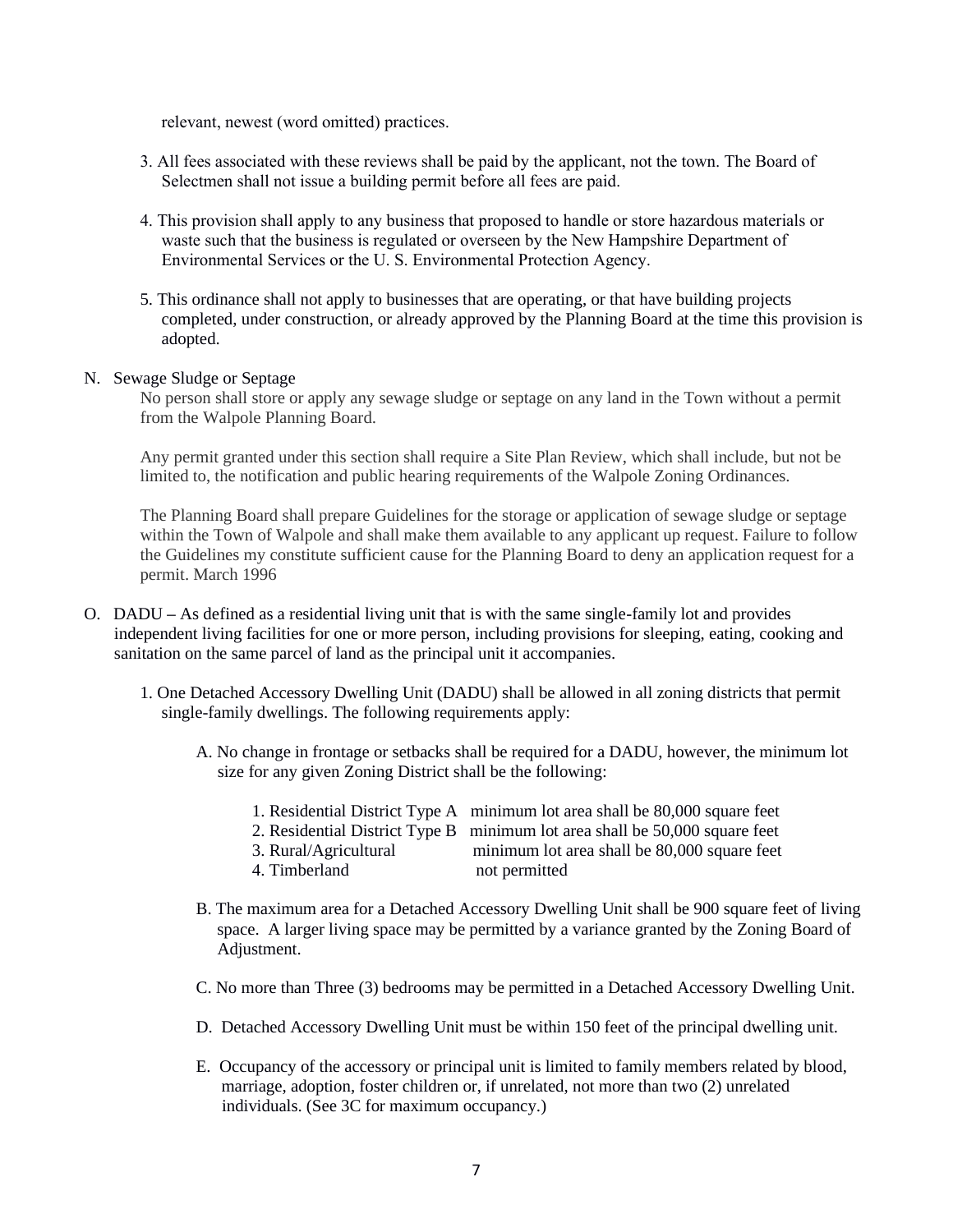- F. No conversions to condominiums and must remain in common ownership.
- 2. The Detached Accessory Dwelling Unit may be within separate detached building on the property (such as a garage or barn).
- 3. Unless otherwise provided for herein, all existing regulations applicable to single family dwellings shall also apply to the combination of a principal dwelling unit and detached accessory dwelling unit, including the following:
	- A. The state building code
	- B. Applicable sections of the state fire code
	- C. The standards for maximum occupancy per bedroom consistent with policy adopted by the United States Department of Housing and Urban Development
	- E. Only one DADU per lot
	- E. Must comply with town ordinances and regulations
- 4. Adequate provisions for water supply and sewage disposal for the detached accessory dwelling unit in accordance with RSA 485-A:38 shall be demonstrated by the applicant. Separate systems, including but not limited to plumbing, heating, electrical and sanitary disposal systems, are not required for the principal and detached accessory dwelling unit provided the occupants of both units have access to the electrical panel and circuit breakers serving their respective units.
- 5. All applications to create a detached accessory dwelling unit shall demonstrate to the Zoning Board of Adjustment that the property has ample parking for both the principal unit and DADU.
- 6. When the creation of an DADU requires an addition to or modification of the exterior of the existing detached structure, or the creation of a new detached structure, the architectural design and details to be used shall be aesthetically compatible with and maintain an aesthetic continuity with the principal dwelling unit as a single-family dwelling.
	- A. An addition to or exterior modification of an existing detached structure shall be designed to match within reason the architectural style, detail, and materials of the existing structure.
	- B. When constructing a new detached structure to accommodate an DADU, the exterior design may either reflect the architectural style, detail, and materials of the existing single family structure, or it may reflect the architectural style, details and materials that are commonly found in detached accessory structures associated with a single-family dwelling, such as a barn, or a garage with apartment over.
- 7. The owner of the property shall occupy either the principal dwelling unit or the detached accessory dwelling unit as their "Principal Place of Residence." Whichever dwelling unit is not the property owner's principal place of residence may be rented to a person(s) unrelated to the property owner.
	- A. The owner shall demonstrate to the Select Board that one of the units is his or her "Principal Place of Residence" prior to issuance of a Building Permit by the Select Board for the accessory dwelling unit.
	- B. The term "Principal Place of Residence" for purposes of determining owner occupancy shall mean the location where the property owner is domiciled and has a place of abode, and the location where the property owner has, through all of his or her actions,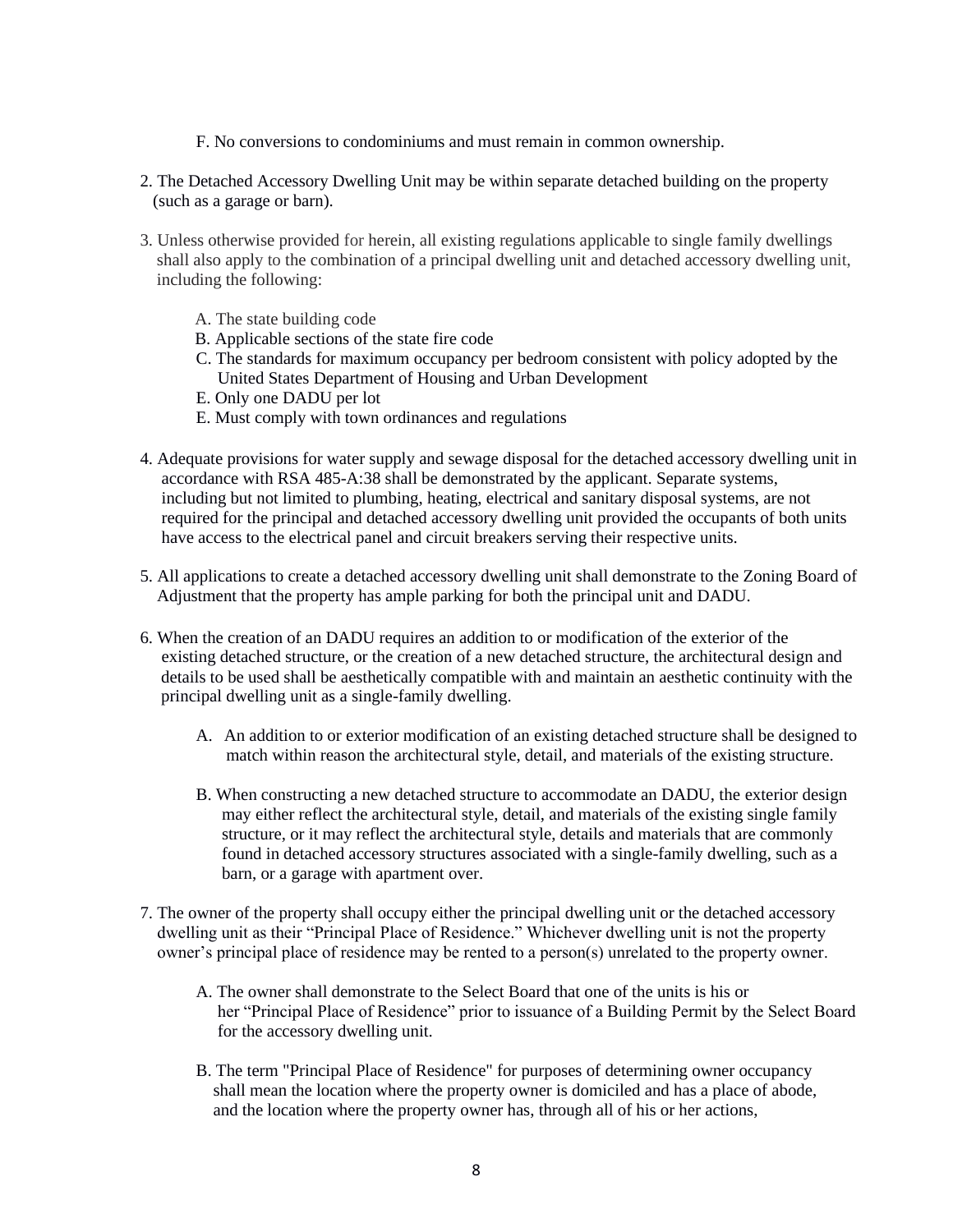demonstrated a current intent to designate said residence as his or her principal place of physical presence.

 Such an intent on the part of the property owner is evidenced by, among other things, his or her voter's registration, vehicle registration, driver's license, or the placement of his or her children in local public schools.

 Any temporary lapse of owner occupancy in the primary residence caused by the death of a property owner shall be permitted for a period not to exceed 1 year.

- C. The property owner shall submit to the Select Board a signed and notarized "memorandum of adequate notice", to be recorded at the registry of deeds at the applicant's expense.
	- 1. The notice shall identify the property on which the detached accessory dwelling unit is located by source deed and serve as a notice to successor owners that the accessory dwelling unit is subject to the provisions of this section of the zoning ordinance, and that owner-occupancy of one of the two units is required by this subsection. This notice shall be recorded upon issuance of a Building Permit.
	- 2. If the owner of the property is a trust, the term "property owner" shall mean the creator or beneficiary of the trust. If the owner of the property is a corporation, the term "property owner" shall mean the principal stockholder.

Under Section XVII, P. Add after "A one, or two family, dwelling will share the same foundation per lot." Effective June 1, 2017 Attached Dwelling Units are to comply with RSA 674:71 – RSA 674:72

# **ARTICLE V Residential Districts A and B**

#### A. Preamble

The purpose of establishing a Residential District is to preserve free from the distraction of business, traffic noise and odor, those areas in Town suitable for quiet and safe residence and to assure those who built houses there that they may continue to dwell in such comfortable surroundings. Residential District, Type A, is the basic pattern selected to attain this end. Residential District, Type B, has been included with smaller lot size and lesser frontage in areas which have established a pattern for the small lot and where the requirements for Type A would impose hardship on those owners of undivided or unbuilt upon land immediately adjacent.

# B. Uses Permitted

- 1. One single or one two-family dwelling per lot, with private garages and accessory buildings. Churches and religious institutions, hospitals (excluding animal hospitals), nursing homes, municipal buildings, parks and playgrounds, and schools, public or private. Residences may be used to house such customary uses by the owner or tenant as offices for doctors, lawyers, real estate and insurance, or other recognized professions, or such home occupations as hair dressing or dress making, except that the number of persons employed at any one location shall not number more than two persons in addition to the owner or tenant. Adequate off-street parking shall be provided on the premises.
- 2. Farm and garden activities are permitted when incidental to primary residential use, and home food and garden produce may be exposed for sale in this district, provided that such use is in no way injurious, obnoxious or offensive to the neighborhood.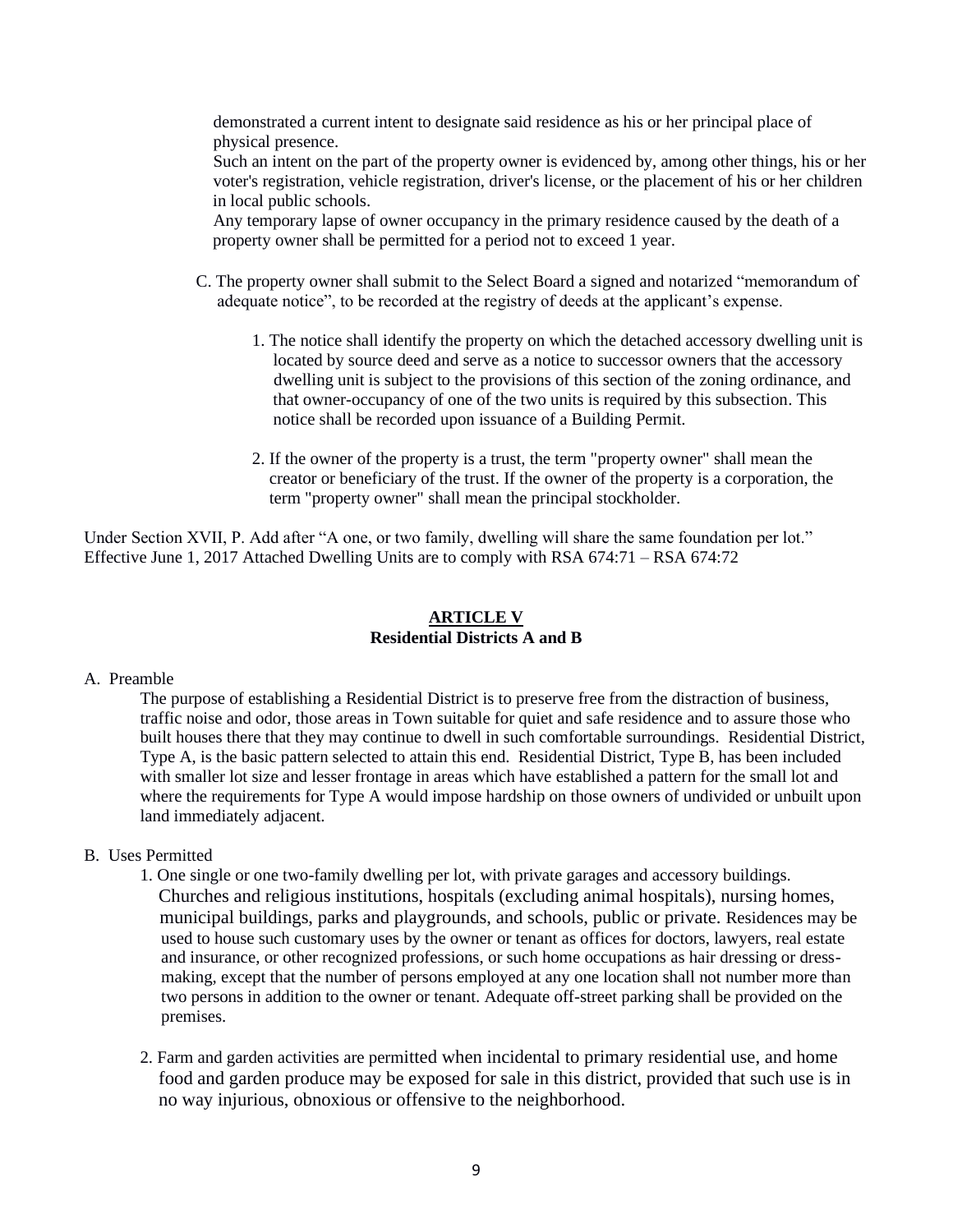3. Retirement community developments are subject to review under the provisions in the Retirement Community Overlay District as set for by the Town of Walpole pursuant to NH RSA 674:21, Innovative Land Use Controls. Please also see Article IX Retirement Community Overlay District in the Town of Walpole Zoning Ordinance.

### C. Special Exceptions

Conversions of existing larger homes to multi-family dwellings may be allowed by Special Exception from the Board of Adjustment provided the Board determines that the following conditions are met:

- 1. The property is suitable to accommodate multi-family use without adversely affecting the area.
- 2. Adequate off-street parking is available.
- 3. The exterior architectural appearance and/or size of the structure shall not be substantially altered.
- 4. The property has received Site Plan approval from the Planning Board.

### D. Land Standards

- 1. Lot Area
	- A. The lot area in the Residential District, Type A, shall be not less than 40,000 square feet with frontage of each lot not less than 200 feet provided, however, that a lot with less frontage which is recorded as a lot of record at the time of passage of this Ordinance shall be deemed a conforming use.
	- B. The lot area in the Residential District, Type B, shall be not less than 25,000 square feet with the frontage of each lot not less than 150 feet provided, however, that a lot with less frontage which is recorded as a lot of record at the time of passage of this Ordinance shall be deemed a conforming use.
- 2. Yard Requirements

No building may be erected closer than sixty-five (65) feet to the center line of the abutting right of-way nor closer than twenty feet to any side or rear property line.

- E. Boundaries of Residential District, Type A
	- 1. 250 feet back from edge of highway on either side of Hitchcock Road, from the Commercial District on the north and from the Residential, Type B, on the south to 2,000 feet east of intersection of Whitney (Old Cheshire Turnpike) and Alstead (Whitcomb) Roads.
	- 2. 250 feet back from edge of highway on either side of Drewsville and from the Commercial District on the north side and the intersection of Whitney Road (Old Cheshire Turnpike) and Drewsville Road (Whitcomb Road) on the south to 750 feet from said intersection.
	- 3. 250 feet back from the edge of the highway on the west side of Whitney Road (Old Cheshire Turnpike) from the intersection of Whitney Road (Old Cheshire Turnpike) and Drewsville Road (Whitcomb Road) to 1500 feet south of said intersection.
	- 4. Area bounded by Mad Brook, North Road, Maple Grove Road, Prospect Hill Road, (Watkins Hill Road) Old Meetinghouse Road, Wentworth Road, Hooper Road, Old Route 12 (Old Keene Road), Prospect Hill Road and School Street.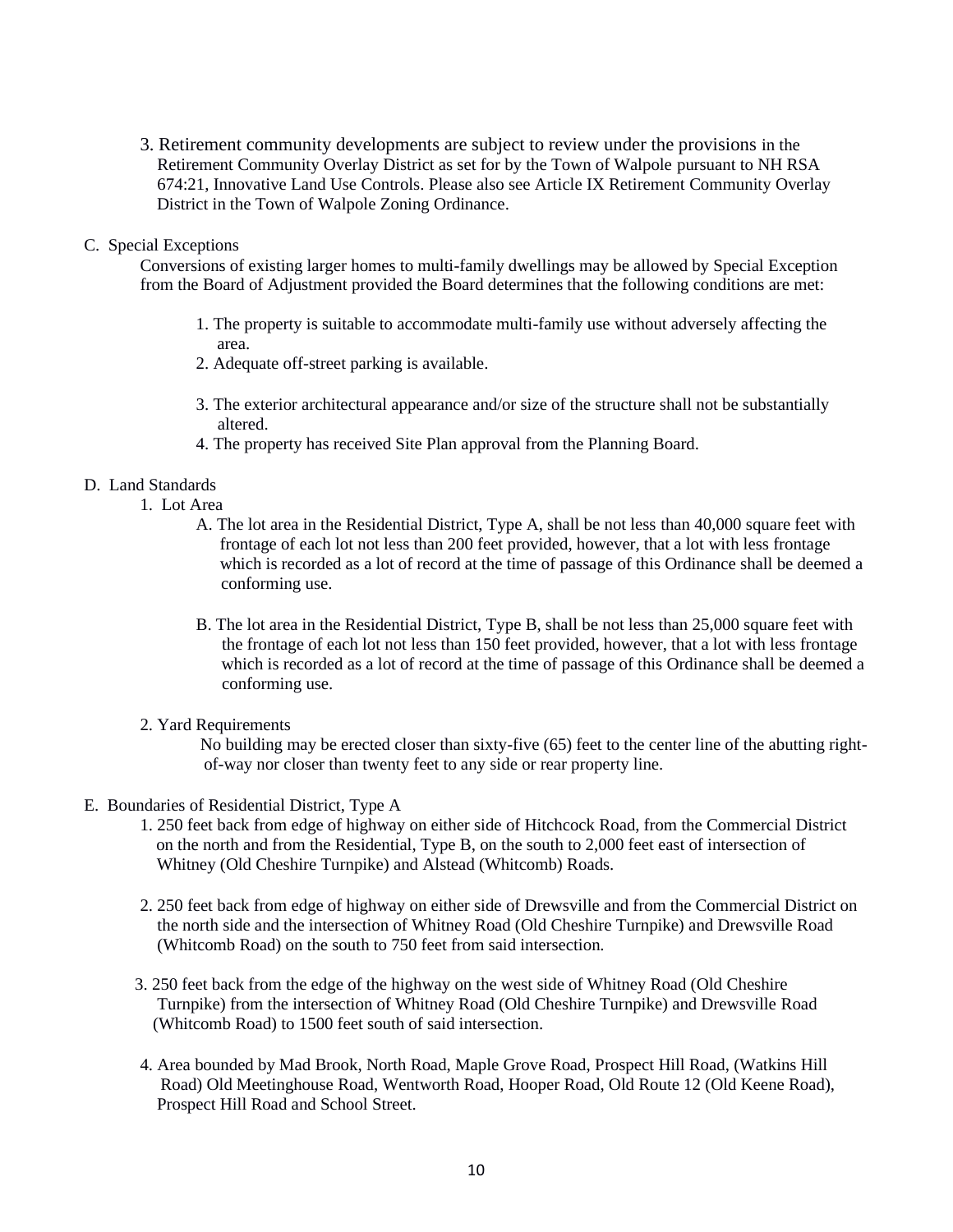- F. Boundaries of Residential District, Type B
	- 1. 250 feet back from the edge of the highway on the east side of Whitney Road (Old Cheshire Turnpike) from Hitchcock Road south for 1500 feet.
	- 2. Area bounded by North Walpole Village Precinct, Dearborn Road (Upper Walpole Road), Drewsville Road (Whitcomb Road), 1965 property line of the Cold River Sand and Gravel Corporation back to the North Walpole Village Precinct.
	- 3. 250 feet back from edge of highway east of Dearborn Road (Upper Walpole Road) from the 1965 boundary of the "Rock Farm" to Drewsville Road (Whitcomb Road).
	- 4. 250 feet back from edge of highway on south side of Drewsville Road (Whitcomb Road) from Dearborn Road (Upper Walpole Road) east for 750 feet.
	- 5. 250 feet back from edge of highway on either side of Maplewood Drive (Maplewood Circle) starting at 250 feet from Bellows Falls Road (Main Street) at either end.
	- 6. Area bounded by North Road, Mad Brook, High Street to a point 75 feet easterly of (Old) North Main Street, 175 northerlies parallel to (Old) North Main Street to a point, 75 feet westerly parallel to High Street to (Old) North Main Street, and Turnpike Street (Main Street).
	- 7. Area bounded by a line 175 feet north of Union Street, School Street, Prospect Hill Road, Old Route 12 (Old Keene Road), a line 175 feet south of Hillside Acres Road, a line 175 feet east of River Road (North River Road), Route 12, southern boundary of Hubbard Hatchery 1971 line, Turnpike Street (Main Street), Elm Street, east side of Washington Square (Street), a line 175 feet north of Middle Street.
	- 8. Area to include, the following lots of record: Map 12, Lots 55-6 through 55-12, Lots 55-14 through 55-20, Lots 55-22 through 55-28 incorporating the Dearborn Circle and Burrows Lane residential development is permanently added to this zoning district as voted by the Town citizens at the March 13, 2007 Town Meeting and in accordance with the procedures outlined in NHRSA 675:3 Methods of Enactment in Certain Towns and Village Districts.

### **ARTICLE VI Commercial District**

# A. Preamble

The purpose for establishing a Commercial District is to provide within the Town ample area in which business and the sale of merchandise can be conducted with its inherent traffic, loading, parking, and activity normally unpleasant in close proximity to restful and comfortable residences.

# B. Uses Permitted

A building may be erected, altered or used and a lot may be used or occupied only for the following purposes and in accordance with the following provisions:

- 1. Any use permitted in Residential District Type B under the same provisions as apply to residences in said district.
- 2. Lodging houses, hotels, motels, inns, and tourist cabins including such retail businesses within these buildings as is conducted for the convenience of the guests herein.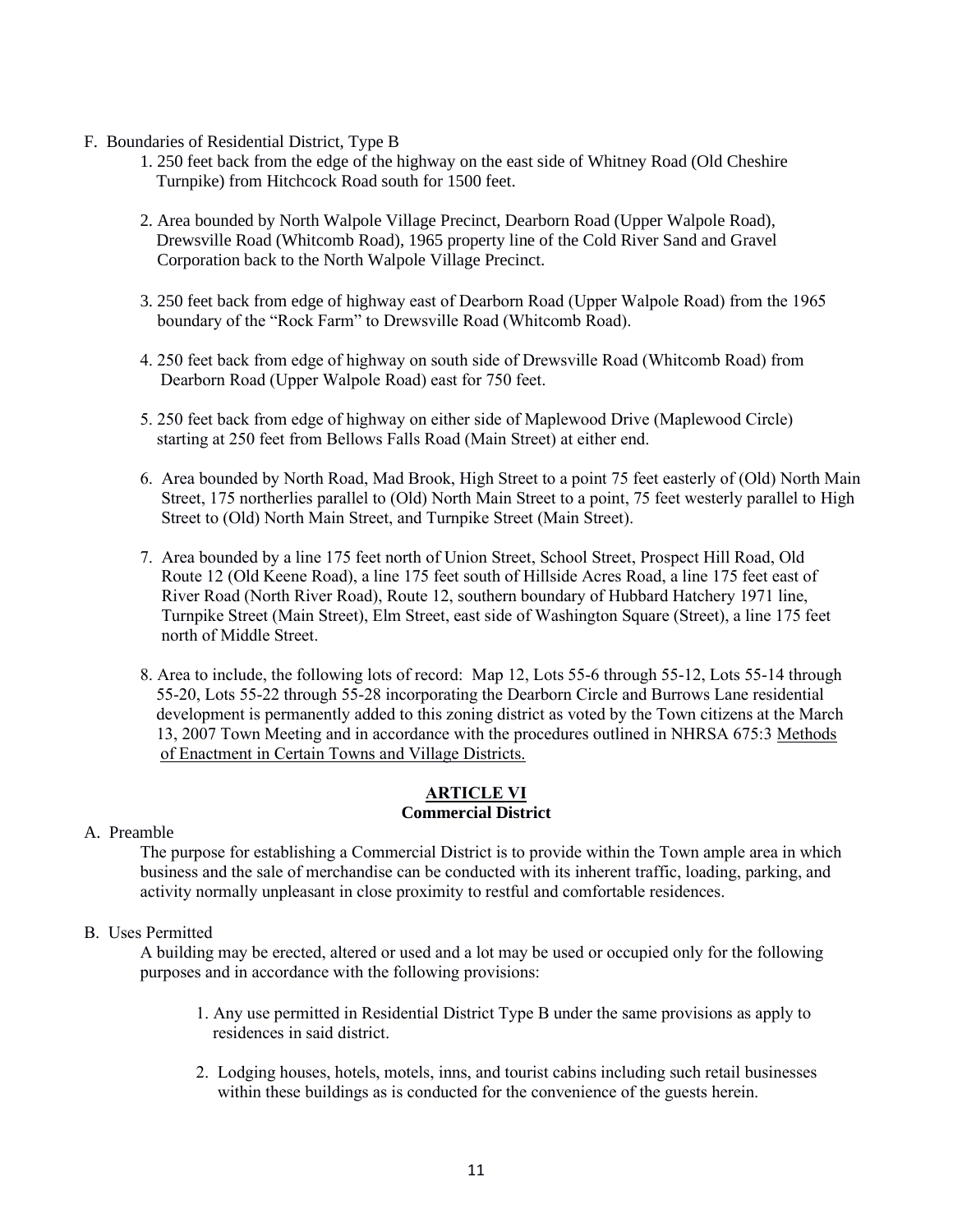- 3. Shops, restaurants and other retail buildings not exceeding 40,000 square feet in gross floor area.
- 4. Theaters, halls, clubs, and amusement centers.
- 5. Greenhouses and florist shops.
- 6. Undertaking establishments.
- G. Business and professional offices and banks.
- 7. Multi-family dwellings subject to the following conditions:
	- A. No building intended for multi-family occupancy shall contain more than three (3) stories for human habitation.
	- B. Not less than thirty percent (30%) of the total parcel shall be retained as open space, unencumbered by buildings, parking lots, accessory structures or other impervious surfaces. Said open space may be used for lawns, gardens, land scaping and passive recreation.
	- C. Each multi-family development shall provide on-site parking in accordance with the following minimum standards:
		- 1. For each efficiency and/or studio unit 1 parking space.
		- 2. For each 1-bedroom unit 1.5 parking spaces.
		- 3. For each 2–3-bedroom unit 2 parking spaces.
		- 4. For each unit exceeding 3 bedrooms 2.5 parking spaces.

# C. Special Exceptions

- 1. Wholesale establishments, filling stations, automobile repair garages and used car lots under permit from the Board of Adjustment when said Board is satisfied that parking and loading requirements are satisfied.
- 2. Industrial and manufacturing operations by Exception from the Board of Adjustment when fulfilling the requirements set forth in Article VII.
- D. If any proposed use is such as to attract vehicles, ample space shall be provided on the property to park and load such vehicles.

### E. Land Standards

1. Lot Area

The lot area in the commercial district shall be not less than 25,000 square feet and every lot shall have a minimum frontage of 150 feet.

2. Yard Requirements

 No building shall be erected closer than 65 feet to the center line of all public right of ways or 20 feet to any side or rear property line.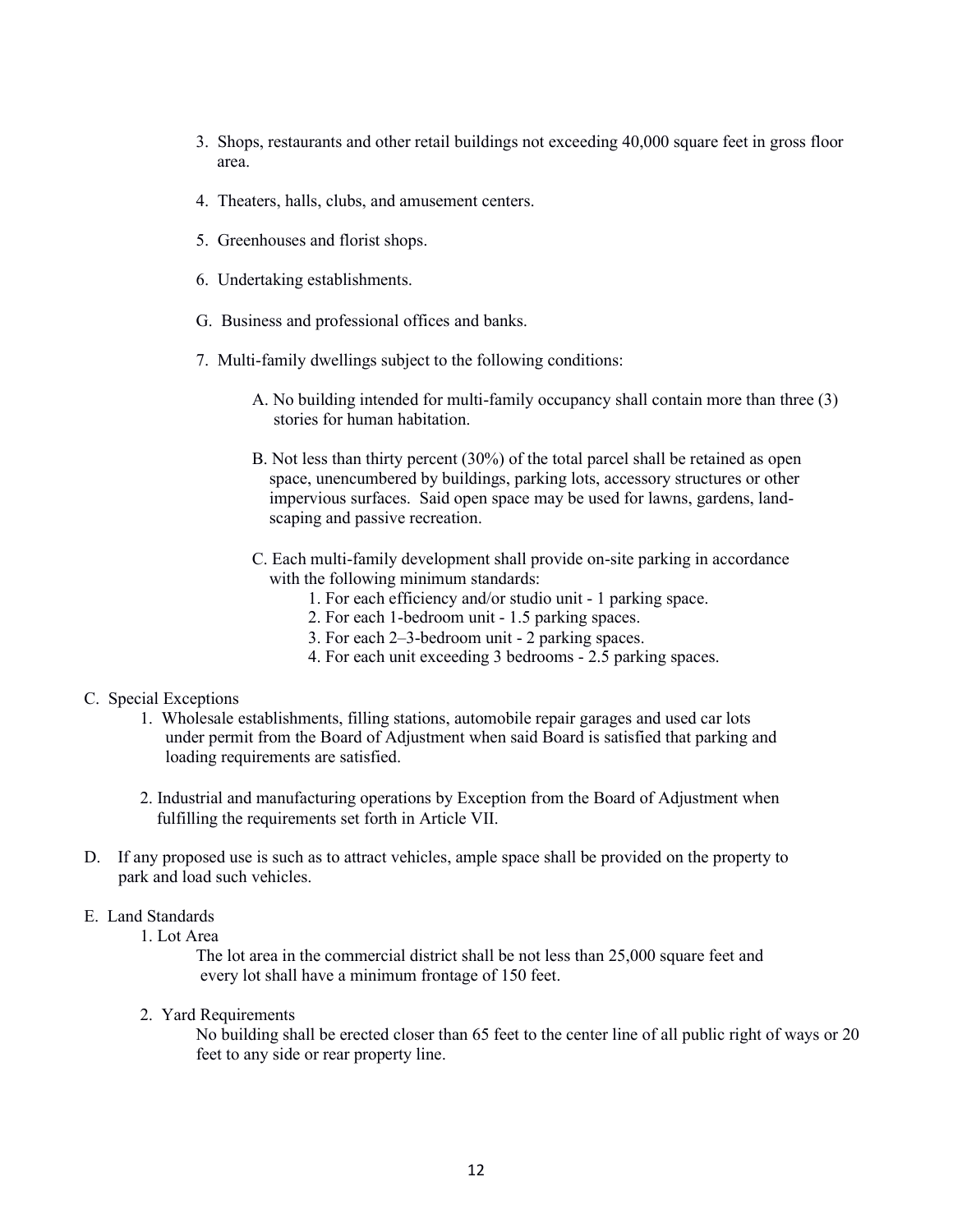- F. Boundaries of Commercial District
	- 1. 250 feet back from edge of highway on either side of Alstead Road (Whitcomb Road) from intersection of Whitney (Old Cheshire Turnpike) and Alstead Road (Whitcomb Road) for 500 feet.
	- 2. 250 feet back from edge of highway on the west side of Bellows Falls Road (Main Street-Route 12) from Cold River to Blanchard Brook.
	- 3. 250 feet from edge of highway on the east side of Bellows Falls Road (Main Street) from Dearborn Road (Upper Walpole Road) to North Road.
	- 4. Area bounded by Bellows Falls Road (Main Street), Dearborn Road (Upper Walpole Road), the Walpole Village Precinct. The following lots of record: Map 12, Lots 55-6 through 55-12, Lots 55-14 through 55-20, Lots 55-22 through 55-28 incorporating the Dearborn Circle and Burrows Lane residential developments are permanently removed from this zoning district as voted by the Town citizens at the March 13, 2007, Town Meeting and in accordance with the procedures outlined in NHRSA 675:3 Methods of Enactment in Certain Towns and Village Districts. Lots 55-5 and 55-21 approved for commercial district on March 12, 2019, Town Meeting by Town citizens.
	- 5. Area bounded by Bellows Falls Road (Main Street), Route 12 (Bellows Road), and Mill Pond Brook.
	- 6. Area bounded by Turnpike Street (Main Street) to the corner of High Street and (Old) North Main Street, 175 feet northerly along (Old) North Main to a point, thence 75 feet easterly parallel to High Street, thence 175 feet southerly to High Street, High Street, School Street, a line 175 feet north of Middle Street, east side of Washington Square, Westminster Street, and Elm Street.
	- 7. That portion of the property designated on the Walpole Tax Maps as Map 12, Lot 11, which lies within 750 feet of the western edge of the New Hampshire Route 12 right-of-way and located more or less directly across said highway from the North Meadow Plaza so-called. Passed March 1991.

### **ARTICLE VII Industrial District**

A. Preamble:

 The purpose for establishing an Industrial District is to provide within the Town area in which manufacturing operations may be carried on without infringing on the health, welfare and quiet of the residents of the Town. Manufacturing operations are those in which materials are changed physically in form, changed chemically or mixed to provide other compounds. The area provided for industry must be highly specific to the nature of the manufacturing operation. Chemical or physical research might well be conducted in close proximity to a Residential District and yet manufacture of glue or explosives could not. Hence, it is the intent of the Ordinance to require each Planning Board, the Board of Adjustment, after considering the facts in light of the welfare and benefit of the community, may allow such industry in either the Rural-Agricultural District or Commercial District as an Exception. Such an Exception may later be made part of the Industrial District by amendment of this Ordinance.

- B. Industrial and manufacturing operations in the sense that the materials entering the operation are changed in form, size, or composition before shipment.
- C. Requirements:

All industrial establishments in this district shall meet the following requirements: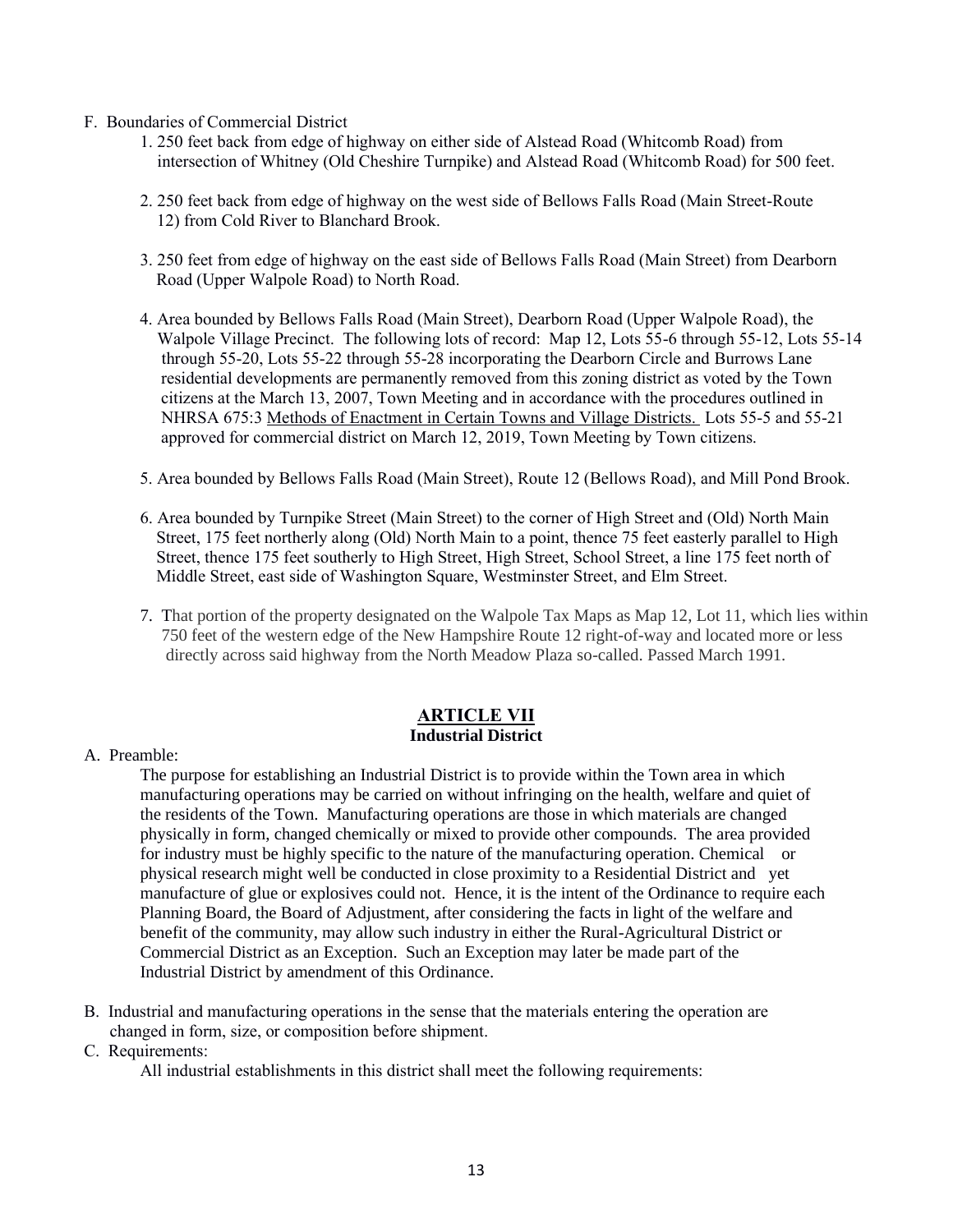- 1. An industry shall be located at least eighty-five feet (85) from the center line of any right-of way and not less than twenty feet (20) from each side or rear boundary.
- 2. The lot area in the industrial district shall be not less than 25,000 square feet and every lot shall have a minimum frontage of 150 feet.
- 3. An industry must provide adequate off-street parking and loading facilities for freight and delivery trucks, employees, and customer's parking.
- 4. An industry must obtain a permit for its establishment from the Board of Adjustment after the Board has had a recommendation from the Planning Board and is satisfied that the industry shall not offend at the location selected by reason of emission of smoke, dust, noise, odor, fumes, or water pollution.
- D. Boundaries of Industrial District:
	- 1. Area occupied in 1965 by the Cold River Sand and Gravel Corporation, bounded by the North Walpole Precinct, Residential District Type B, Drewsville Road (Whitcomb Road), Town-owned land occupied by the Town Dump (Map 014-012-000).
	- 2. Area occupied in 1965 by Hicks Machine Company on Bellows Falls Road (65 Maplewood Main Street).
	- 3. Area occupied in 1965 by Hubbard Farms Hatchery on Turnpike Street (165 Main Street).
	- 4. Area bounded by Westmoreland Town Line, Route 12 (Bellows Road), center of Houghton Brook, right of way of Boston and Maine Railroad.

### E. Special Exceptions

Commercial operations by Special Exception from the Board of Adjustment under the same provisions as apply to the use permitted under Article VI, the Commercial District.

- 1. Consideration of Planning Board recommendation on the project based on its determination following a public hearing that:
	- a. Property currently zoned for industrial, manufacturing, and commercial operations is either unavailable or inadequate for the proposed use, and
	- b. the proposed use is appropriate and consistent with the Town's Master Plan.
- 2. Each proposed use must show it will not infringe on the primary established use of the district.
- 3. No commercial venture or use shall be permitted which would cause any undue hazard to health, safety, or property values or which could be offensive to the public because of noise, vibration, excessive traffic, unsanitary conditions, noxious odors, smoke, or similar reason.
- 4. All signs shall meet the requirement of Part D of the General Provisions of the Zoning Ordinance.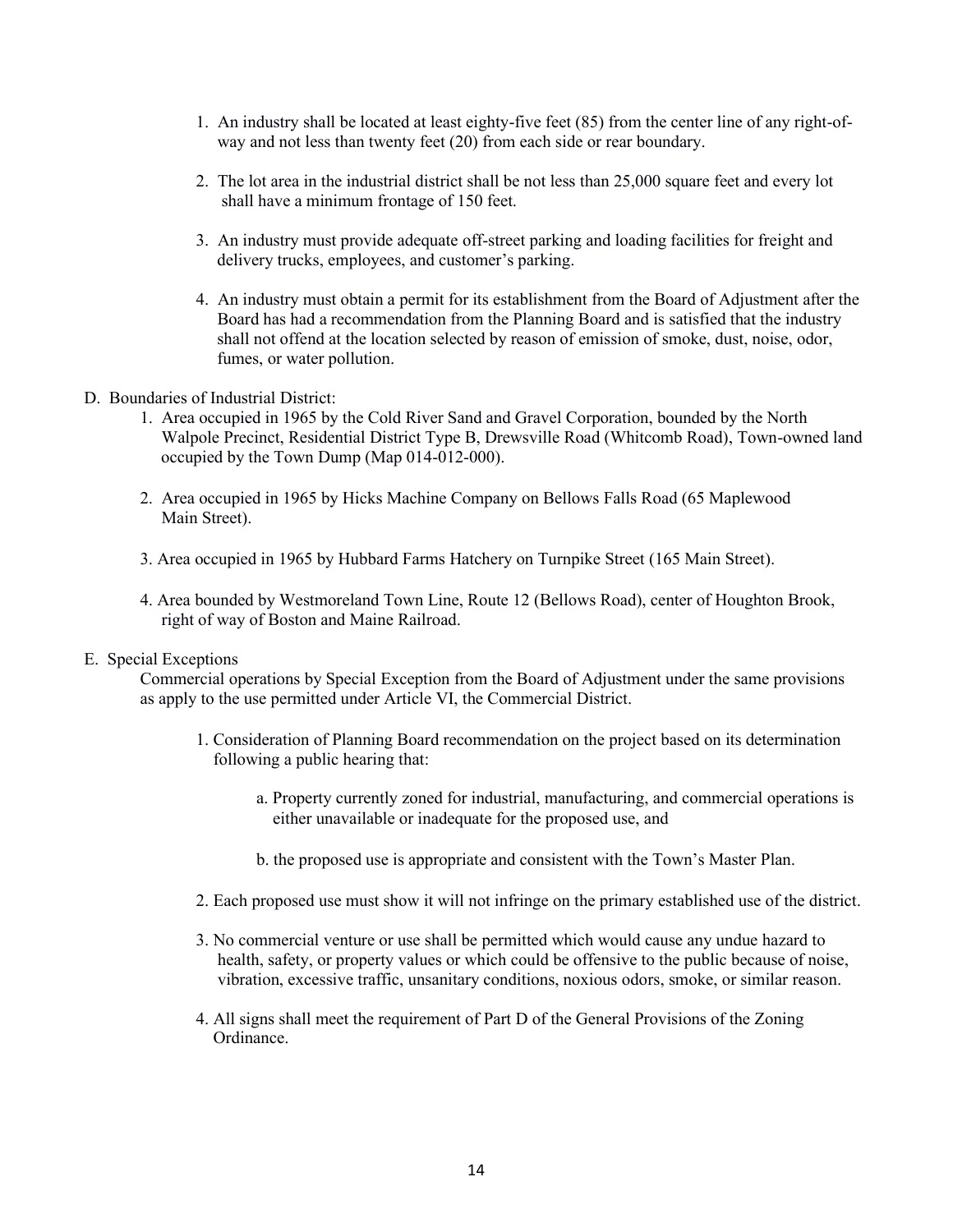# **ARTICLE VIII Rural/Agricultural District**

# A. Preamble:

The purpose for establishing a Rural/Agricultural District is to provide ample area for pursuit of agriculture including, but not limited to dairy farming, poultry raising and timber harvest. Within this district in Walpole, it is expected that residential living will be enjoyed on what were once farms of large acreage, with or without leaesage of some of the land for tillage and the usual agricultural pursuits. The Planning Board recognizes that there may be fewer active farm units in the Town in the future, but probably these will use more land by lease or other arrangement. It may be that in the future, amendment to this Ordinance may be needed to increase the Residential District along certain highways yet retaining the arable land set back from those highways for this Rural/Agricultural District.

# B. Uses Permitted:

 A building may be erected, altered, or used and a lot may be used or occupied, only for the following purposes and in accordance with the following provisions:

- 1. One single or one two-family dwelling per lot, with private garages and accessory buildings.
- 2. Residences may be used to house such customary uses by the owner or tenant as office for doctors, lawyers, real estate or insurance, or other recognized professions, or such home occupations as hair dressing or dressmaking, except that the number of persons employed at any one location shall not number more than two persons in addition to the owner or tenant. Adequate off-street parking shall be provided on the premises.
- 3. Mobile homes on individual lots, when placed on a permanent foundation and meeting the standards set forth in HUD Safety, Health and Construction Standards of 1978, and any subsequent amendments thereto.
- 4. Usual and ordinary farming activities.
- 5. Farm buildings located at least one hundred feet from any Residential District boundary line.
- 6. Roadside stands for the sale of farm products raised on the premises.
- 7. Stables and riding academies
- 8. Plant nurseries and greenhouses
- 9. Veterinary hospitals

# C. Special Exceptions

Industrial, manufacturing, and commercial operations by Special Exception from the Board of Adjustment when fulfilling the following requirements:

Consideration of Planning Board recommendation on the project based on its determination following a Public Hearing that:

 1. Consideration of Planning Board recommendation on the project based on its determination following a public hearing that: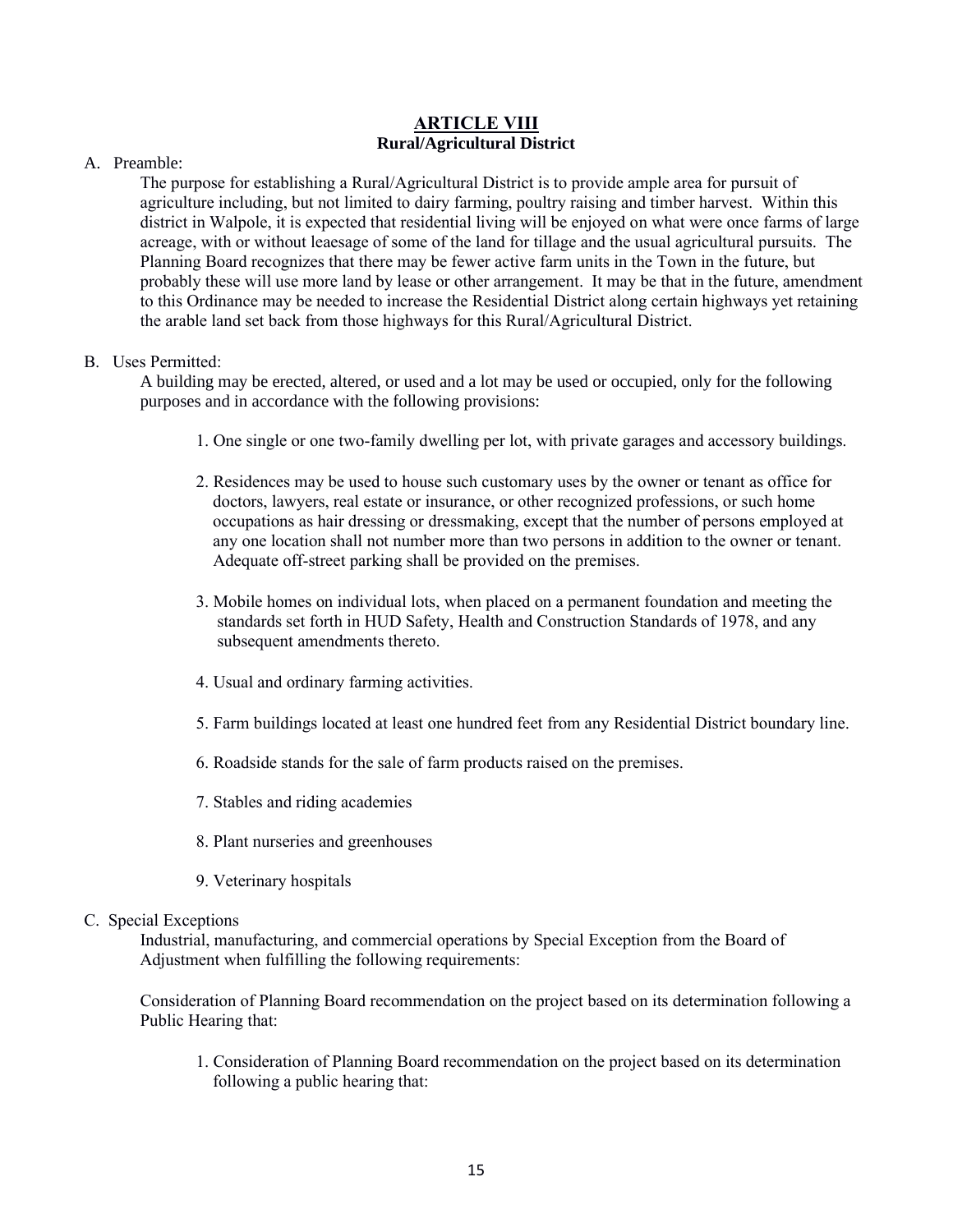- a. Property currently zoned for industrial, manufacturing, and commercial operations is either unavailable or inadequate for the proposed use, and
- b. the proposed use is appropriate and consistent with the Town's Master Plan.
- 2. Each proposed use must show that it will not infringe on the primary established use of the district.
- 3. No industrial, manufacturing, or commercial venture or use shall be permitted which could cause any undue hazard to health, safety or property values or which could be offensive to the public because of noise, vibration, excessive traffic, unsanitary conditions, noxious odor, smoke, or other similar reason.
- 4. Each proposed use shall provide adequate off-street parking, including loading facilities for freight and delivery trucks, and parking spaces for employers, employees, and customer vehicles. Additional parking may be required based on the size and nature of the business.
- 5. Businesses shall be located at least 65' from the center line of any right of way and not less than 20' from each side or boundary. Greater distances for setbacks and boundaries may be required according to the nature of the business.
- 6. All signs shall meet the requirements of Part D of the General Provisions of the Zoning Ordinance.
- 7. No retail commercial building shall be permitted which exceeds 40,000 square feet in gross floor area.

# D. Land Standards

- 1. Lot Area. The lot area in the Rural/Agricultural District shall not be less than 40,000 square feet for each dwelling unit and every lot shall have a minimum frontage of 200 feet.
- 2. Yard Requirements. No building or other structure shall be erected closer than sixty-five (65) feet to the center line of the abutting right-of-way nor closer than twenty feet (20) to any side or rear property line.
- E. Boundaries of Rural/Agricultural District.

 The Rural/Agricultural District shall comprise all lands in the Town not specifically allotted to the North Walpole Village precinct, Residential, Commercial, Industrial or Timberland Districts.

### **ARTICLE IX Timberland District**

A. Preamble:

The purpose for establishing a Timberland District in Walpole is to provide at this time, when large areas (approximately eight square miles) are not inhabited nor have any habitable structures thereon, a plan for the orderly development of these areas in the future as the town grows and expands. In the meantime, these lands, potentially valuable for timber cultivation- but less suitable for general farming, continue to provide attractive areas for recreational use such as: hunting, fishing, hiking, and horseback riding.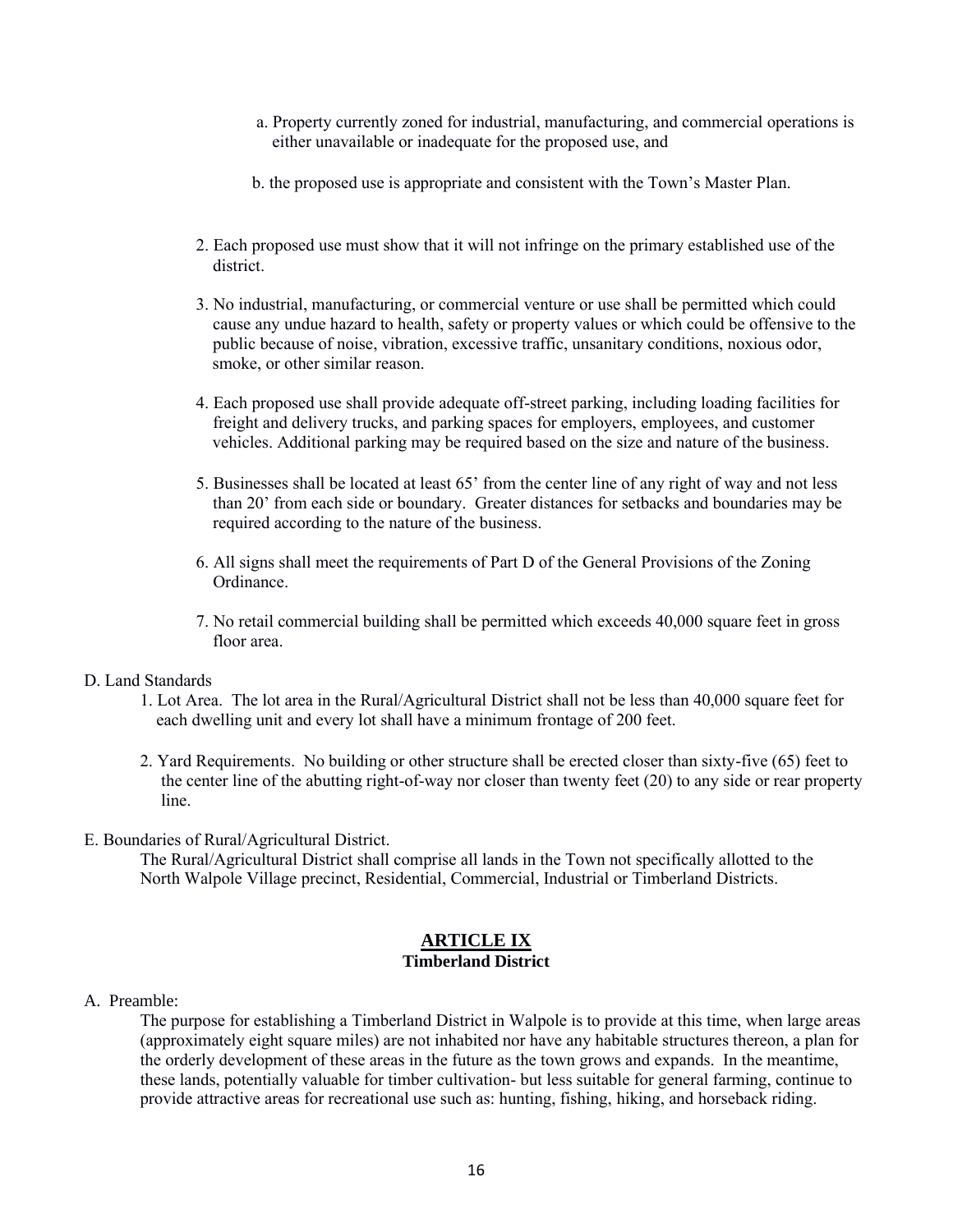### B. Uses Permitted

 Any use permitted in the Rural/Agricultural District shall be permitted in this District. However, a building may be constructed in this District provided a permit is obtained from the Board of Adjustment whose duty it shall be to grant such permit only on the recommendation of the Planning Board and when they are satisfied that it shall meet the following qualifications:

- 1. All sanitary provisions in Article IV Section C of this Ordinance. Highways and access roads thereto are of such width, curvature, grade, and construction that "they can be used by motorized firefighting equipment and can be cleared of snow to provide year-round access.
- 2. Nothing in this section shall prevent the use of a trailer, hunting camp or logging camp as long as it is shown to the Board of Selectmen that the use is temporary and it will comply with Article IV section C of this Ordinance, in which case a permit may be granted for a period not to exceed six months.

# C. Boundaries of Timberland District:

- 1. Cheney Hill Land. Area bounded by a line one quarter of a mile from Hitchcock Road, Whitney Road (Old Cheshire Turnpike), Valley Road, 2400 feet on Tavern Road (Cheney Hill Road), Alstead Town Line.
- 2. Eaton Hill Land. Area bounded by a line one quarter of a mile from the following roads or residences within these roads and as adjusted to avoid small strips as shown on the Walpole Zoning Map: Dearborn Road (Upper Walpole Road), Hubbard Road (Old Drewsville Road), Hayes Road, Valley Road, Dodge Road (LeClair Road), Valley Road, March Hill Road, Maple Grove Road, Ramsey Hill Road, Reservoir Road, Hubbard Road (Old Drewsville Road).
- 3. Derry Hill Land. Area bounded by a line one quarter of a mile from the following roads: March Hill Road, Barnett Hill Road, Alstead Town Line, Surry Town Line, County Road, Crehore Road, County Road, Watkins Hill Road, Thompson Road.
- 4. Sheep Hill Land. Area bounded by a line one quarter of a mile from the following roads: Wentworth Road, County Road, Westmoreland Town Line, and as adjusted on and shown by the Walpole Zoning Map to avoid small strips of land in the district.

# D. Land Standards:

1. Lot Area

The lot area in the Timberland District shall be not less than 40,000 square feet for each dwelling unit and each lot shall have a minimum frontage of 200 feet.

2. Yard Requirements

No building or other structure shall be erected closer than sixty-five feet to the center line of the abutting right-of-way nor closer than twenty feet to any side or rear.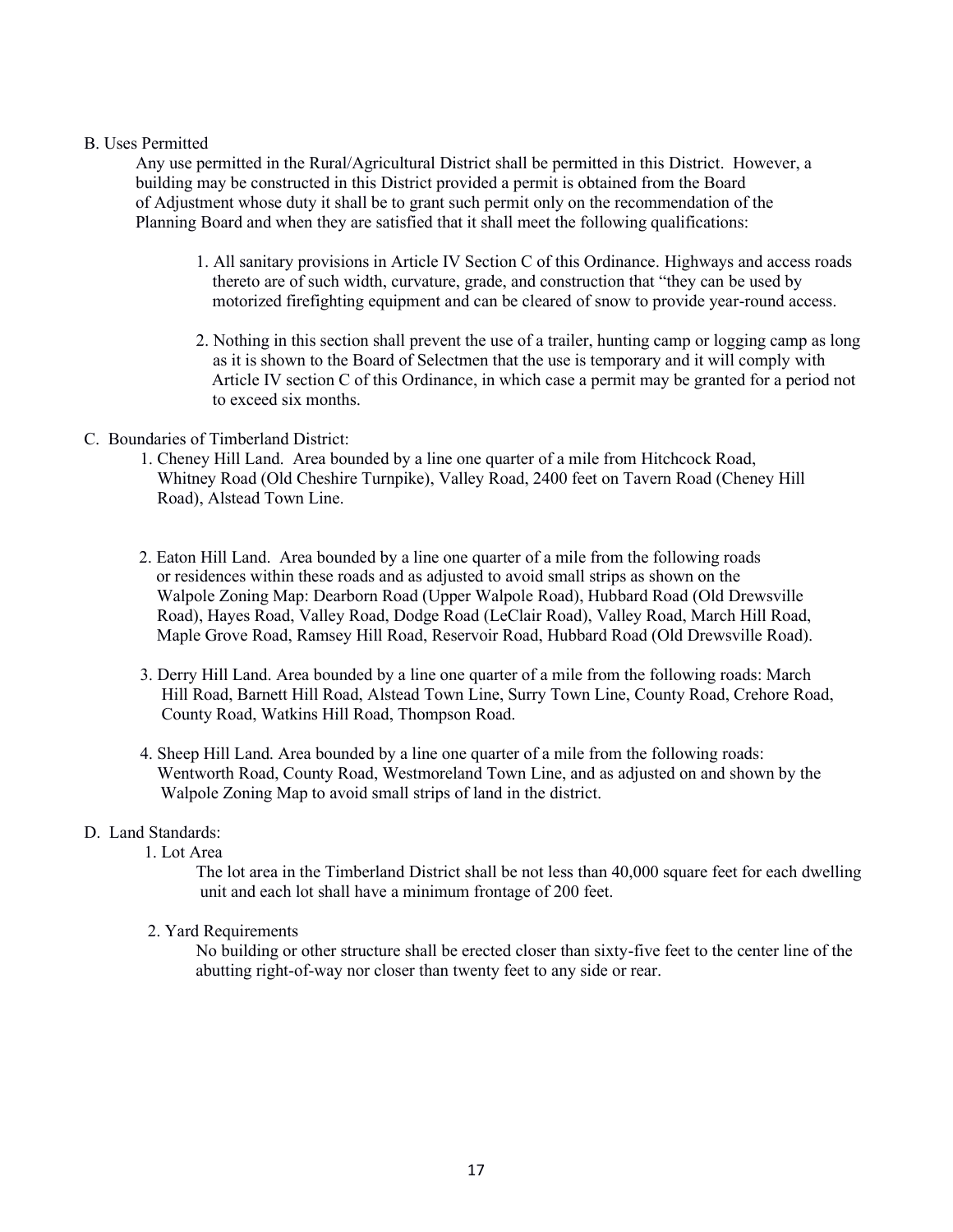# **ARTICLE IX-1 Retirement Community Overlay District**

# A. AUTHORITY:

A Retirement Community Overlay District is hereby established in the Town of Walpole pursuant to RSA 674:21, Innovative Land Use Controls.

- B. PURPOSE: The Retirement Community Overlay District shall serve the following purposes:
	- 1. Provide for appropriate sites within the town for the development of housing and related facilities to serve the needs of people aged sixty-two (62) years and older.
	- 2. Regulate the intensity and mix of the different types of housing units required to meet the needs of these senior citizens so as to provide ample outdoor and livable space and to retain a sense of personal identity, intimacy, and human scale within the development.
	- 3. To provide ample-sized meeting rooms and recreational facilities for the comfort and convenience of the residents.
	- 4. Through site plan review by the Planning Board, to provide for review of the bulk, height and spacing of buildings, architectural design of the buildings and the circulation and parking pattern within the development to ensure that adequate light, air, privacy, and open space for passive recreation and landscape amenities are provided.
	- 5. To provide such accommodation in a manner harmonious with the surrounding land uses while protecting the natural resources and open space.
	- 6. To preserve the town's residential character.
- C. APPLICABILITY: The Retirement Community Overlay District shall only apply to the Residential B and Commercial Districts.

# D. DEFINITIONS:

**Building Height** - The vertical distance from the mean finished grade of the ground adjoining the building to the highest point on the roof for flat or shed roofs, to the deck line for mansard roof, and to the mean height between eaves and ridges for gable, hip and gambrel roofs. Not included are spires, cupolas, TV antennae, or other part of structures which do not include potentially habitable floor space.

**Common Area** - Any land area, other than Open Space, set aside for common ownership as a result of a Retirement Community Development, including areas for common facilities. The following uses shall be allowed within the Common Area: active recreation such as tennis courts, swimming pools, etc.; and community water and sewer systems.

**Common Facilities** - Built facilities which are commonly owned by the property owners within a Retirement Community Development. Common facilities may be proposed but are not required. They may include streets, rights-of-way, common buildings, wells, water and waste treatment systems, and recreation facilities.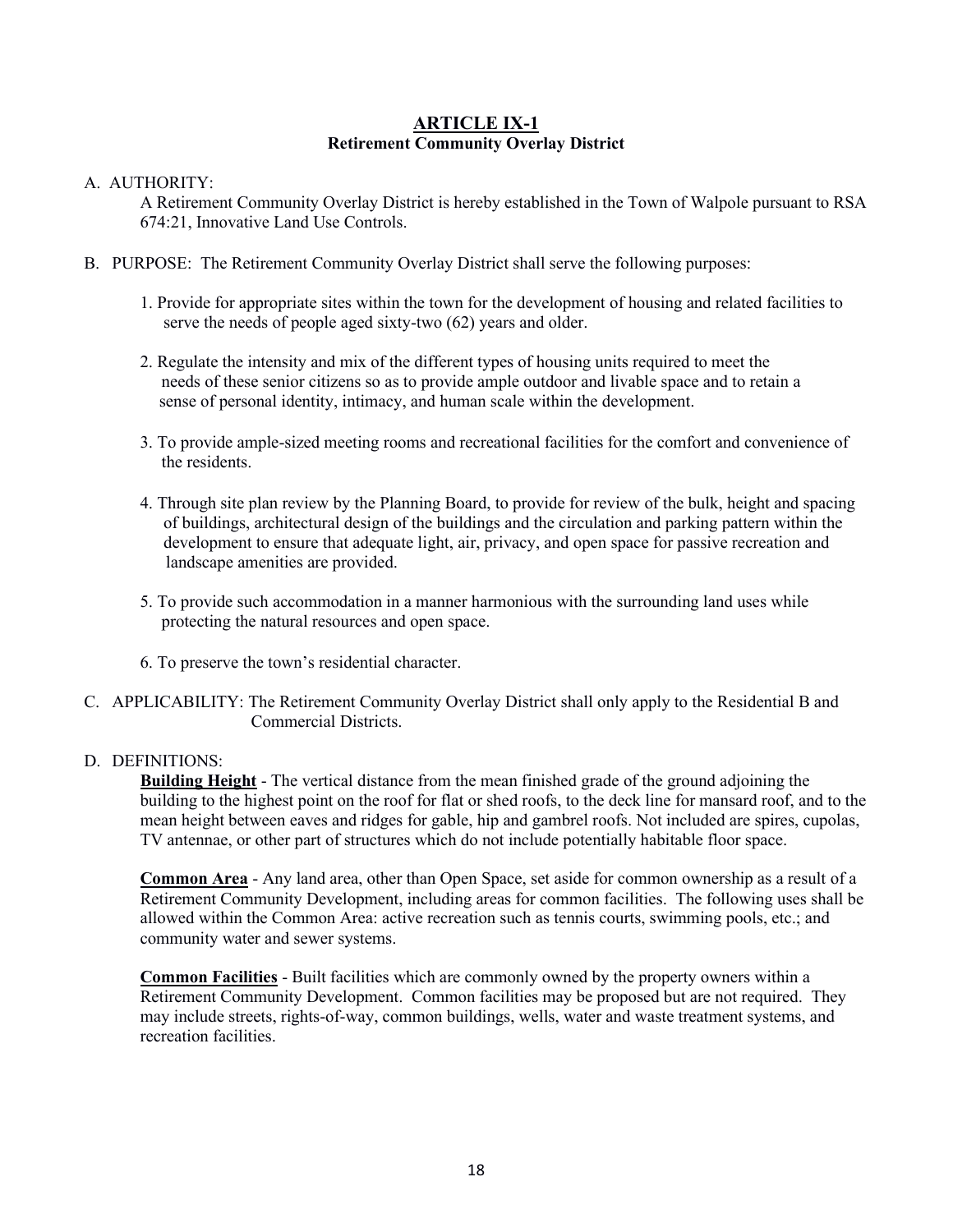**Homeowners Association** - A private non-profit organization (corporation, association, or other legal entity) established by the developer to manage, maintain, support, and finance the common facilities and open space of a Retirement Community Development, and to enforce certain covenants and restrictions.

**Open Space** - Undeveloped land set aside for common or individual ownership as a result of a Retirement Community Development, with conservation easements and other deeded restrictions to ensure that the land will remain permanently open and undeveloped. A condition of approval under the Retirement Community Overlay District is that Open Space may not be further subdivided. Only the following uses shall be allowed within the Open Space: passive recreation, gardening, and horticulture.

**Retirement Community Development** - A form of residential development where the density of dwelling units is no greater than would be permitted in the district in which the Retirement Community Development is located, but where the lot size and other dimensional standards may be reduced in exchange for the preservation of permanently protected open space, recreational land, forests, and/or farmland.

- E. PERMITTED USES: In this district land may be used and buildings may be erected, altered or used for: 1. Detached and/or attached single-family uses and accessory uses thereto with a maximum of three (3) bedrooms per dwelling unit.
	- 2. Duplex dwelling units with a maximum of three (3) bedrooms per dwelling unit.
	- 3. Recreation buildings and grounds for activities, games and sports not carried on for financial gain.
	- 4. Accessory buildings for the storage, repair and maintenance of equipment and vehicles used in the operation of a retirement community.
	- 5. Dining rooms, meeting facilities, and health care facilities necessary to provide services to residents of the development if appropriate.
- F. OCCUPANCY ELIGIBILITY: Occupancy is restricted to persons aged sixty-two (62) years or older, with the following exceptions:
	- A. A spouse under sixty-two (62) years old married to a resident over the age of sixty-two (62).
	- B. Adults between the age of eighteen (18) and sixty (62) only if their presence is required to minister to a resident over the age of sixty-two (62).
- G. MINIMUM REQUIREMENTS shall be as follows:
	- 1. TRACT SIZE: A proposed site shall consist of at least ten (10) acres of contiguous land in single or consolidated ownership and may include parcels separated by existing public roads, provided that such parcels abut. The development shall be non-subdividable. Multiple lots shall be consolidated prior to approval under this ordinance.
	- 2. DENSITY: The maximum allowable density of the site shall be calculated based on the following: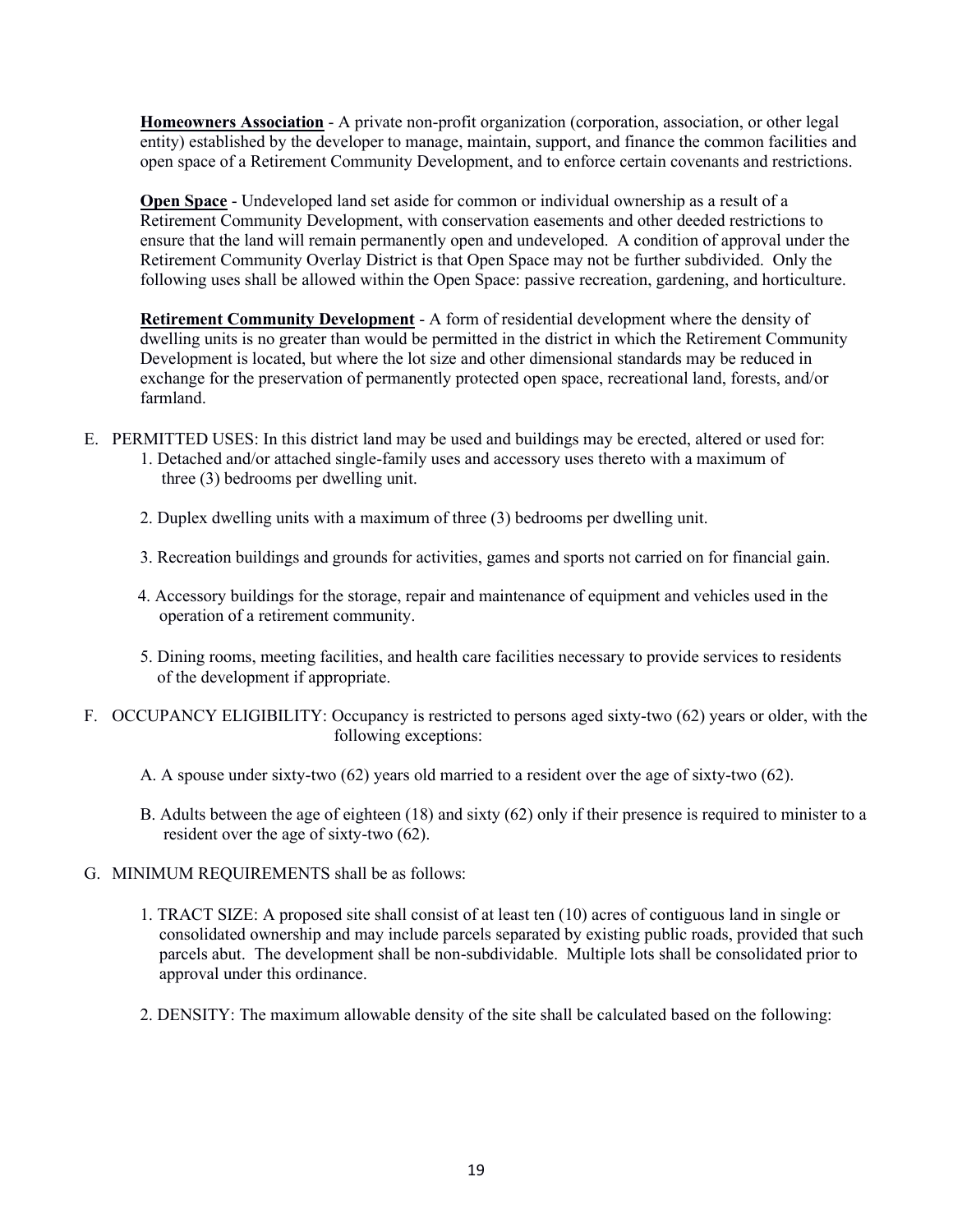TOTAL area of tract MINUS area of all undevelopable lands which shall include all surface waters on the tract, all lands with slopes of 25 percent or greater, wetlands, and all lands located in the Floodplain District as defined in Article XVIII of the Zoning Ordinance EQUALS total developable area

TOTAL developable area MINUS area of all streets and /or road rights-of-way within the development DIVIDED by the minimum lot size for the district in which the project is located as specified in the Zoning Ordinance MULTIPLIED by two (2) EQUALS the maximum number of dwelling units permitted (rounded to the nearest whole number)

Applicants shall show that the site characteristics can accommodate the proposed Density. Adequate and appropriate on-site space must be provided in each development for parking, buildings, water, sewage, utilities and all other infrastructure and facilities, regardless of the maximum allowable densities.

- 3. BUILDING HEIGHT: No building erected in this district shall exceed thirty-five (35) feet in height.
- 4. FRONTAGE ON NEAREST PUBLIC RIGHT-OF-WAY: One hundred and fifty (150) feet.
- 5. SITE PERIMETER BUFFER: Each development must be situated within a permanently protected undeveloped site perimeter buffer, identified on the site plan, not less than fifty (50) feet wide which, unless already wooded and satisfactory to the Planning Board, is planted and landscaped to provide a visual barrier between the development and all adjacent property. The Planning Board requires an additional buffer width where unique circumstances of an abutting use or property warrant. The intent is to ensure adequate screening where mixed uses abut. The Site Perimeter Buffer can be counted toward the 50% set aside of permanently protected Open Space.
- 6. SETBACKS: All structures shall be set back at least fifty (50) feet from all adjoining property lines. There shall be a minimum of twenty-five (25) feet between all buildings.
- 7. OPEN SPACE: The overall site must have a minimum of fifty percent (50%) common open space, of which no more than twenty-five percent (25%) may be wetlands, slopes over twenty-five percent (25%), or lands located in the Floodplain District as defined in Article XVIII of the Zoning Ordinance. This requirement does not apply to those slopes over twenty-five percent (25%) which have been created by prior human activity, which shall be re-graded to less than twenty-five percent (25%). Open space must be contiguous in a layout acceptable to the Planning Board. Rights-of-way, streets, driveways and/or parking areas shall not be counted as Open Spaces.
- 8. UTILITIES: A proposed site shall be connected to either a community or municipal water and sewer System. The water system within the site shall be designed to provide the maximum flow practical for fire-fighting purposes as required by the State of NH Building Code (RSA 155-A). Each development shall conform to the regulations promulgated by the NH Department of Environmental Services with respect to water, sewerage, garbage, and other health measures. All utilities such as electric, telephone, and cable shall be required to be placed underground.
- 9. LIGHTING: Roads and main access ways to buildings shall include adequate lighting. The use of "full cut-off" type lighting shall be required for all public areas. A formal site-wide lighting plan shall be submitted, requiring Planning Board approval. Lighting of common and public areas shall be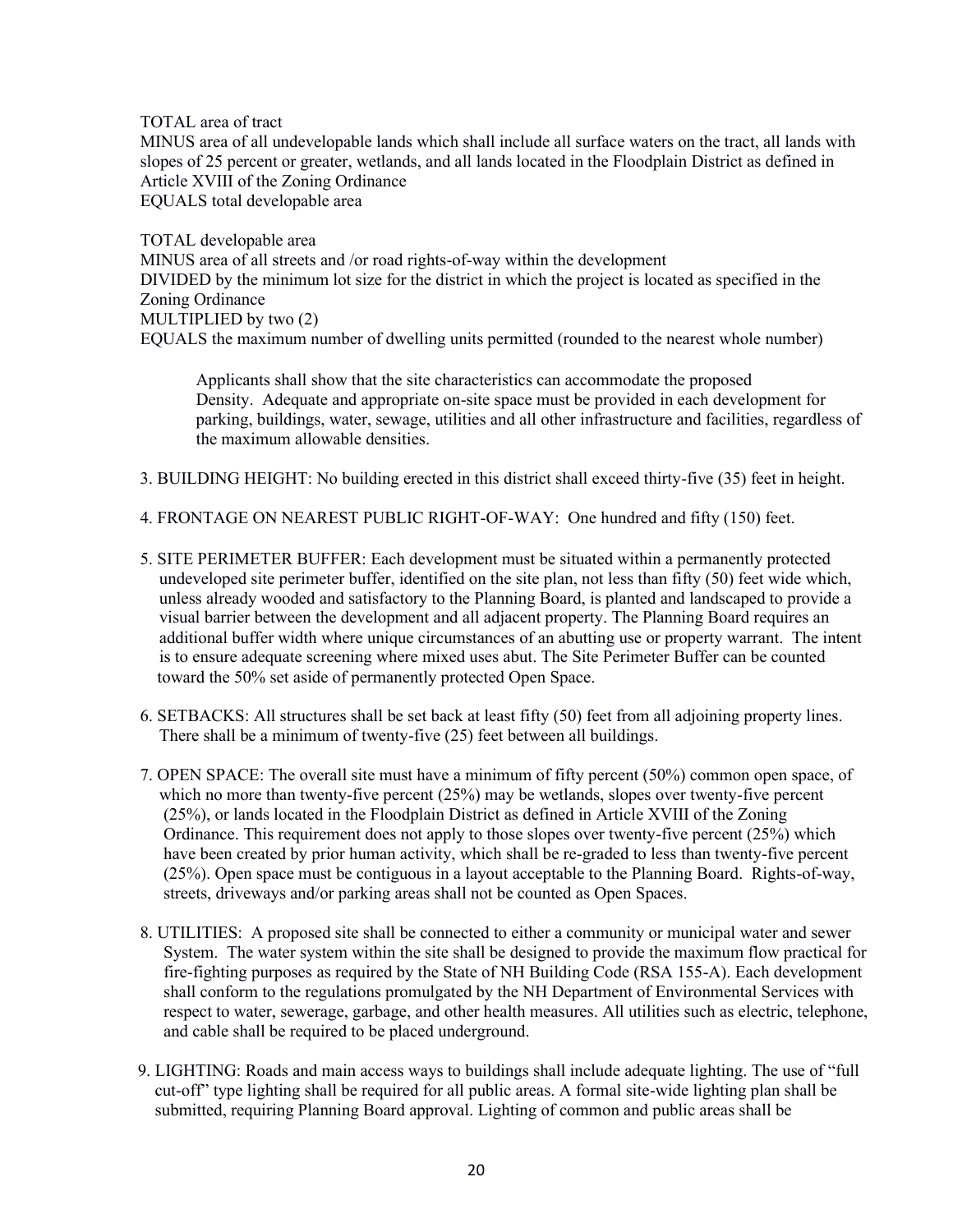independently controlled from residential units and shall be minimized or turned off at an agreed upon "no later than" time at night. Light trespass, nuisance glare, and over-illumination due to excess wattage or inappropriate lighting type shall be prohibited. Adequate lighting for pedestrian safety shall be provided.

- 10. PEDESTRIAN TRAFFIC: The use of interconnecting walkways, trails and natural walking paths shall be an integral part of the design of any development to facilitate access between common areas, groups of dwelling units and open space areas. Easements shall be requested where trails or potential trails on abutting lands may allow for a local connection. Appropriate timing and restrictions may apply. Primary walkways and sidewalks shall meet Americans with Disabilities Act (ADA) requirements. Trails and natural walking paths are exempt from this requirement, but the Board encourages maximizing accessibility to residents.
- 11. BUILDING DESIGN: Architectural renderings and/or elevations of all buildings and all accessory buildings shall be provided which the Planning Board will evaluate in accordance with the Site Plan Review Regulations to confirm that proposed development is an appropriate scale and arrangement in light of the underlying zoning district, the prominence of the site, viewsheds, adjacent uses and the surrounding neighborhood.
- 12. LANDSCAPE PLAN: A landscaping plan acceptable to the Planning Board shall be provided consistent with the Landscaping and Off-Street Parking and Loading requirements in the Site Plan Review Regulations.
- 13. OFF-STREET PARKING: Parking for this district shall be provided in the following manner, and shall be in compliance with the appropriate subsections of off-street parking: 1. Two (2) spaces per dwelling unit.
	- 2. Adequate visitor's parking.

### H. STREET REQUIREMENTS:

- 1. All streets and roads internal to the development shall be privately maintained unless the Board of Selectmen, upon recommendation of the Planning Board, presents a street to be a dedicated public roadway to the Town Meeting and the town accepts the roadway.
- 2. Where retained as private ways, streets shall be posted as such by standard street signs.
- 3. All streets shall be designed and constructed consistent with local requirements, unless the Planning Board determines that a modification of the width and/or construction standards of said streets will not be detrimental to the circulation or the safety of the development.
- 4. The number of new access points to existing and proposed public streets and major through roads shall be limited to two (2) unless otherwise determined by the Planning Board.

# I. OWNERSHIP OF OPEN SPACE AND COMMON AREAS:

1. The developer shall hold, manage, and maintain Open Space, Common Land, and Common Facilities within a Retirement Community Development until completion of all improvements, whereupon the developer shall transfer the ownership and management and maintenance responsibilities as set forth in Subsections I.2 and 3 below.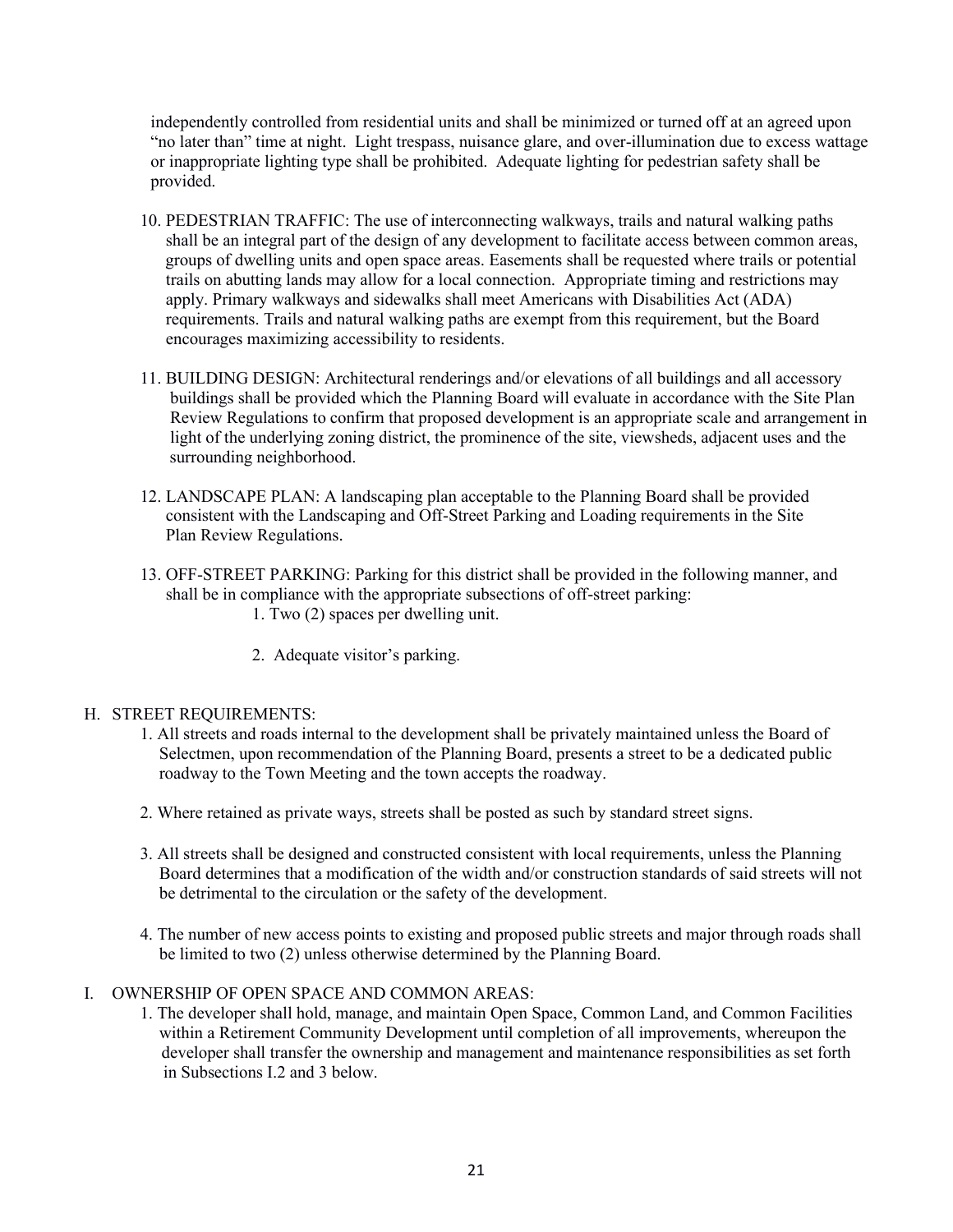- 2. Common Areas and Common Facilities within a Retirement Community Development shall be owned by and bound by a homeowner's or condominium association or similar form of common ownership set by the developer. Membership in said association shall be mandatory for property owners and made a required covenant in any deed issued or passed. Articles of association or incorporation must be acceptable to the Planning Board and to Town Counsel.
- 3. Open Space shall be owned by one or a combination of the following:
	- a. A homeowner's or condominium association or similar form of common ownership set forth by the developer;
	- b. A conservation trust or private nonprofit organization such as the Society for the Protection of NH Forests, The Audubon Society, or the Monadnock Conservancy, which has as its purpose the preservation of open space through ownership and control;
	- c. The Town of Walpole, subject to acceptance by the Town;
	- d. The State of New Hampshire for permanent open space uses;
	- e. A private landowner such as a farmer or forest manager that will manage it for uses consistent with the provisions of this ordinance.
- J. PERMANENT PROTECTION OF OPEN SPACE: All Open Space in a Retirement Community Development, whether held privately or in common, shall be restricted in perpetuity as open space through the use of conservation easements that legally restrict the development rights to that property.
	- 1. The easement may be so worded as to permit or restrict public access, to allow or disallow recreational development, and similar provisions.
	- 2. The burden of the easement conveyed hereby shall run with the property and shall be enforceable against all future owners and tenants in perpetuity; the benefits of this easement shall not be appurtenant to any particular parcel of land but shall be in gross and assignable or transferable only to the State of New Hampshire, the U.S. Government, or the Town of Walpole, consistent with Section  $170(c)(1)$  of the U.S. Internal Revenue Code of 1986, as amended or to any qualified organization within the meaning of Section 170(h)(3) of said Code, which organization has among its purposes the conservation and preservation of land and water areas and agrees to and is capable of enforcing the Purposes of this Easement. Any such assignee or transferee shall have like power of assignment or transfer.

# K. SUBMISSION AND REVIEW PROCEDURE:

- 1. An application for development in this overlay district shall begin with a Conceptual Plan Review by the Planning Board. The Conceptual Plan shall contain a plan for phasing the proposed development. This phasing plan must indicate at which periods the various types of dwelling units will be constructed and contain an estimate of possible impacts on the Town of Walpole and must also include a recreation plan indicating proposed indoor and outdoor facilities for use by all residents of the development.
- 2. The Planning board shall review and approve or disapprove site plans for all proposed retirement community housing developments. Subdivision approval shall also be required when a parcel of land is modified through division or consolidation. Any entity desiring to operate and maintain any site as housing for older persons, shall apply to the Planning Board for the establishment of a development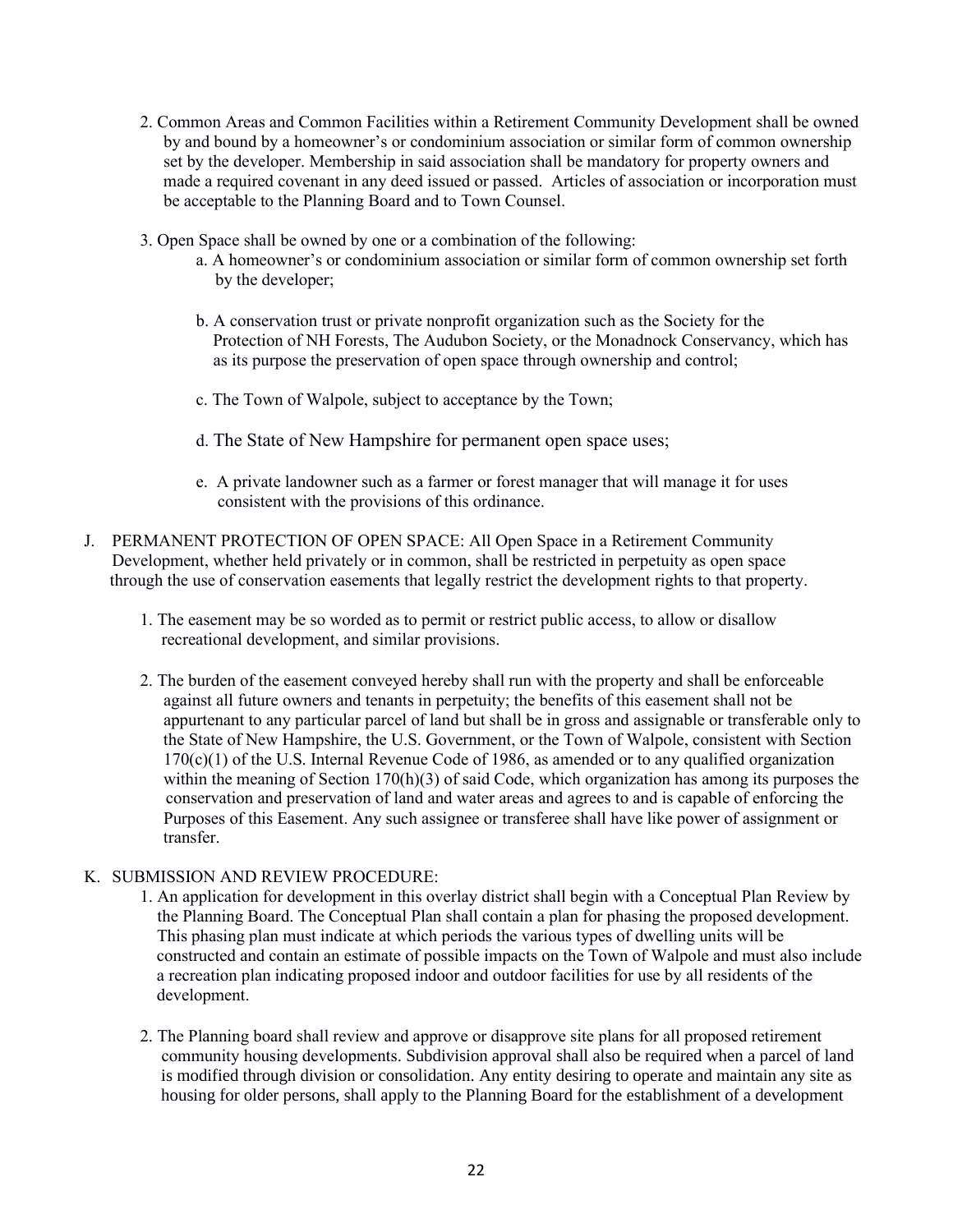and/or expansion of an existing development within the Town of Walpole under the procedure contained herein and further specified in the Site Plan Review Regulations, and if required, Subdivision Regulations, as may be amended from time to time. The review of any site proposed for retirement community housing shall take into account its proximity to those support services necessary to meet the needs of the elderly. Where support services are absent or remote, provisions for such services shall be provided by the developer.

- 3. A completed application for the Retirement Community Development shall contain at a minimum the following information:
	- a. A demonstrated need for additional Retirement housing.
	- b. If Applicable, a Subdivision Plan showing all the information required in the Walpole Subdivision Regulations;
	- c. Site Plan showing all the information required in the Walpole Site Plan Review Regulations;
	- d. Typical architectural renderings and/or building elevations and floor plans of all proposed buildings.
	- e. A Landscaping Plan indicating the existing vegetation to be retained and that to be removed as well as the type, size, and numbers of all proposed new plantings;
	- f. A Lighting Plan for the entire site;
	- g. Copies of all legal documents associated with the development including the Homeowners Association By-Laws, Articles of Incorporation, protective covenants and deed restrictions, etc.;
	- h. A timetable for completion of the Retirement Community Development.
- L. ENFORCEMENT: The enforcement of this Article is vested with the Board of Selectmen. Upon any well founded information that this Article is being violated, the Selectmen shall, within 14 days, undertake such steps as are legally available to them pursuant to RSA 676:15, 17, 17-a, 17-b.
- M. SEVERABILITY: The invalidity of any provision of this Article shall not affect the validity of any other provision, nor any prior decisions made on the basis of the valid provisions of this Article.
- N. EFFECTIVE DATE: This Article shall take effect upon its passage, and as amended.

# **ARTICLE X**

# **Non-Conforming Uses**

- A. Any non-conforming lot, dwelling, or business may continue in its present use.
- B. When any existing non-conforming use of land or building has been discontinued for one year the land and building shall thereafter be used only in conformity to this Ordinance, except that the Board of Adjustment, after public hearing, may permit the resumption of said non-conforming use.
- C. A non-conforming lot may not be voluntarily reduced in size.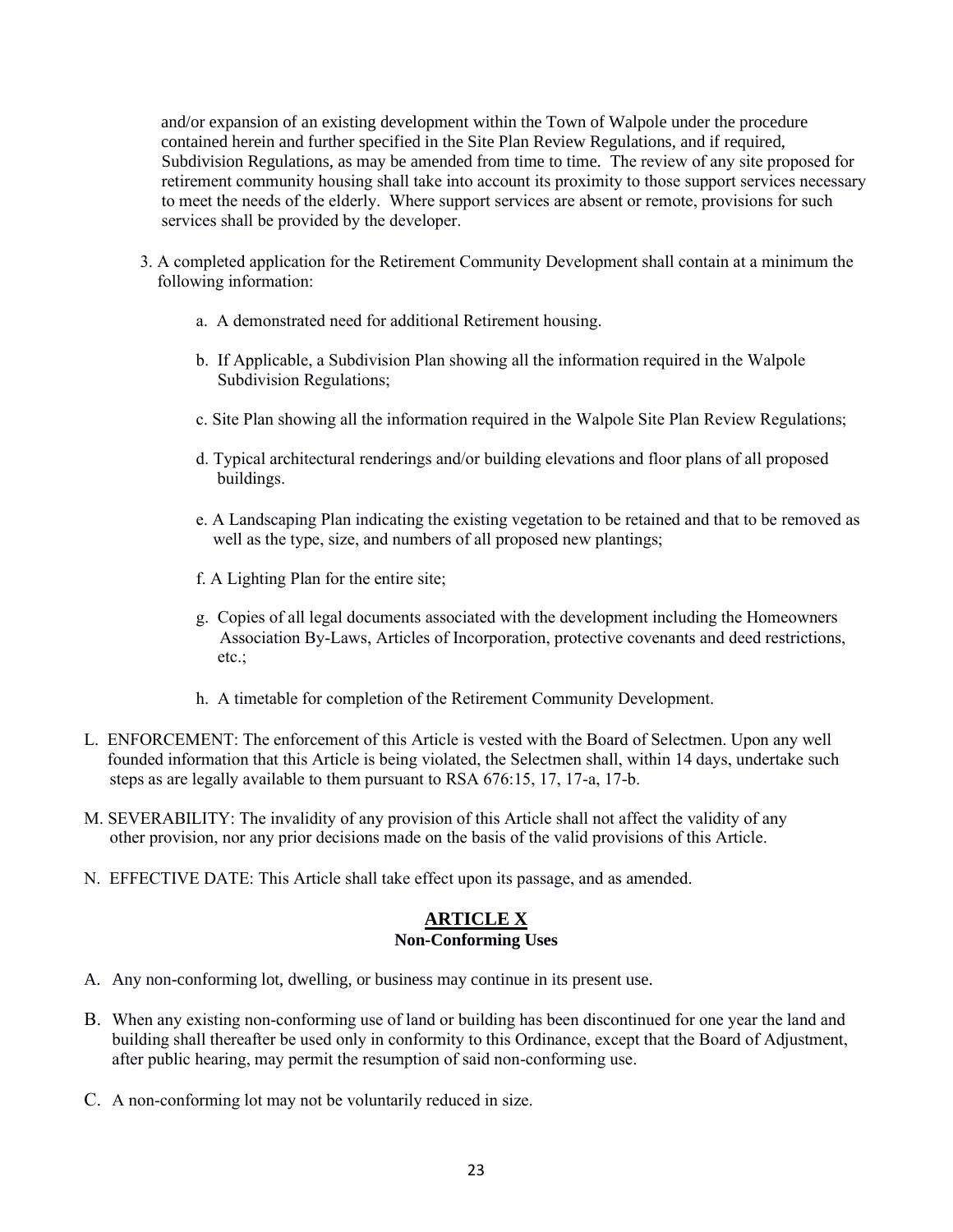D. A non-conforming use may be expanded or enlarged or changed to another non-conforming use after the Board of Adjustment determines, after public hearing, that the proposed expansion, enlargement, or change will not materially increase the hazard or nuisance value of the non-conformity.

# **ARTICLE XI Board of Adjustment**

The five (5) member Zoning Board of Adjustment will be an elected body per RSA 673:3, commencing in 1992. The Board of Adjustment shall conform in membership and term of office to the provisions of

Chapter 673, Sections 3 and 5, N.H.R.S.A. 1983. This Board shall act with full powers granted said Board by Chapters 672-677.

# **ARTICLE XII Administration and Enforcement**

# A. Administration:

- 1. Building Permit Required: A building permit shall be required in order to erect, alter, enlarge, change the use of, relocate, remove or demolish a building; and to convert a dwelling from seasonal to year-round occupancy.
- 2. Exemptions: Exempted from this requirement are: buildings less than one hundred (100) square feet in size and used as an accessory building to the principal use; general repairs and maintenance; the replacing in kind of structural components; and remodeling where the purpose for which the building is to be used is not changed, or where the exterior walls of the building are not to be altered.
- 3. The Board of Selectmen shall issue any and all permits required when the building or land use for which the permit is sought will be in accordance with the provisions of this Ordinance or in accordance with any Variance or Special Exception granted by the Board of Adjustment.
- 4. A fee to cover the administrative costs of the permit process shall be determined by the Selectmen.
- B. Enforcement:
	- 1. It shall be the duty of the Board of Selectmen, and the Board is hereby given power and authority, to enforce the provisions of this Ordinance.
	- 2. Upon any well-founded information that this Ordinance is being violated, the Board of Selectmen shall take immediate steps to enforce the provisions of this Ordinance by seeking an injunction in the Superior Court or by any other appropriate action.

# **ARTICLE XIII Amendments**

This ordinance may be amended by a majority vote as provided for in Chapter 675, N.H.R.S.A., 1983.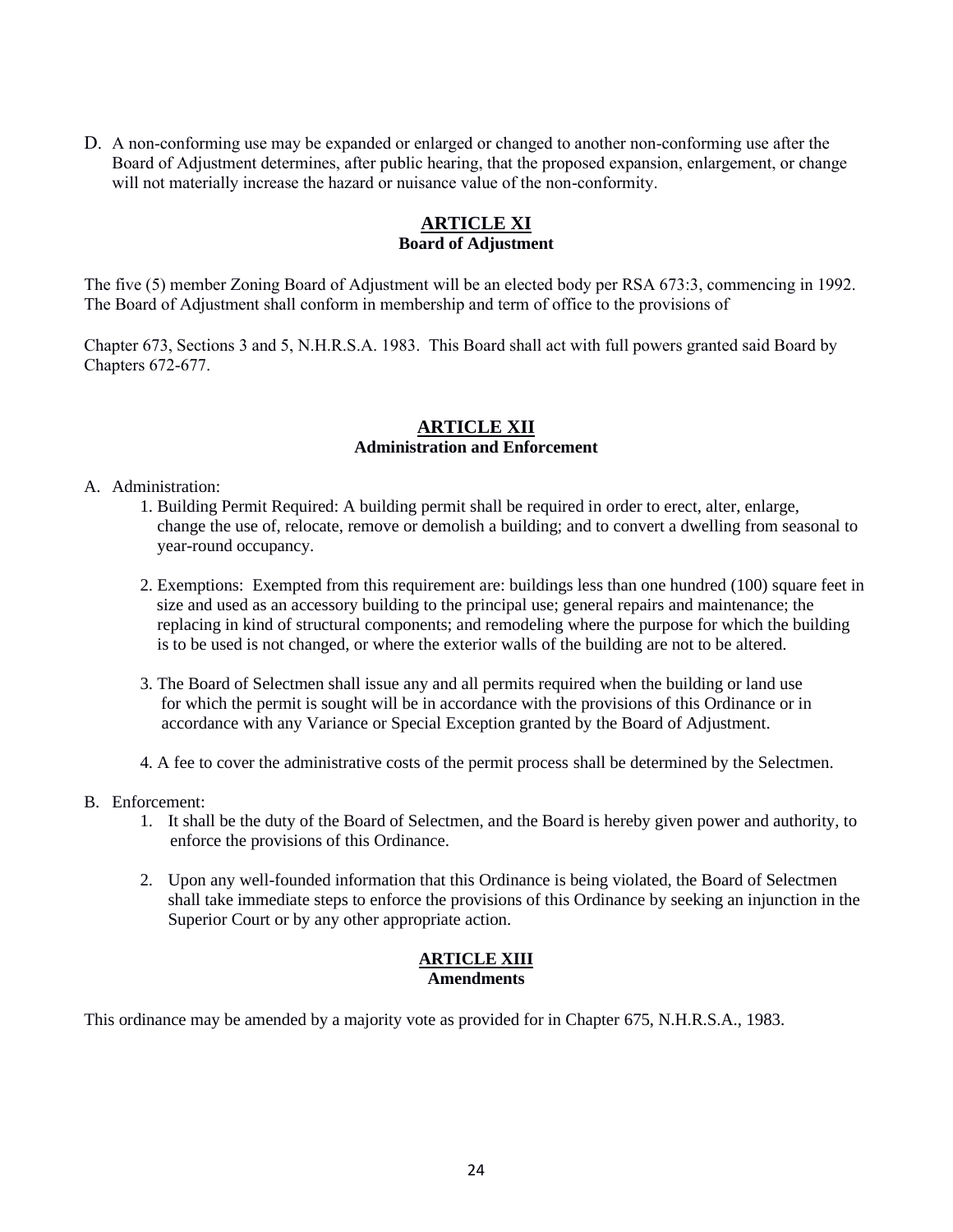### **ARTICLE XIV Penalty**

Any violation of this Ordinance shall be made punishable by a fine of not more than\$100.00 for each day such violation may exist after the conviction date; provided, however, that the total fines imposed for any single violation shall not exceed \$500.00.

# **ARTICLE XV Saving Clause**

The invalidity of any provision of this Ordinance shall not affect the validity of any other provision.

# **ARTICLE XVI**

### **Effective Date**

This Ordinance shall take effect upon its passage.

# **ARTICLE XVII Definitions**

**Accessory Building** means a building subordinate to the main building on the lot and used for purposes customarily incidental to those of the main building.

**Building** is a structure having a roof supported by columns or walls and intended for the shelter, housing or enclosure of any individual, animal, process, equipment, goods or materials of any kind or nature.

**Lot of Record** means land designated as a separate and distinct parcel in a legally recorded deed or plan filed in the records of Cheshire County, NH.

**Frontage** means the length of a lot bordering on a public street. Where a lot borders on more than one public street, the frontage shall be on that street on which the lot has the greatest length, unless otherwise designated by the owner.

**Public Street** means any highway, street, road, avenue, land or other right-of-way over which the public has a right to pass and repass, and which the State, County or Municipality has a responsibility to maintain.

**Trailer** means any vehicle or similar portable structure used, and intended to be used, as an office, shop or dwelling having no foundation other than wheels, hacks or skirting, and having none of the following: running water, sanitary facilities, bath facilities, and toilet.

**Mobile Home** means any structure, transportable in one or more sections, which in the traveling mode, is 8 body feet or more in width, and 40 body feet or more in length, or when erected on site, is 320 square feet or more, and which is built on a permanent chassis and designed to be used as a dwelling with or without a permanent foundation when connected to required utilities, which include plumbing, heating and electrical heating systems contained therein.

**Mobile Home Park** means the land on which two or more mobile homes are parked and occupied for living purposes, regardless of whether or not a charge is made for such accommodations.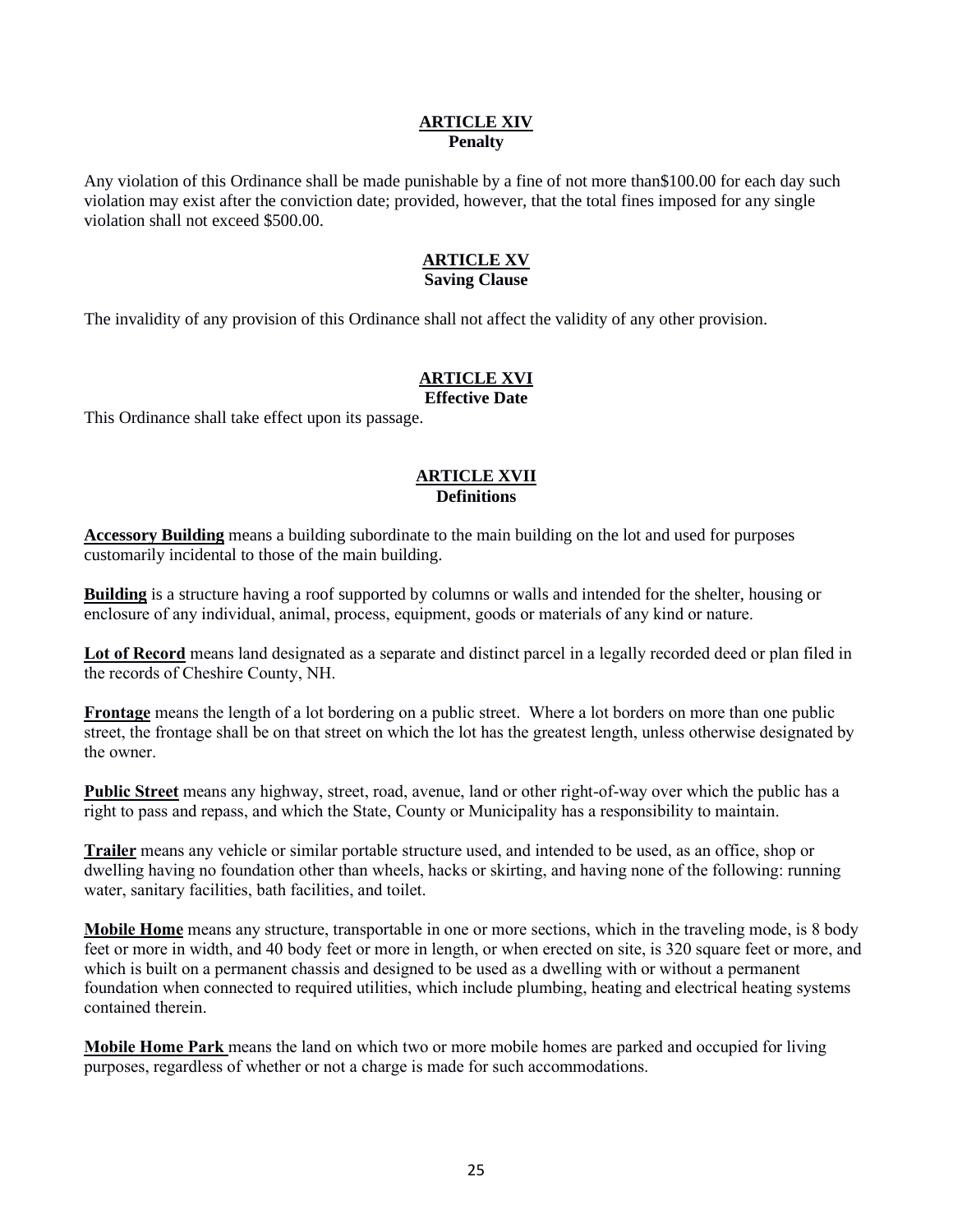**Tourist Home** means any place consisting of a room or groups of rooms located in a residence where transient accommodations for sleeping or living purposes are provided for a price.

**Home Products, Products and Crafts** mean and include everything of an agricultural nature grown, produced, conditioned, or otherwise processed on the property of the resident, also such articles as are manufactured or altered by members of the household or bona fide resident of any property.

**Non-Conforming Use** means the use of any building, structure or land which does not conform to the use regulations of the district in which it is located.

**Sign** means a structure, building wall or other outdoor surface or any device used for visual communication which is used for the purpose of bringing the subject thereof to the attention of the public, or to display, identify and publicize the name or product or service of any person.

**Wall Sign** is defined as any sign attached to, painted on, or applied to a building. All wall signs shall be located on the primary building in which a permitted non-residential use takes place and shall not extend above the roof line of the building. A sign that is affixed to a building shall lie flat against the wall showing only one face.

**Free-Standing Sign** is defined as any signee not attached to a building. Structural elements of a free-standing sign shall not be used in calculation the area of such sign. A free-standing sign may have two sides exhibiting advertising matter and only one side shall be used in calculating the area of such sign.

**Planning Board** is a board of seven members elected by the voters and whose function, among other duties, is the study of a preparation of the Zoning Ordinance and any amendments thereto.

**Dwelling** Means a building of common foundation. A one, or two family, dwelling will share the same foundation per lot.

**Temporary Sign** temporary sign is any sign not permanently attached to the ground, a wall or a building that is intended to be displayed for a short to limited amount of time.

# **ARTICLE XVIII Flood Plain District**

# A. Preamble:

The following regulations in this ordinance shall apply to all lands designated as special flood hazard areas by the Federal Emergency Management Agency (FEMA) in its "Flood Insurance Study for the County of Cheshire, NH" dated May 23, 2006, or as amended, together with the associated Flood Insurance Rate Maps dated May 23, 2006 or as amended, which are declared to be part of this ordinance and are hereby incorporated by reference.

The purpose of establishing a Flood Plain District is to promote the public health, safety, and general welfare, and to minimize public and private losses due to flood conditions in specific areas by provisions designed: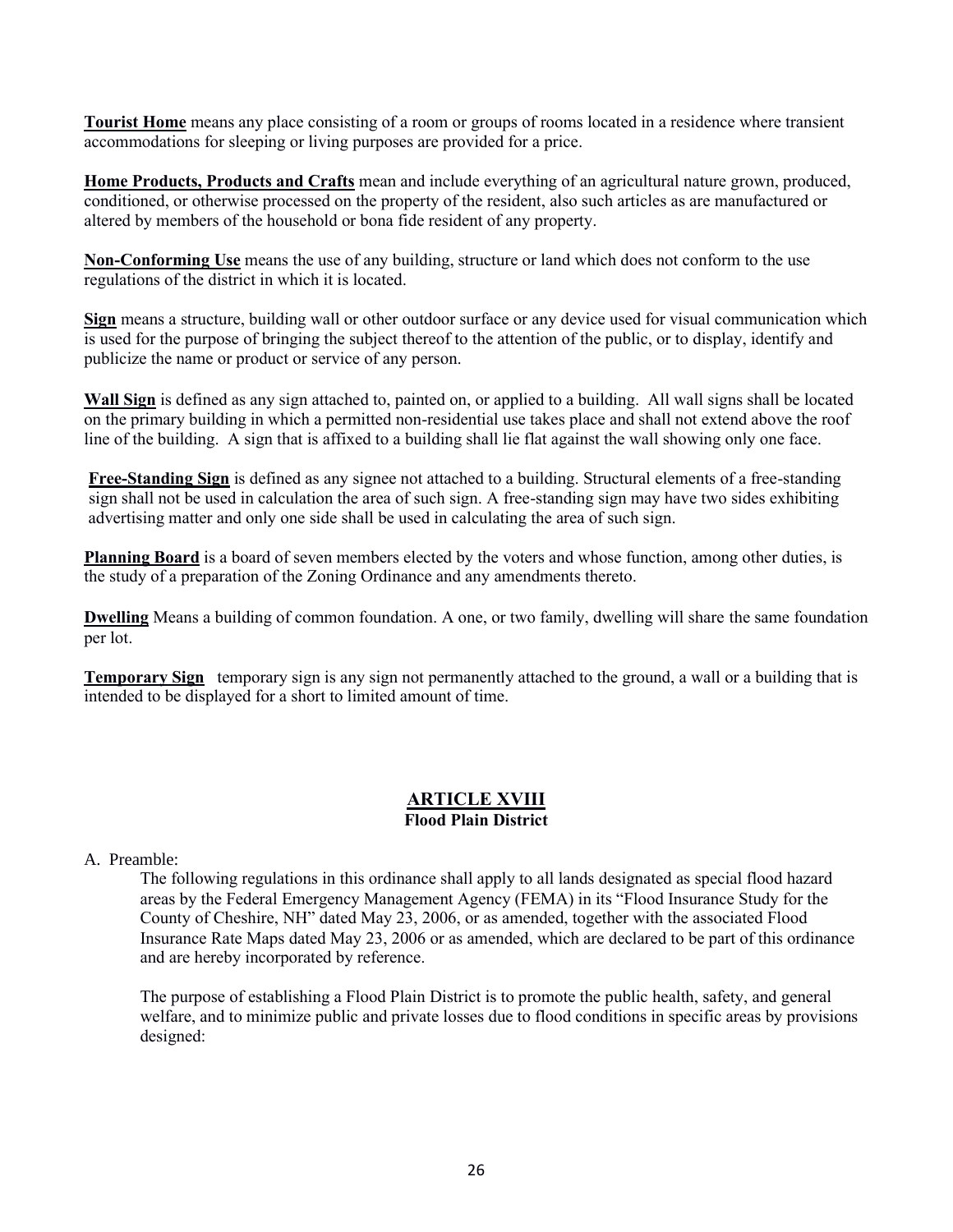- 1. Restricting or prohibiting uses which are dangerous to health, safety, and property due to water or erosion hazards, or which result in damaging increases in erosion or in flood heights or velocities.
- 2. Requiring that uses vulnerable to floods, including facilities that serve such uses, be protected against flood damage at the time of initial construction.
- 3. Controlling the alteration of natural flood plains, stream channels and natural protective barriers, which help accommodate or channel flood waters.
- 4. Controlling, filling, grading, dredging, or other development which may increase flood damage; and
- 5. Preventing or regulating the construction of flood barriers which will unnaturally divert flood water, or which may increase flood hazards in other areas.

# Item I

### B. Definitions:

**Area of Special Flood Hazard** is the land in the flood plain within the Town of Walpole subject to a 1 percent or greater chance of flooding in any given year. The area may be designated as Zone A on the Flood Insurance Rate Map.

**Base Flood** means the flood level having a one-percent possibility of being equaled or exceeded in any given year.

**Basement** means any area of a building having its floor sub-grade on all sides.

**Development** means any man-made change to improved or unimproved real estate, including but not limited to building or other structures, mining, dredging, filling, grading, paving excavation to drilling operations or storage of equipment or materials.

**Flood Insurance Rate Map** (FIRM) means the official map incorporated with this ordinance, on which FEMA has delineated both the special flood hazard areas and the risk premium zones applicable to the Town of Walpole.

**Flood Insurance Study** see *flood elevation study.*

**Floodway** see *regulatory floodway.*

**Flood or Flooding** means a general and temporary condition of partial or complete inundation of normally dry land areas from:

- 1. The overflow of inland or tidal water.
- 2. The unusual and rapid accumulation or runoff of surface waters from any source.

**Flood Elevation Study** means an examination, evaluation, and determination of flood hazards and, if appropriate, corresponding water surface elevations, or an examination and determination of mudslide or flood-related erosion hazards.

**Floodplain or Flood-Prone Area** means any land area susceptible to being inundated by water from any source (see definition of flooding).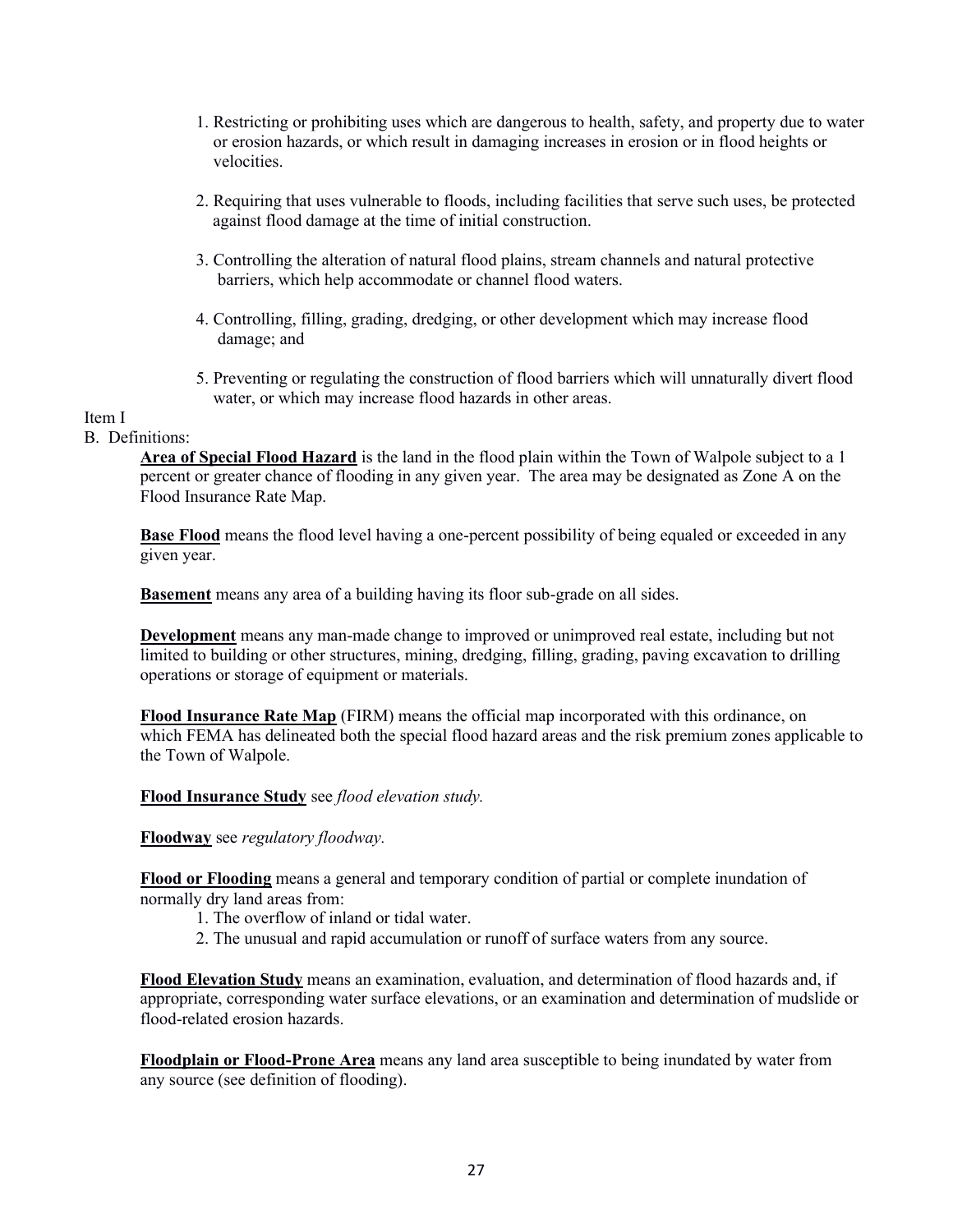**Flood Proofing** means any combination of structural and non-structural additions, changes, or adjustments to structures which reduce or eliminate flood damage to real estate or improved real property, water and sanitary facilities, structures and their contents.

**Functionally Dependent Use** means a use which cannot perform its intended purpose unless it is located or carried out in close proximity to water. The term includes only docking and port facilities that are necessary for the loading/unloading of cargo or passengers, and ship building/repair facilities but does not include long-term storage or related manufacturing facilities.

**Highest Adjacent Grade** means the highest natural elevation of the ground surface prior to construction next to the proposed walls of a structure.

**Historic Structure** means any structure that is:

- 1. Listed individually in the National Register of Historic Places (A listing maintained by the Department of Interior) or preliminarily determined by the Secretary of the Interior as meeting the requirements for individual listing on the National Register;
- 2. Certified or preliminarily determined by the Secretary of the Interior as contributing to the historical significance of registered historic district or a district preliminarily determined by the
- 3. Secretary to qualify as a registered historic district;
- 4. Individually listed on a state inventory of historic places in states with historic preservation programs which have been approved by the Secretary of the Interior; or
- 5. Individually listed on a local inventory of historic places in communities with historic preservation programs that have been certified either:
	- a. By an approved state program as determined the Secretary of the Interior, or
	- b. Directly by the Secretary of the Interior in states without approved programs.

**Lowest Floor** means the lowest floor of the lowest enclosed area (including basement). An unfinished or flood resistant enclosure, usable solely for parking of vehicles, building access or storage in an area other than a basement area is not considered a building's lowest floor; provided that such an enclosure is not built so as to render the structure in violation of the applicable non-elevation design requirements of this ordinance.

 **Manufactured Home** means a structure, transportable in one or more sections which is built on a permanent chassis and is designed for use with or without a permanent foundation when attached to the required utilities. For floodplain management purposes the term "manufactured home" includes park trailers, travel trailers, and other similar vehicles placed on site for greater that 180 consecutive days. This includes manufactured homes located in a manufactured home park or subdivision.

M**anufactured Home Park or Subdivision** means a parcel (or contiguous parcels) of land divided into two or more manufactured home lots for rent or sale.

M**ean Sea Level** means the National Geodetic Vertical Datum (NGVD) of 1929 or other datum, to which base flood elevations shown on a community's Flood Insurance Rate Map are referenced.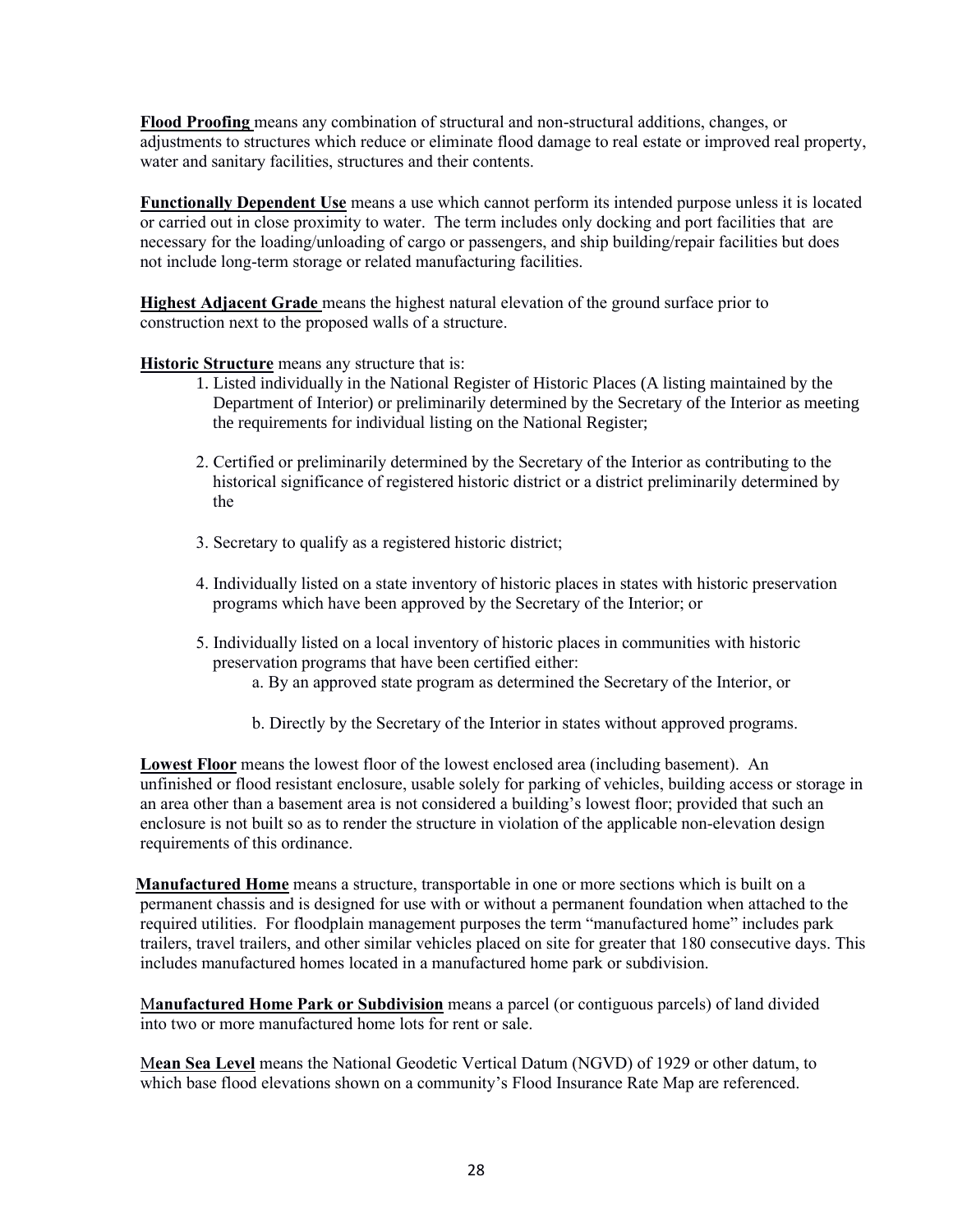**New Construction** means, for the purposes of determining insurance rates, structures for which the "start of construction" commenced on or after the effective date of an initial FIRM or after December 31, 1974, whichever is later, and includes any subsequent improvements to such structures. For floodplain management purposes, *new construction* means structures for which the *start of construction* commenced on or after the effective date of a floodplain management regulation adopted by a community and includes any subsequent improvements to such structures.

**100 Year Flood** see "Base Flood."

**Recreational Vehicle** means a vehicle which is:

- 1. Built on a single chassis;
- 2. 400 square feet or less when measured at the largest horizontal projection;
- 3. Designed to be self-propelled or permanently towable by a light duty truck; and
- 4. Designed primarily not for use as a permanent dwelling but as temporary living quarters for recreational, camping, travel or seasonal use.

**Regulatory Floodway** means the channel of a river or other watercourse and the adjacent land areas that must be reserved in order to discharge the base flood without cumulatively increasing the water surface elevation more than a designated height.

**Special Flood Hazard Area** see "area of special flood hazard."

**Structure** means for flood plain management purposes a walled and roofed building, including a gas or liquid storage tank, that is principally above ground, as well as a manufactured home.

**Start of Construction** includes substantial improvement, and means the date the building permit was issued, provided the actual start of construction, repair, reconstruction, rehabilitation, addition placement, or other improvement was within 180 days of the permit date. The actual start means either the first placement of permanent construction of a structure on a site, such as the pouring of slab or footings, the installation of piles, the construction of columns, or any work beyond the stage of excavation; or the placement of a manufactured home on a foundation. Permanent construction does not include land preparation such as clearing, grading, and filling; nor does it include the installation of streets and/or walkways; nor does it include excavation for a basement, footings, piers, or

**Foundation** or the erection of temporary forms; nor does it include the installation on the property of accessory buildings, such as garages or sheds not occupied as dwelling units or not part of the main structure.

**Substantial Damage** means damage of any origin sustained by a structure whereby the cost of restoring the structure to its before damaged condition would equal or exceed fifty percent of the market value of the structure before the damage occurred.

**Substantial Improvement** means any combination of repairs, reconstruction, alteration, or improvements to a structure in which the cumulative cost equals or exceeds fifty percent of the market value of the structure. The market value of the structure should equal 1. The appraised value prior to the start of the initial repair or improvement, or 2. In the case of damage, the value of the structure prior to the damage occurring. For the purposes of this definition, "Substantial improvements" is considered to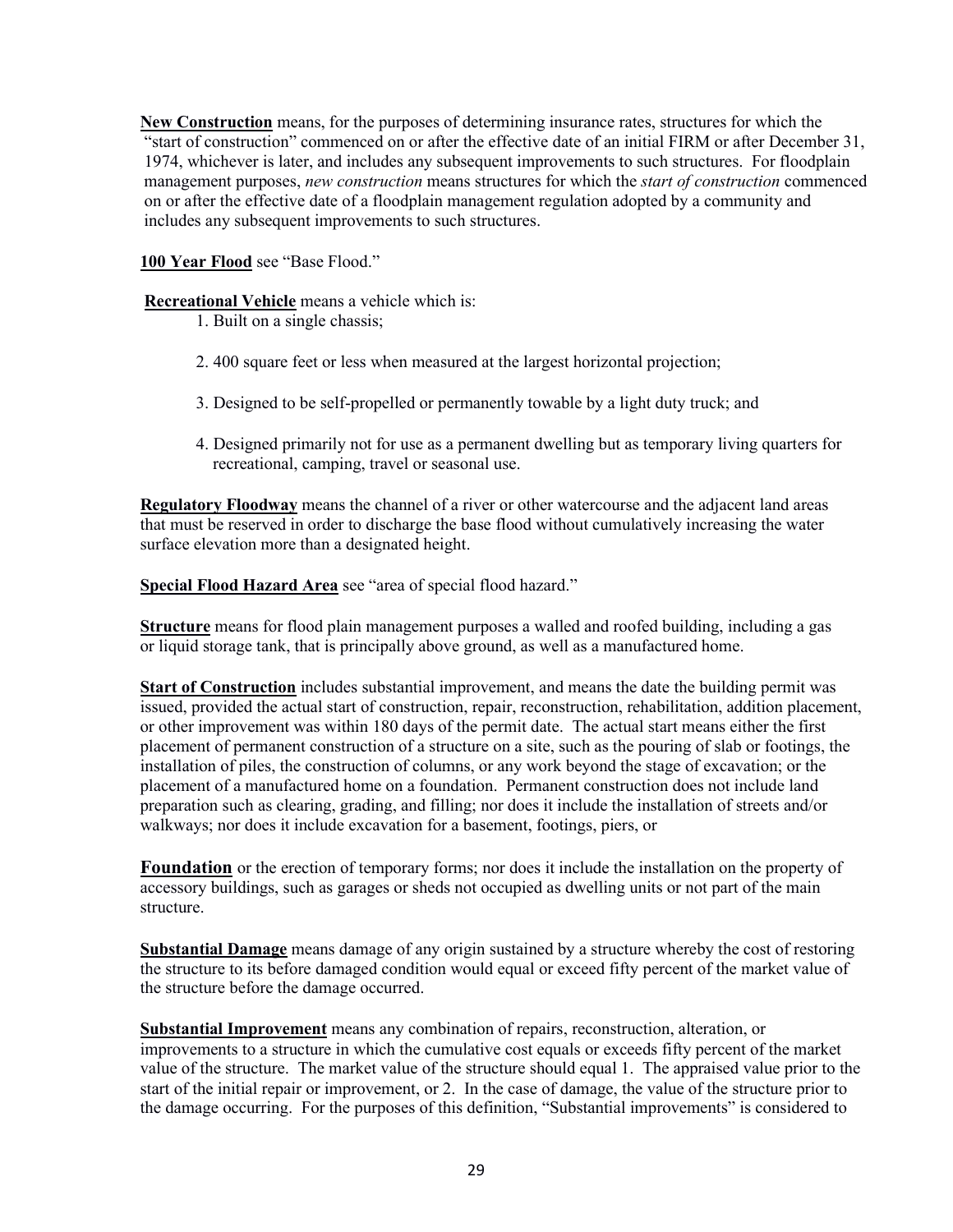occur when the first alteration of any wall, ceiling, floor, or other structural part of the building commences, whether or not that alteration affects the external dimensions of the structure. This Term includes structures, which have incurred substantial damage, regardless of actual repair work performed. The Term does not, however, include any project for improvement of a structure required to comply with existing health, sanitary, or safety code specification which are solely necessary to assure safe living conditions or any alteration of a "historic structure", provided that the alteration will not prelude the structures' continues designation as a "historic structure".

**Violation** means the failure of a structure or other development to be fully compliant with the community's flood plain management regulations. A structure or other development without the elevation certificate, other certifications, or other evidence of compliance required in 44CFR () 60.3(b)(5), (c)(4), (c)(10), (d)(3), (e)(2), (e)(4), or (e)(5) is presumed to be in violation until such time as that documentation is provided.

**Water Surface Elevation** means the height, in relation to the National Geodetic Vertical Datum (NGVD) of 1929, (or other datum, where specified) of floods of various magnitudes and frequencies in the floodplains.

# C. Boundaries:

The Flood Plain District includes all special flood hazard areas south of Cold River designated as Zone A on the Walpole Flood Insurance Rate Map.

# D. Regulations:

- 1. In the Flood Plain District all development is prohibited except by Special Exception.
- 2. No Special Exception shall be granted for placement of manufactured housing within the Flood Plain District.
- 3. The proposed development must be otherwise permitted in the underlying district.
- 4. Certification by a NH registered professional engineer must be provided by the applicant demonstrating that the proposed development in a flood way will not result in any increase in flood levels during the occurrence of the 100-year flood.
- 5. Any proposed new construction or substantial improvement (50% or more of the market value of structure including prefabricated) must (1) Be designed (or modified) and anchored to prevent flotation, collapse, or lateral movement of the structure, (2) Use construction materials and utility equipment that are resistant to flood damage, and (3) Use construction methods and practices that will minimize flood damage.
- 6. All new construction and substantial improvement of structures have the lower floor elevated, or flood proofed to or above the base flood level.
- 7. All new and replacement water and sewer systems be located, designed and constructed to minimize infiltration and impairment by floodwaters.
- 8. Obtain permits for all proposed development within the Flood Plain District.
- 9. Provide evidence that all necessary permits have been received from these governmental agencies as required by federal or state law.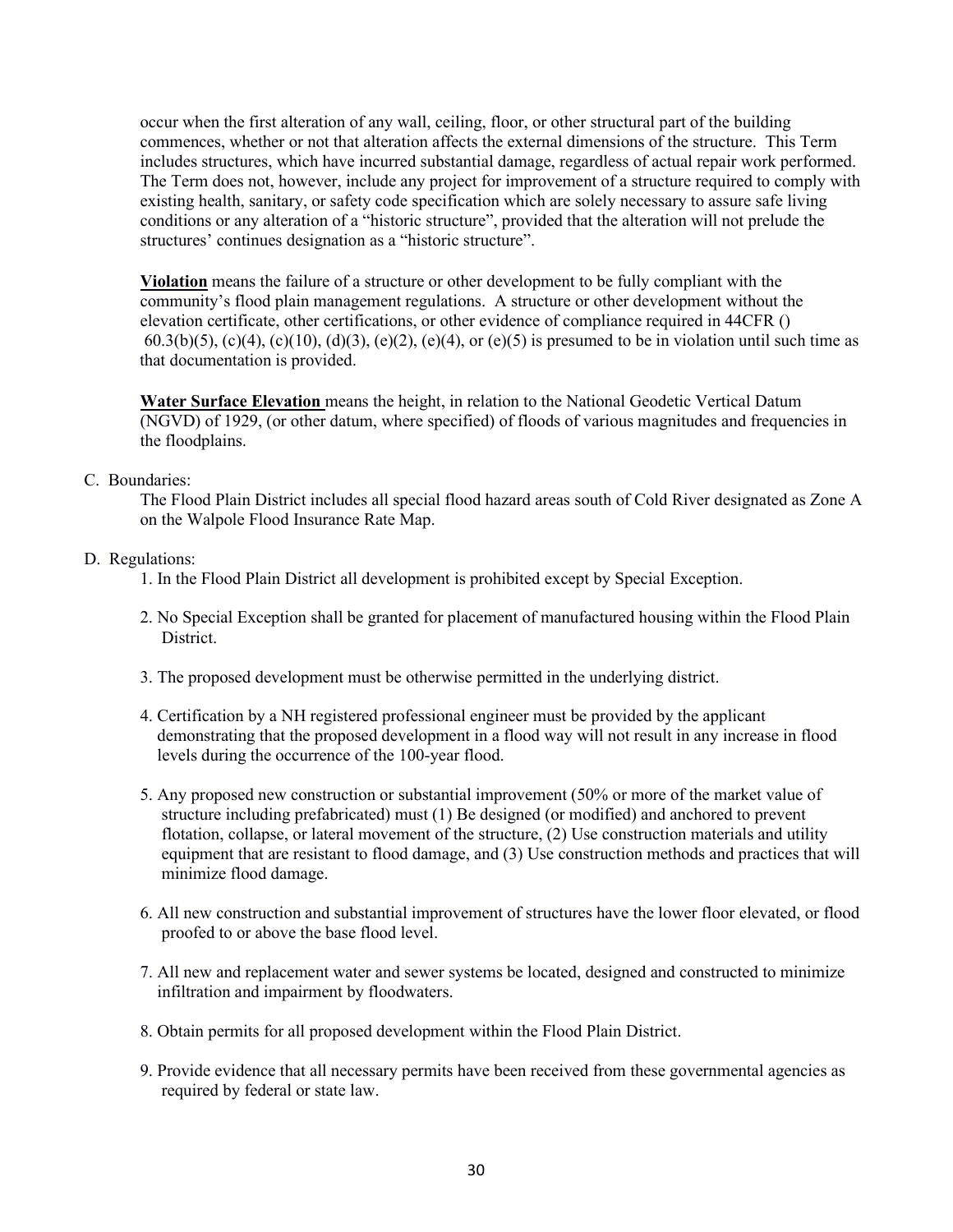# Item II

All proposed development in any special flood hazard areas shall require a permit.

### Item III

The Selectmen shall review all building permit applications for new construction or substantial improvements to determine whether proposed building sites will be reasonably safe from flooding. If a proposed building site is in a flood-prone area, all new construction or substantial improvements shall:

- 1. Be designed (or modified) and adequately anchored to prevent flotation, collapse, or lateral movement of the structure resulting from hydrodynamic and hydro-static loads, including the effects of buoyancy.
- 2. Be constructed with materials resistant to flood damage,
- 3. Be constructed by methods and practices that minimize flood damages,
- 4. Be constructed with electrical, heating, ventilation, plumbing, and air conditioning equipment, and other service facilities that are designed and/or located so as to prevent water from entering or accumulating within the components during conditions of flooding

# Item IV

Where new or replacement water and sewer systems (including on-site systems) are proposed in flood-prone areas the applicant shall provide the Selectmen with assurance that these systems will be designed to minimize or eliminate infiltration of flood waters into the systems and discharges from the systems into flood waters, and onsite waste disposal systems will be located to avoid impairment to them or contamination from them during periods of flooding.

### Item V

The Selectmen shall maintain for public inspection, and furnish upon request, any certification of flood-proofing and the as built elevation (in relation to mean sea level) of the lowest floor (including basement) of all new or substantially improved structures and include whether or not such structures contain a basement. If the structure has been flood-proofed, the as built elevation (in relation to mean sea level) to which the structure was floodproofed. This information must be furnished by the applicant.

# Item VI

The Selectmen shall review proposed developments to assure that all necessary permits have been received from those governmental agencies from which approval is required by federal or state law, including Section 404 of the Federal Water Pollution Control Act Amendments of 1972, 33 U.S.C. 1334. It shall be the responsibility of the applicant to certify these assurances to the Selectman.

# Item VII

- 1. In riverine situations, prior to the alteration or relocation of a watercourse the applicant for such authorization shall notify the Wetlands Board of the New Hampshire Environmental Service Department and submit copies of such notification to the Selectmen. Further, the applicant shall be required to submit copies of said notification to those adjacent communities as determined by the Selectmen.
- 2. The applicant shall submit to the Selectmen, certification provided by a registered professional engineer, assuring that the flood carrying capacity of an altered or relocated watercourse can and will be maintained.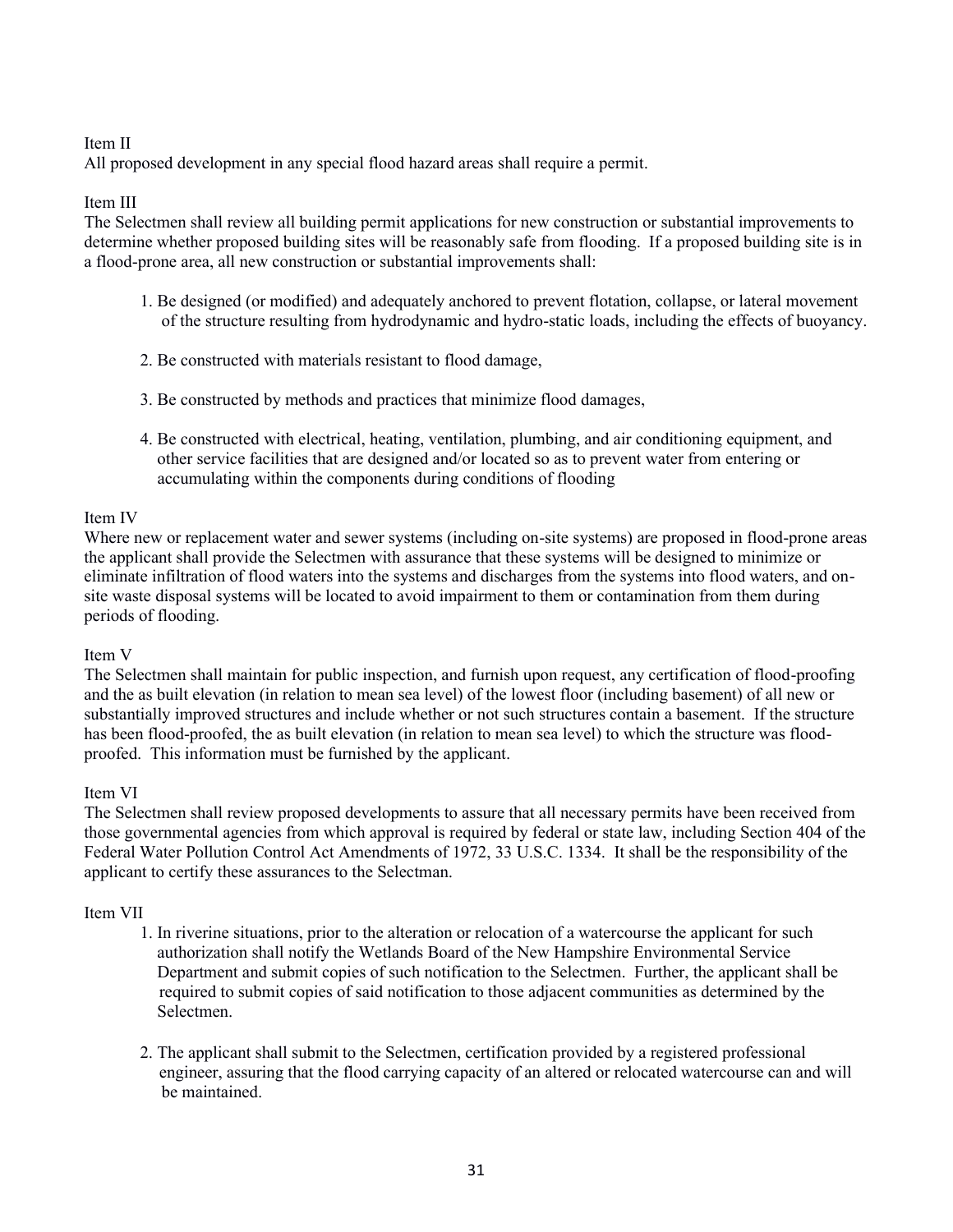- 3. Along watercourses with a designated regulatory floodway no encroachments, including fill, new construction, substantial improvements, and other development are allowed within the floodway that would result in any increase in flood levels within the community during the base flood discharge. In Zone A the Selectmen shall obtain, review and reasonably utilize any floodway data available from Federal, State, or to other sources as criteria for requiring that development meet the floodway requirements of this section.
- 4. Along watercourses that have not had a Regulatory Floodway designated, no new construction, substantial improvements, or other development (including fill) shall be permitted within Zones A1-30 and AE on the FIRM, unless it is demonstrated that the cumulative effect of the proposed development, when combined with all existing and anticipated development, will not increase the water surface elevation of the base flood more than one foot at any point within the community.

### Item VIII

- 1. In special flood hazard areas the Selectmen shall determine the 100-year flood elevation in the following order of precedence according to the data available:
	- a. In Zones A1-30, AH, AE, V1-30, and VE refer to the elevation data provided in the communities Flood Insurance Study and accompanying FIRM or FHBM.
	- b. In unnumbered A Zones the Selectmen shall obtain, review, and reasonably utilize any 100 year flood elevation data available from: federal, state, development proposals submitted to the community (i.e., subdivisions, site approvals) or other source.
	- c. In Zone AO the flood elevation is determined by adding the elevation of the highest adjacent grade to the depth number specified on the FIRM or if no depth number is specified on the FIRM at least two feet.
- 2. The Select board's 100-year flood elevation determination will be used as criteria for requiring in Zones A, A1-30, AE, AH, AO, and A that:
	- a. All new construction or substantial improvement of residential structures have the lowest floor (including basement) elevated to, or above, the 100 year flood elevation;
	- b. That all new construction or substantial improvement of non-residential structures have the lowest floor (including basement) elevated to, or above, the 100-year flood level; or together with attendant utility and sanitary facilities, shall:
		- 1. Be flood-proofed so that below the 100-year flood elevation the structure is watertight with walls substantially impermeable to the passage of water;
		- 2. Have structural components capable of resisting hydro-static and hydrodynamic loads and the effects of buoyancy; and
		- 3. Be certified by a registered professional engineer or architect that the design and methods of construction are in accordance with accepted standards of practice for meeting the provisions of this section: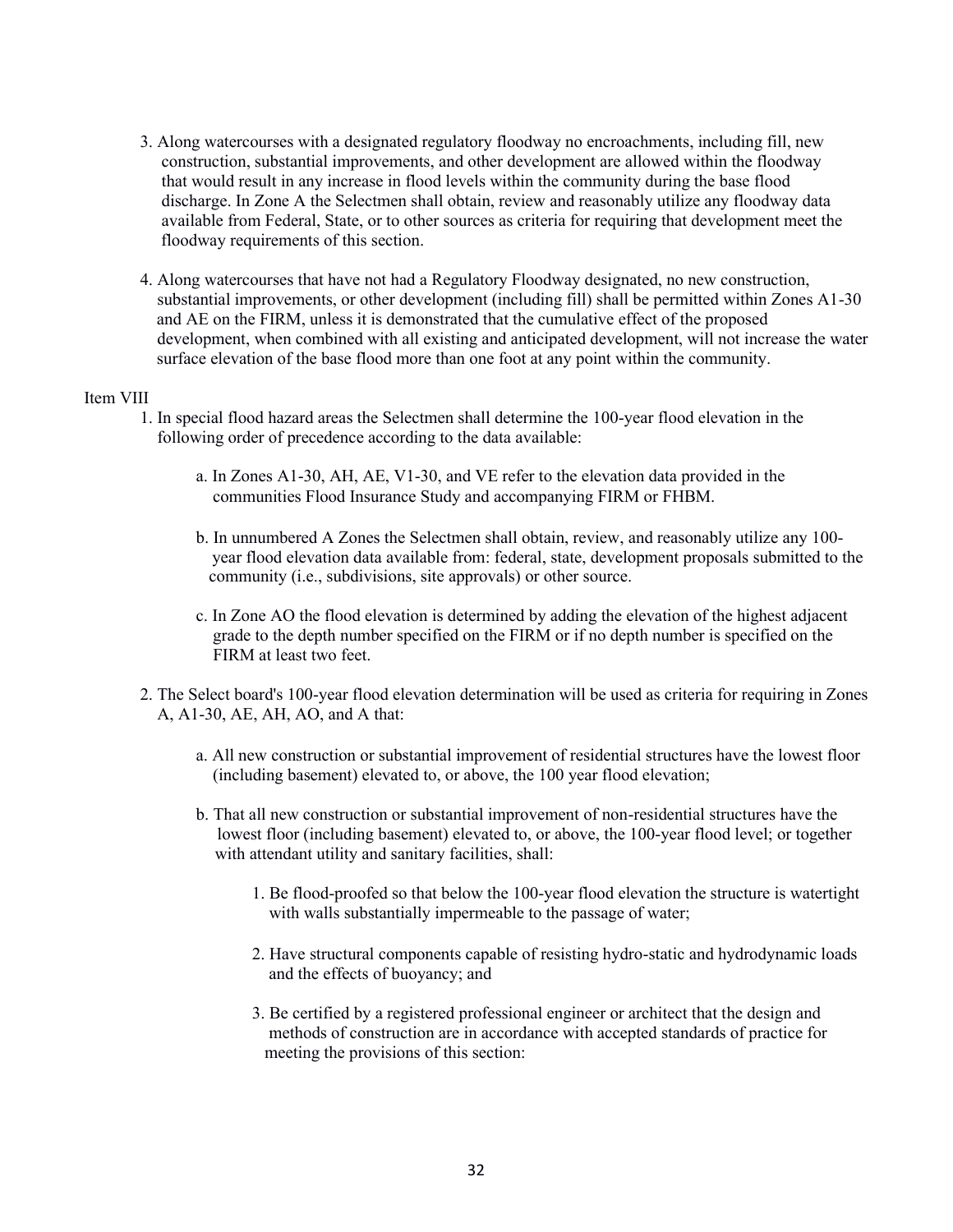- c. All manufactured homes to be placed or substantially improved within special flood hazard areas shall be elevated on a permanent foundation such that the lowest floor of the manufactured home is at or above the base flood level; and be securely anchored to resist flotation, collapse, or lateral movement. Methods of anchoring may include, but are not limited to, use of over-the top or frame ties to ground anchors. This requirement is in addition to applicable state and local anchoring requirements for resisting wind forces;
- d. For all new construction and substantial improvements fully enclosed area below the lowest floor that are subject to flooding are permitted provided they meet the following requirements: 1) the enclosed area is unfinished or flood resistant, usable solely for the parking of vehicles, building access or storage; 2) the area is not a basement; 3) shall be designed to automatically equalize hydrostatic flood forces on exterior walls by allowing for the entry and exit of flood waters. Designs for meeting this requirement must either be certified by a registered professional engineer or architect or must meet or exceed the following minimum criteria: A minimum of two openings having a total net area of not less than one square inch for every square foot of enclosed area subject to flooding shall be provided. The bottom of all openings shall be no higher than one foot above grade. Openings may be equipped with screens, louvers, or other coverings, or devices provided that they permit the automatic entry and exit of floodwaters;
- e. Proposed structures to be located on slopes in special flood hazard areas Zones AH and AO shall include adequate drainage paths to guide flood waters around and away from the proposed structures.
- f. All recreational vehicles placed on sites within Zones A shall either:
	- 1. Be on the site for fewer than 180 consecutive days;
	- 2. Be fully licensed and ready for highway use; or
	- 3. Meet all standards of Section 60.3 (b) (1) of the National Flood Insurance Program Regulations and the elevation and anchoring requirements for "manufactured homes" in Paragraph (c) (6) of Section 60.3.

### Item IX - Variances and Appeals:

- 1. Any order, requirement, decision, or determination of the building inspector made under this ordinance may be appealed to the Zoning Board of Adjustment as set forth in RSA 676:5.
- 2. If the applicant, upon appeal, requests a variance as authorized by RSA 674:33, I (b), the applicant shall have the burden of showing in addition to the usual variance standards, under state law that:
	- a. the variance will not result in increased flood heights, additional threats to public safety, or extraordinary public expense.
	- b. if the requested variance is for activity within a designated regulatory floodway, no increase in flood levels during the base flood discharge will result.
	- c. the variance is the minimum necessary, considering the flood hazard, to afford relief.
	- d. The Zoning Board of Adjustment shall notify the applicant in writing that: the issuance of a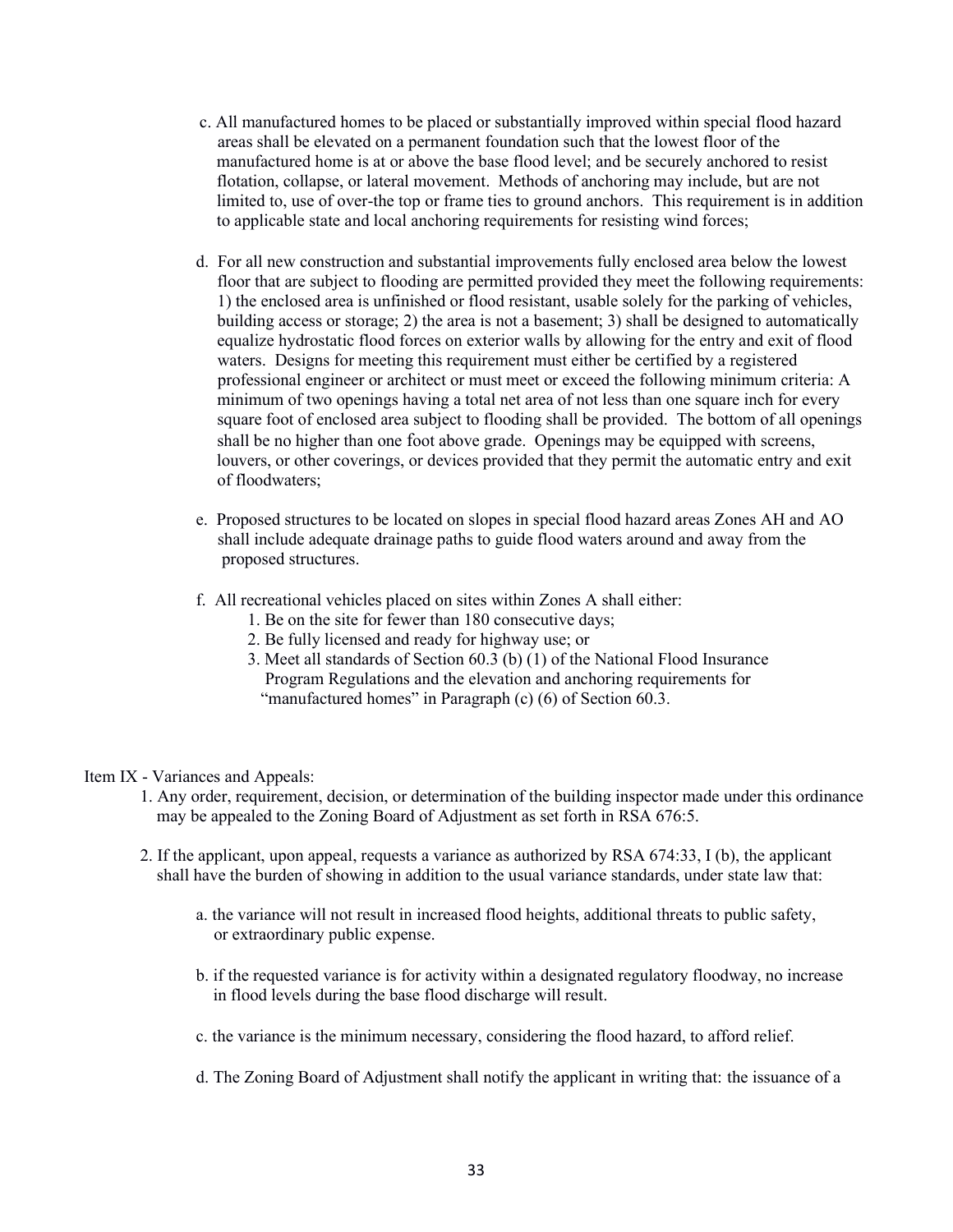variance to construct below the base flood level will result in increased premium rates for flood insurance up to amounts as high as \$25 for \$100 of insurance coverage, and such construction below the base flood level increases risks to life and property. Such notification shall be maintained with a record of all variance actions.

- 3. The community shall:
	- a. Maintain a record of all variance actions, including the justifications for their issuance,
	- b. Report such variances issued in its annual or biennial report submitted to FEMA's Federal Insurance Administrator.

# **ARTICLE XIX Wellhead Protection Overlay District Ordinance**

#### Preamble

Natural Resource Overlay Districts comprise those areas with characteristics that require protection and land management practices which minimize environmental degradation. The restrictions within each district are designed to permit uses appropriate to the area while protecting health, safety, and general welfare of the Town of Walpole and its citizens, now and in the future.

The regulations in this Article overlay and supplement the provisions on the underlying zoning districts. Where any provisions of these overlay zoning districts are in conflict with provisions of the underlying zoning district regulations, other ordinances of the Town of Walpole, or the State of New Hampshire, the more restrictive provisions shall apply.

#### **SECTION I. AUTHORITY**

 Pursuant to the authority granted under RSA 674:16, in particular RSA 674:16, II relative to innovative land use controls, the Town of Walpole hereby adopts the following regulation.

### **SECTION II. PURPOSE**

 The purpose of the Wellhead Protection Overlay District is to balance the value of groundwater as an important source of drinking water for the Town of Walpole with the economic impact of restricting a variety of uses within the Wellhead Protection Overlay District.

 The purpose is to be accomplished by regulating land uses which could contribute pollutants to designated public drinking water wells.

Intent of the Wellhead Protection Overlay District:

- 1. To promote public health, safety and general welfare of the community
- 2. To protect, preserve and maintain existing and potential groundwater supplies, groundwater recharge areas and wellhead protection areas within known aquifers.
- 3. To protect the groundwater and wellhead protection areas of the Town from adverse development, inappropriate land use practices and depletion.

### **SECTION III. DEFINITIONS**

**Aquifer**: A geologic formation composed of rock, sand or gravel that contains significant amounts of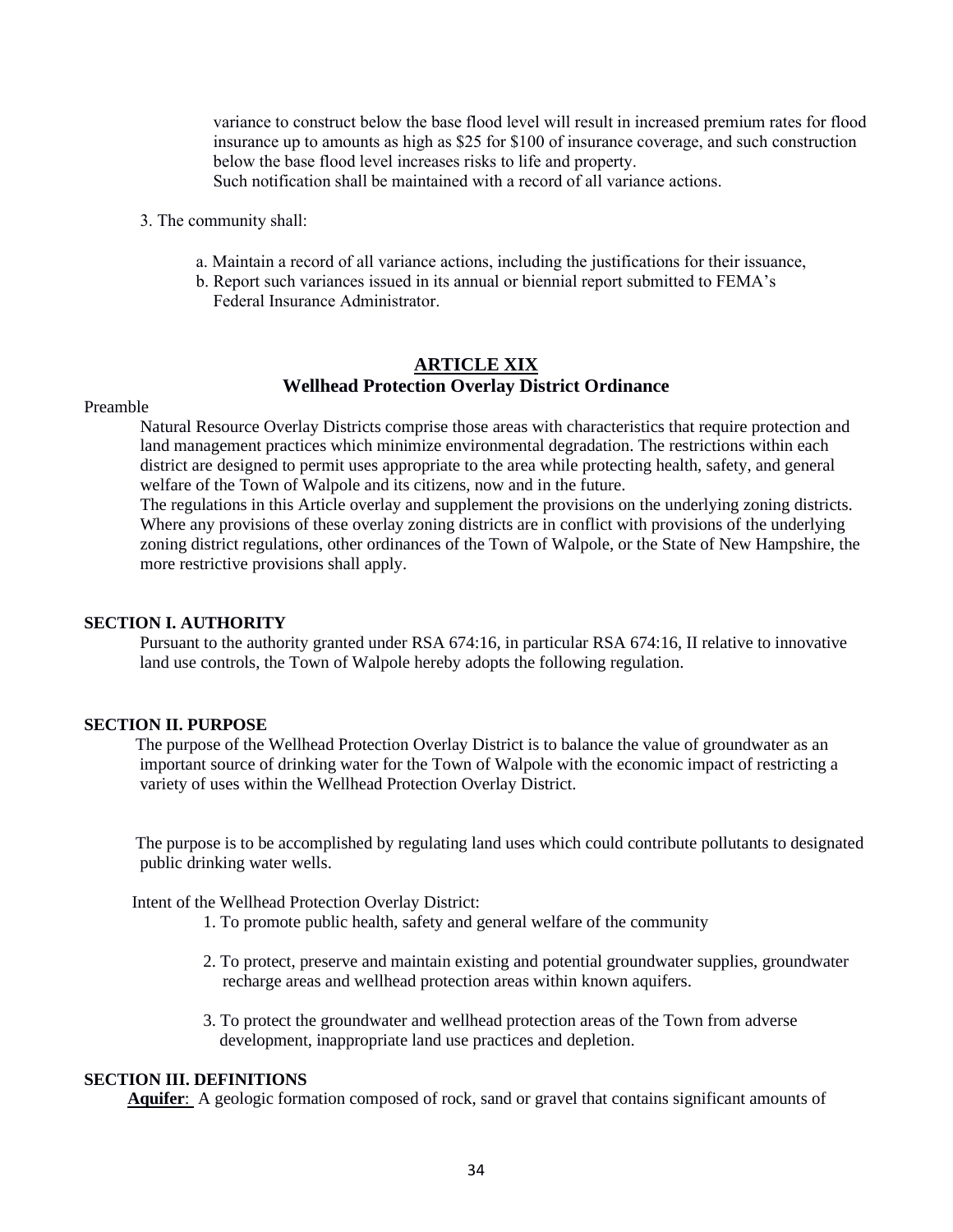potentially recoverable water.

 **Biosolid**: Biosolids is the term used for any sludge derived from sewage wastewater treatment facility that meets the standards for beneficial reuse, that is or has received a sludge Quality Certification or SQC.

 **Bulk Storage of Materials**: Deicing material that are ordered, stored, issued and sold by weight is known as bulk materials.

 **Groundwater**: Water in the sub-surface zone at or below the water table in which all pore spaces are filled with water.

**Impervious**: Not readily permitting the infiltration of water.

 **Impervious Surface**: A surface through which regulated substances cannot pass when spilled. Impervious surfaces include concrete unless unsealed cracks or holes are present. Earthen, wooden, or gravel surfaces: or other surfaces which could react with or dissolve when in contact with the substances stored on them are not considered impervious surfaces.

 **Junkyard**: An establishment or place of business which is maintained, operated, or used for storing, keeping, buying, or selling junk, or for the maintenance or operation of an automotive recycling yard. The word does not include any motor vehicle dealers registered with the director of motor vehicles under RSA 261:104 and controlled under RSA 236:126.

 **Leachable Wastes**: Waste material, including solid wastes, sludge and agricultural wastes that are capable of releasing contaminants to the surrounding environment.

 **Mining**: The activities performed in the extraction of minerals including the excavation of pits, removal of mineral, removal of dimension stone, disposal of overburden and the construction of roads for the haulage of mining materials.

 **Non-Contact Cooling Water**: Water which flows through a heat exchanger providing a physical barrier between the water and the process being cooled.

**Positive Limiting Barrier**: A depression (e.g., groove) in the surface of an otherwise level impervious area designed to impede the flow and contain spilled substances with the perimeter of the impervious area.

**Process Water**: Wastewater from an industrial process.

**Public water system**: A system for the provision to the public of piped water for human consumption, if such system has at least 15 service connections or regularly serves an average of at least 25 individuals daily at least 60 days out of the year.

**Regulated Substance**: Substances listed under 40 CFR 302, 7-1-05 edition or most current, excluding the following substances: (1) ammonia, (2) sodium hypochlorite, (3) sodium hydroxide, (4) acetic acid, (5) sulfuric acid, (6) potassium hydroxide, (7) potassium permanganate, and (8) propane and other liquefied fuels which exist as gases at normal atmospheric temperature and pressure.

**Sanitary Protective Radius**: The area around a public water supply well which must be maintained in its natural state as required by Env-Dw 301 or 302 (for community water systems); Env-Dw 373.12 and Env-Dw 372.14 (for other public water systems) or most current versions.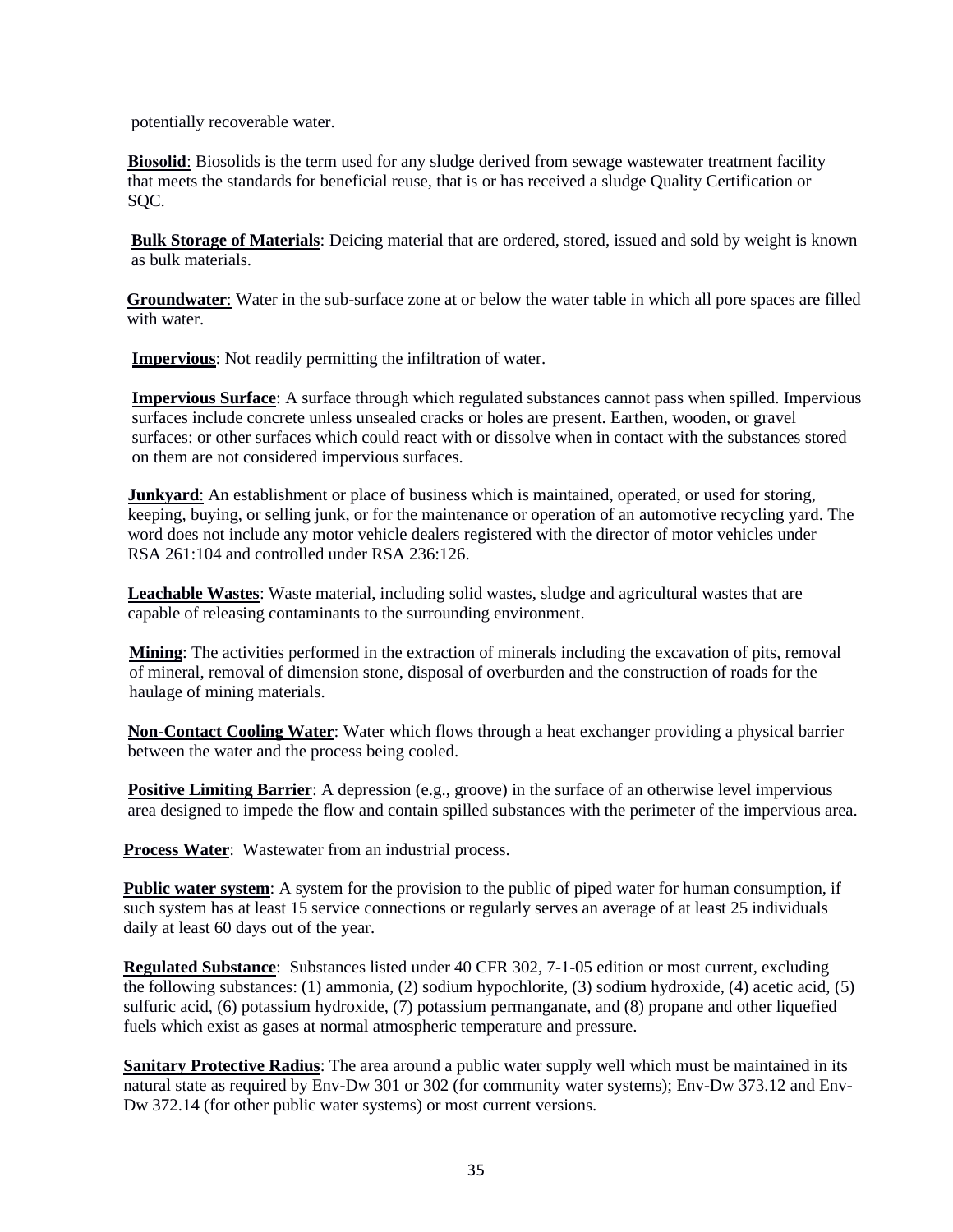**Seasonal High-Water Table**: The depth from the mineral soil surface to the upper most soil horizon that contains 2% or more distinct or prominent redoximorphic features that increase in percentage with increasing depth as determined by a licensed Hydrogeologiest, Soils Scientist, Wetlands Scientist, Engineer or other qualified professional approved by the Planning Board.

**Secondary Containment**: A structure such as a berm or dike with an impervious surface which is adequate to hold 110 percent of the volume of the largest regulated-substances container. (See Env-Wq 401.03(i) for reference).

**Snow Dump**: For the purposes of this ordinance, a location where snow, which is cleared from roadways and/or motor vehicle parking areas, is placed for disposal.

**Solid Waste**: Any discarded or abandoned material including refuse, putrescible material, septage, or sludge, as defined by New Hampshire Solid Waste Rules He-P 1901.03 or more current version. Solid waste includes solid, liquid, semi-solid, or contained gaseous waste material resulting from residential, industrial, commercial, mining, and agricultural operations and from community activities.

**Surface Water**: Streams, lakes, ponds, and tidal waters, including marshes, water courses and other bodies of water, natural or artificial.

**Wellhead Protection Area**: The surface and subsurface area surrounding a water well or well field supplying a public water system, through which contaminants are reasonably likely to move toward and reach such water well or well field.

**Hazardous Waste Facility**: Any location at which hazardous waste is subjected to treatment, storage or disposal and may include a facility where hazardous waste has been generated.

### **SECTION IV. WELLHEAD PROTECTION OVERLAY DISTRICT**

The Wellhead Protection Overlay District is an overlay district which is superimposed over the existing underlying zoning and includes within its boundaries the Wellhead Protection Areas for the River Well and the Watkins Hill Well, sources for the public drinking water system for the Town of Walpole. The wellhead protection area for the River Well is depicted on a map entitled "Wellhead Protection Area for River Well, Walpole, NH (EPA ID 2401010-001) and dated January 2003. The wellhead protection area for Watkins Hill well is depicted on a map entitled Wellhead Protection Area for Watkins Hill Well, Walpole, NH (EPA ID 2401010-002) and dated November 2014. The Wellhead Protection Overlay District encompasses the surface and subsurface areas surrounding the aforementioned public water system wells through which contaminants are reasonably likely to move toward and reach such wells.

### **SECTION V. DETERMINATION AND ADJUSTMENT**

1. Determination

Where the boundary of the Wellhead Protection Overlay District, as delineated, is doubted or disputed by the owner, applicant, or abutter of the land in question, the burden of proof shall be upon the disputing party or parties to show where it should be properly located. At the request of the Planning Board, the Town of Walpole may engage services of a professional such as a geologist, soil scientist, or staff from a state or federal agency to determine more accurately the location and extent of the resource in question at the scale of the subdivision plat or site plan, at the expense of the disputing landowner, applicant or abutter. The Planning Board shall have the authority to make the final determination as to the location of a disputed boundary.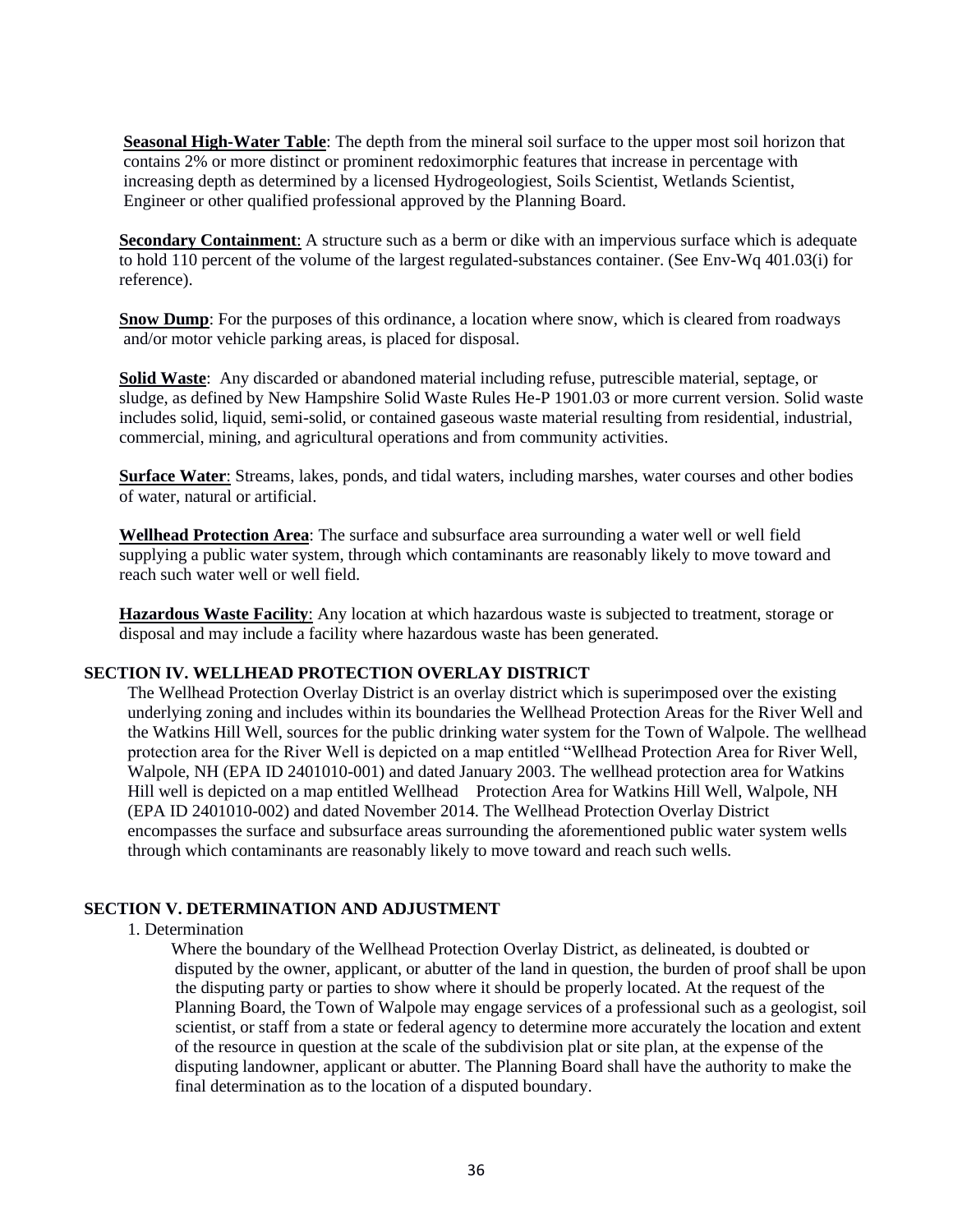#### 2. Adjustment

 The Planning Board may, based upon appropriate findings and evidence, recommend an adjustment of the boundary or area designation of the Wellhead Protection Overlay District, including reducing or expanding the designation area to more correctly define the location and the extent.

# **SECTION VI. APPLICABILITY**

This Ordinance applies to all uses in the Wellhead Protection Overlay District, except for those uses exempt under Section XIII (Exemptions) of this Ordinance.

### **SECTION VII. PERFORMANCE STANDARDS**

The following Performance Standards apply to all uses in the Wellhead Protection Overlay District unless exempt under Section XIII:

- 1. For any use that will render impervious more than 15 percent or more than 2,500 square feet of any lot, whichever is greater, a storm-water management plan shall be prepared which the Planning Board determines is consistent with the current revision of the "New Hampshire Stormwater Manual, Volumes 1-3".
- 2. Conditional uses, as defined under Section XI shall develop storm-water management and pollution prevention plans and include information consistent with "Developing Your Stormwater Prevention Plan: A Guide for Industrial Operators" (US EPA, Feb 2009) or more current edition. The plan shall demonstrate that the use will:
	- a. Meet minimum storm-water discharge setbacks between water supply wells and constructed storm-water practices as found within the "Innovative Land Use Planning Techniques: A Handbook for Sustainable Development, Section 2.1 Permanent (Post- Construction) Stormwater Management", (DES, 2008 or later edition).
	- b. Minimize the release of regulated substances by developing and implementing a source control plan that identifies pollution prevention measures.
	- c. Stipulate that the expansion or redevelopment activities shall require an amended storm-water plan and may not infiltrate stormwater through areas containing contaminated soils without completing a Phase I Assessment in conformance with the most current version of ASTM E 1527-05, also referred to as All Appropriate Inquiry (AAI).
	- d. Maintain a minimum of four feet vertical separation between the bottom of a storm water practice that infiltrates or filters stormwater and the average seasonal high water table as determined by a licensed hydrogeologist, soil scientist, engineer, or other qualified professional as determined by the Planning Board.
- 3. Animal manures, fertilizers, and compost must be stored in accordance with the manual Best Management Practices for Agriculture in New Hampshire, NH Department of Agriculture, Markets and Food, July 2008, and any subsequent revisions.
- 4. All regulated substances stored in containers with a capacity of five gallons or more must be stored in product-tight containers on an impervious surface designed and maintained to prevent flow to exposed soils, floor drains, and outside drains;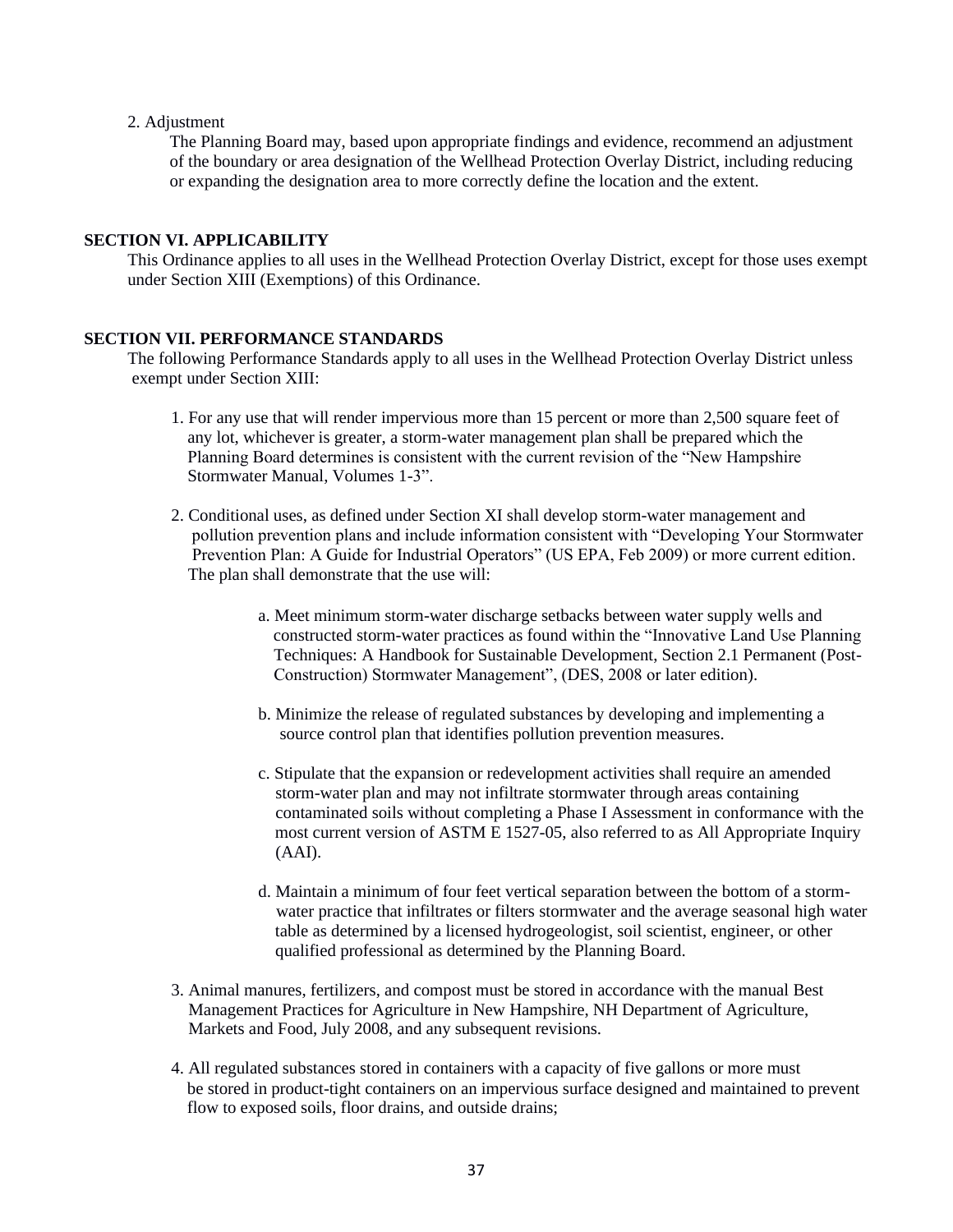- 5. Facilities where regulated substances are stored must be secured against unauthorized entry by means of a door and/or gate that is locked when authorized personnel are not present and must be inspected weekly by the facility owner;
- 6. Outdoor storage areas for regulated substances, associated material or waste must be protected from exposure to precipitation and must be located at least 50 feet from surface water or storm drains, at least 75 feet from private wells and outside the sanitary protective radius of wells used by public water systems.
- 7. Secondary containment must be provided for outdoor storage of regulated substances in regulated containers and the containment structure must be constructed in such a way to minimize the accumulation of water in the containment area and contact between precipitation and storage container(s).
- 8. Containers in which regulated substances are stored must be clearly visibly labeled in accordance with local state, and federal regulations and must be kept closed and sealed when material is not being transferred from one container to another.
- 9. On any property within the wellhead overlay district, where land-disturbing activities are to take place, all inactive wells not in use or properly maintained at the time the site work plan is submitted, shall be considered abandoned and must be sealed by the well owner in accordance with the most current version of the New Hampshire Water Well Board Rules (We 604).
- 10. Blasting activities shall be planned and conducted to minimize groundwater contamination. Excavation activities should be planned and conducted to minimize adverse impacts to hydrology and the dewatering of nearby drinking water supply wells;
- 11. All transfers of petroleum from delivery trucks and storage containers over five gallons in capacity shall be conducted over an impervious surface having a Positive Limiting Barrier (PLB) at its perimeter.

# **SECTION VIII. SPILL PREVENTION, CONTROL, AND COUNTERMEASURE PLAN (SPCC)**

Conditional uses, as described under Section XI, part (A), using regulated substances shall submit a spill control and countermeasure plan (SPCC) to the Walpole Fire Chief or other official designee who shall ordinary or catastrophic events such as, spills, floods, or fires that may cause large releases of regulated substances. It shall include at a minimum:

- 1. A description of the physical layout and a facility diagram, including all surrounding surface waters and wellhead protection areas.
- 2. Contact list and phone numbers for the facility response coordinator or official designee, cleanup contractors, and all appropriate federal, state, and local agencies who must be contacted in case of a release to the environment.
- 3. A list of all regulated substances in use and locations of use and storage;
- 4. A prediction of the direction, rate of flow, and total quantity of regulated substance that could be released where experience indicates a potential for equipment failure.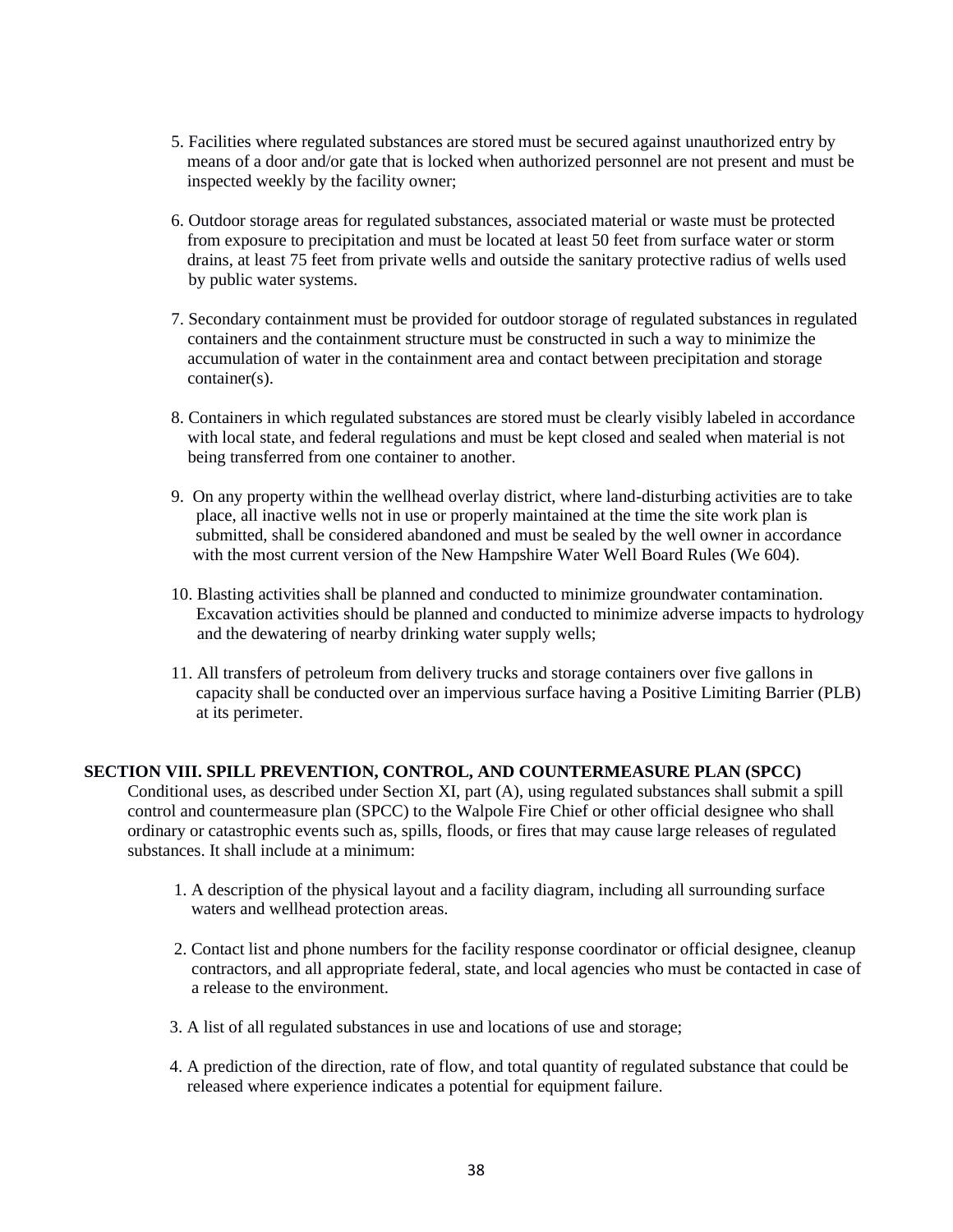5. A description of containment and/or diversionary structures or equipment to prevent regulated substances from infiltrating the ground.

### **SECTION IX. PERMITTED USES**

Permit Required:

All site plan proposals located within the Wellhead Protection Overlay District shall be reviewed by the Planning Board and/or Zoning Board of Adjustment and shall conform to the provisions of this ordinance. No conditional uses shall be conducted within the Wellhead Protection Overlay District unless a Conditional Use has been approved by the Planning Board. The Planning Board is hereby authorized to attach any reasonable conditions to such approval regarding construction and operation.

Procedure on Application: The Planning Board shall act upon the applications in accordance with the procedural requirements of the Site Plan Review Regulations and NH RSA 676:4 Boards Procedures and Plats.

### **SECTION X. PROHIBITED USES**

The following uses are prohibited in the Wellhead Protection Overlay District. (See Table 1).

- 1. Disposal of solid waste (Brush and stumps are acceptable only if generated from clearing land and buried on the same site. A copy of the site plan which is required to be filed with the Commissioner of the Department of Environmental Services, in accordance with RSA 149-m for on-site burial of stumps, must be submitted to the Planning Board for its files.
- 2. Subsurface storage of petroleum and other hazardous materials.
- 3. Above-ground storage of petroleum and petroleum products in quantities greater than 660 gallons for a single tank or 1320 gallons for multiple-tank systems.
- 4. Disposal of liquid or leachable wastes are prohibited, except from a single or multi-family residential subsurface disposal systems, spreading of animal manure using Best Management Practices or approved commercial or industrial systems which discharge human waste only.
- 5. Industrial uses which discharge contact type process waters on site. Non-contact cooling water is permitted.
- 6. Bulk outside storage of road salt or other deicing materials.
- 7. Snow dumps comprised of snow which has been brought from outside of the Wellhead Protection Overlay District.
- 8. Mining except for earth excavation carried out in compliance with the Town of Walpole's Regulation Governing Earth Excavation including any subsequent amendments and a Conditional Use issued under Section 4 of this Ordinance and RSA 155-E.
- 9. All on site handling, disposal, storage, processing or recycling of regulated substances in greater than household quantities (e.g., five gallons).
- 10. Automotive service and repair shops, fuel sales, junk yards and salvage yards.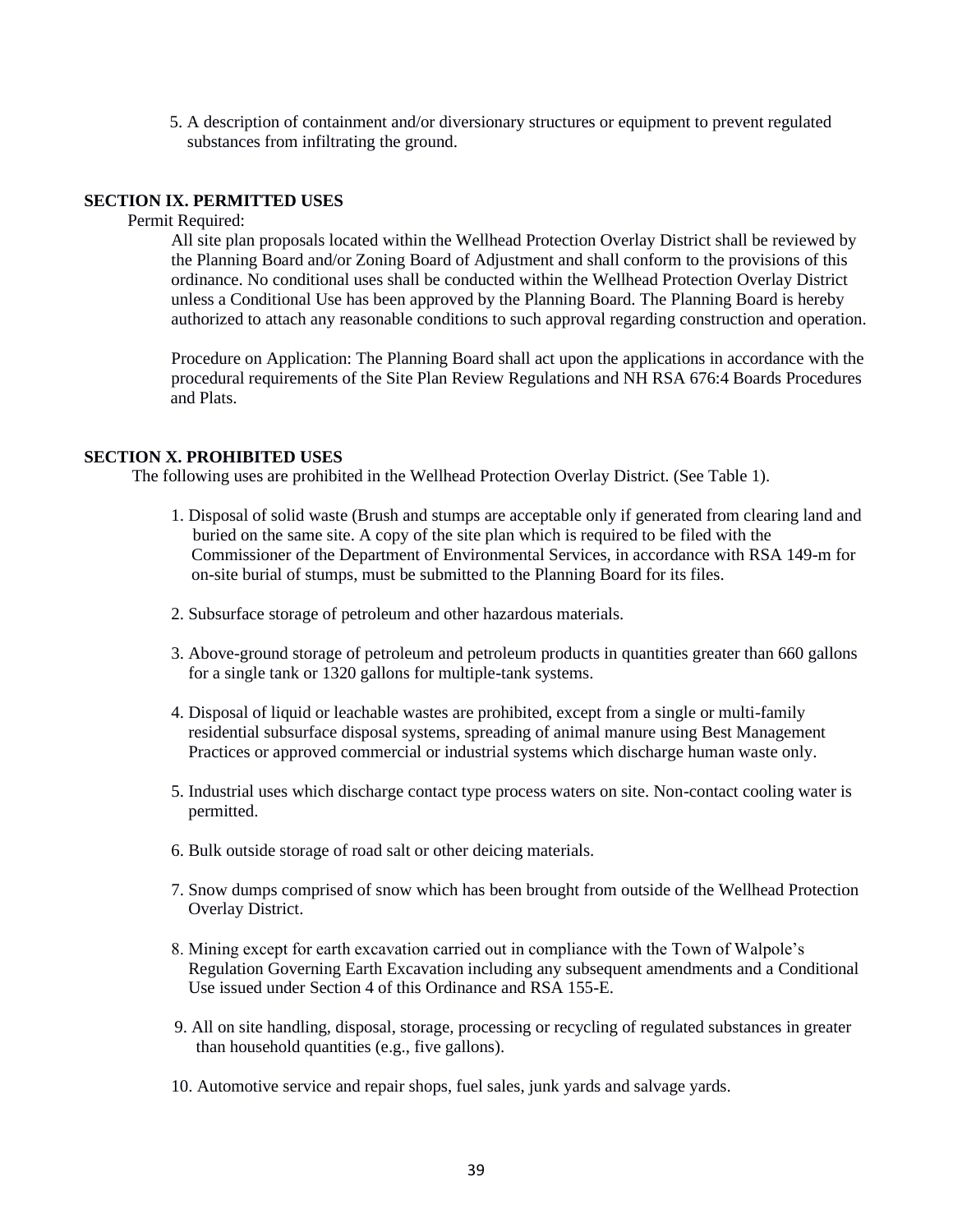- 11. Concrete, asphalt, and tar manufacturing.
- 12. Fueling and maintenance of large earth-moving equipment.
- 13. Sewerage/wastewater treatment system.
- 14. Hazardous Waste Facility

### **SECTION XI. CONDITIONAL USES**

The Planning Board may approve a Conditional Use for a use which is otherwise permitted in the underlying district if the permitted use is involved in one or more of the following:

- 1. Storage, handling, and use of regulated substances in quantities exceeding 100 gallons or 800 pounds dry weight at any one time, provided that an adequate spill prevention, control and countermeasure (SPCC) plan, in accordance with Section VII, is approved by the Walpole Fire Department;
- 2. Any use that will render impervious more than 15 percent or 2,500 square feet of any lot, whichever is greater.
- 3. Any activities that involve blasting of bedrock.
- 4. To receive approval for a Conditional Use, the proposed use must either be permitted by right or by special exception in the underlying zoning district.
- 5. All uses permitted by right or by special condition in the underlying zoning district which are neither prohibited ("P") nor require an approved Conditional Use (CU") under this Section shall be assumed permitted by right or by Conditional Use in the Wellhead Protection Overlay District.

In granting such approval the Planning Board must first determine that the proposed use is not a prohibited use (as listed in Section X of this Ordinance) and will be in compliance with Performance Standards in Section VII as well as all applicable local, state, and federal requirements. The Planning Board may, at its discretion, require a performance guarantee or bond, in an amount and with surety conditions satisfactory to the Board, to be posted to ensure completion of construction of any facilities required for compliance and Performance Standards.

The Planning Board may require that the applicant provide data reports prepared by a professional engineer or qualified groundwater consultant to assess any potential damage to the Town's public drinking water sources that may result from the proposed use. The Planning Board may engage such professional assistance as is required to adequately evaluate such reports and to evaluate in general, the proposed use. Costs of any of the above-mentioned services shall be paid by the applicant.

In the Wellhead Protection Overlay District, the requirements of the underlying districts continue to apply, except those uses are prohibited where indicated by "P" in Table 1. Uses indicated by CU require a conditional use approval from the Walpole Planning Board.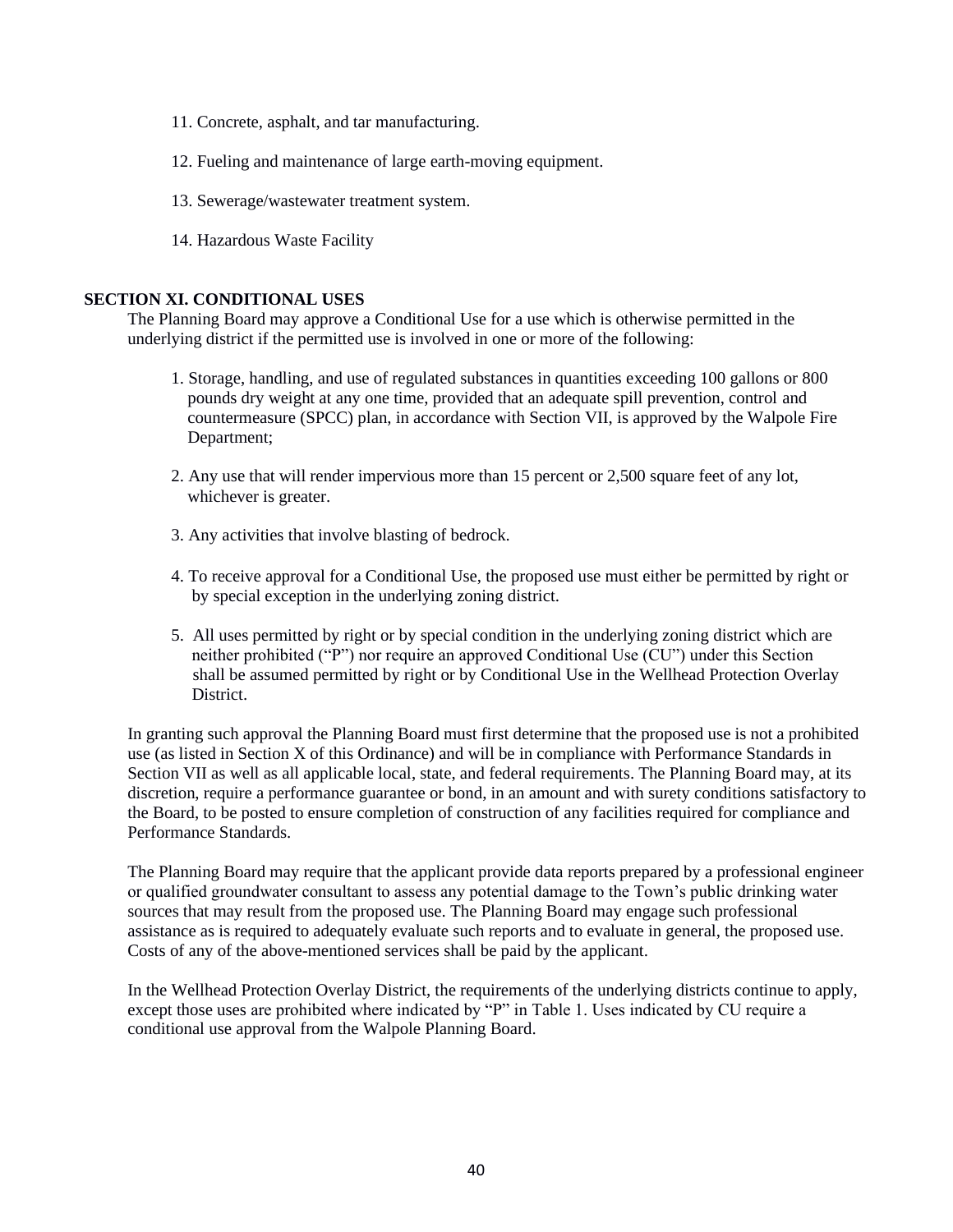Table 1. List of Prohibited Uses and Conditional Uses which require approval by the Planning Board in the Wellhead Protection Overlay District, Walpole, NH ("P" Prohibited; "CU" Conditional Use).

| Disposal of Solid Waste                                                                                                                                                              | Brush and stumps are acceptable only if generated from clearing land<br>and buried on the same site. A copy of the site plan which is required<br>to be filed with the Commissioner of the Department of<br>Environmental Services, in accordance with RSA 149-m for on-site<br>burial of stumps, must be submitted to the Planning Board for its<br>files.                   | $\mathbf{P}$ |
|--------------------------------------------------------------------------------------------------------------------------------------------------------------------------------------|-------------------------------------------------------------------------------------------------------------------------------------------------------------------------------------------------------------------------------------------------------------------------------------------------------------------------------------------------------------------------------|--------------|
| Subsurface storage of<br>petroleum and other<br>hazardous materials.                                                                                                                 |                                                                                                                                                                                                                                                                                                                                                                               | $\mathbf{P}$ |
| Above ground storage of<br>petroleum and other<br>hazardous materials in<br>quantities greater than 660<br>gallons in a single tank or<br>1320 gallons for multiple<br>tank systems. | Spill prevention measures must be implemented including A 110%<br>secondary containment vessel, covered tank housing areas, routine<br>monitoring, corrosion prevention measures, and the creation of a<br>Spill Prevention, Control, and Countermeasure (SPCC) plan.                                                                                                         | <b>CU</b>    |
| Disposal of liquid or<br>$\bullet$<br>leachable wastes                                                                                                                               | Except from a single or from a multi-family residential subsurface<br>disposal system, spreading animal manure using Best Management<br>Practices or approved commercial or industrial systems which<br>discharge human waste only.                                                                                                                                           | $\mathbf{P}$ |
| Industrial uses which<br>$\bullet$<br>discharge contact type<br>process waters on site. Non-<br>contact cooling water is<br>permitted.                                               |                                                                                                                                                                                                                                                                                                                                                                               | $\mathbf{P}$ |
| Bulk Storage of salt/deicing<br>$\bullet$<br>materials                                                                                                                               |                                                                                                                                                                                                                                                                                                                                                                               | $\mathbf{P}$ |
| <b>Snow Dump</b>                                                                                                                                                                     | Specifically, a snow dump comprised of snow and materials brought<br>from outside the Town Wellhead Overlay District Protection<br>Districts.                                                                                                                                                                                                                                 | P            |
| Mining                                                                                                                                                                               | Except for earth excavation carried out in compliance with the Town<br>of Walpole's Regulation Governing Earth Excavation<br>including any subsequent amendments and a Conditional Use<br>is approved under Section 4 of this Ordinance and RSA 155-E.                                                                                                                        | ${\bf P}$    |
| <b>Regulated Substance(s)</b>                                                                                                                                                        | Substances listed under 40 CFR 302, 7-1-05 edition, excluding the<br>following substances: (1) ammonia, (2) sodium hypochlorite, (3)<br>sodium hydroxide, (4) acetic acid, (5) sulfuric acid, (6) potassium<br>hydroxide, (7) potassium permanganate, and (8) propane and other<br>liquefied fuels which exist<br>as gases at normal atmospheric<br>temperature and pressure. |              |
| Automotive service and<br>repair shops,                                                                                                                                              |                                                                                                                                                                                                                                                                                                                                                                               | P            |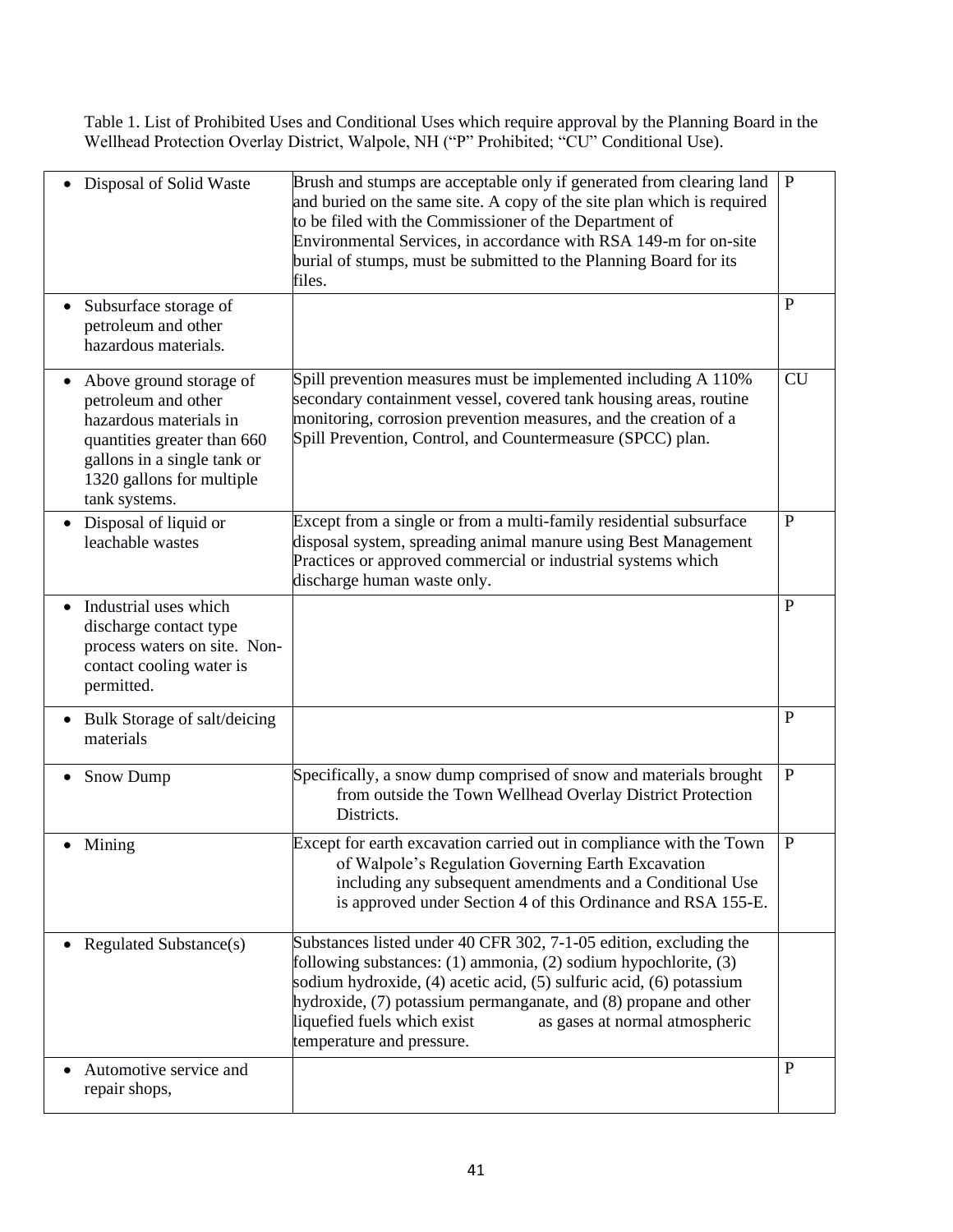| Junk Yards<br>$\bullet$                                                                     |                                                               | $\mathbf{P}$   |
|---------------------------------------------------------------------------------------------|---------------------------------------------------------------|----------------|
| <b>Fuel Sales</b><br>$\bullet$                                                              |                                                               | P              |
| Salvage yards                                                                               |                                                               | $\mathbf{P}$   |
| Concrete, asphalt, and tar<br>manufacturing                                                 |                                                               | $\overline{P}$ |
| • Permanent facilities for<br>fueling $&$ maintenance of<br>large earth-moving<br>equipment |                                                               | $\mathbf{P}$   |
| Sewerage/wastewater<br>treatment system                                                     | Excluding domestic septic systems                             | $\mathbf{P}$   |
| Hazardous waste facility                                                                    |                                                               | $\mathbf{P}$   |
| Industrial, commercial,<br>٠<br>institutional and<br>governmental uses                      | (That are not otherwise prohibited by this Overlay District). | <b>CU</b>      |
| Stormwater infiltration pond<br>$\bullet$<br>and leaching basin                             |                                                               | <b>CU</b>      |
| • Cleaning Service (i.e.<br>laundry, auto)                                                  |                                                               | <b>CU</b>      |
| • Food processing plant                                                                     |                                                               | <b>CU</b>      |
| Wood preserving & furniture<br>stripping                                                    |                                                               | <b>CU</b>      |
| Excavation/grading<br>$\bullet$                                                             |                                                               | <b>CU</b>      |
| Electronic circuit assembly                                                                 |                                                               | <b>CU</b>      |
| <b>Metalworking Shop</b><br>٠                                                               |                                                               | <b>CU</b>      |
| General Service and Repair<br>shop                                                          |                                                               | <b>CU</b>      |
| A1. Manufacturing facility                                                                  |                                                               | CU             |
| B <sub>2</sub> . Laboratory                                                                 |                                                               | <b>CU</b>      |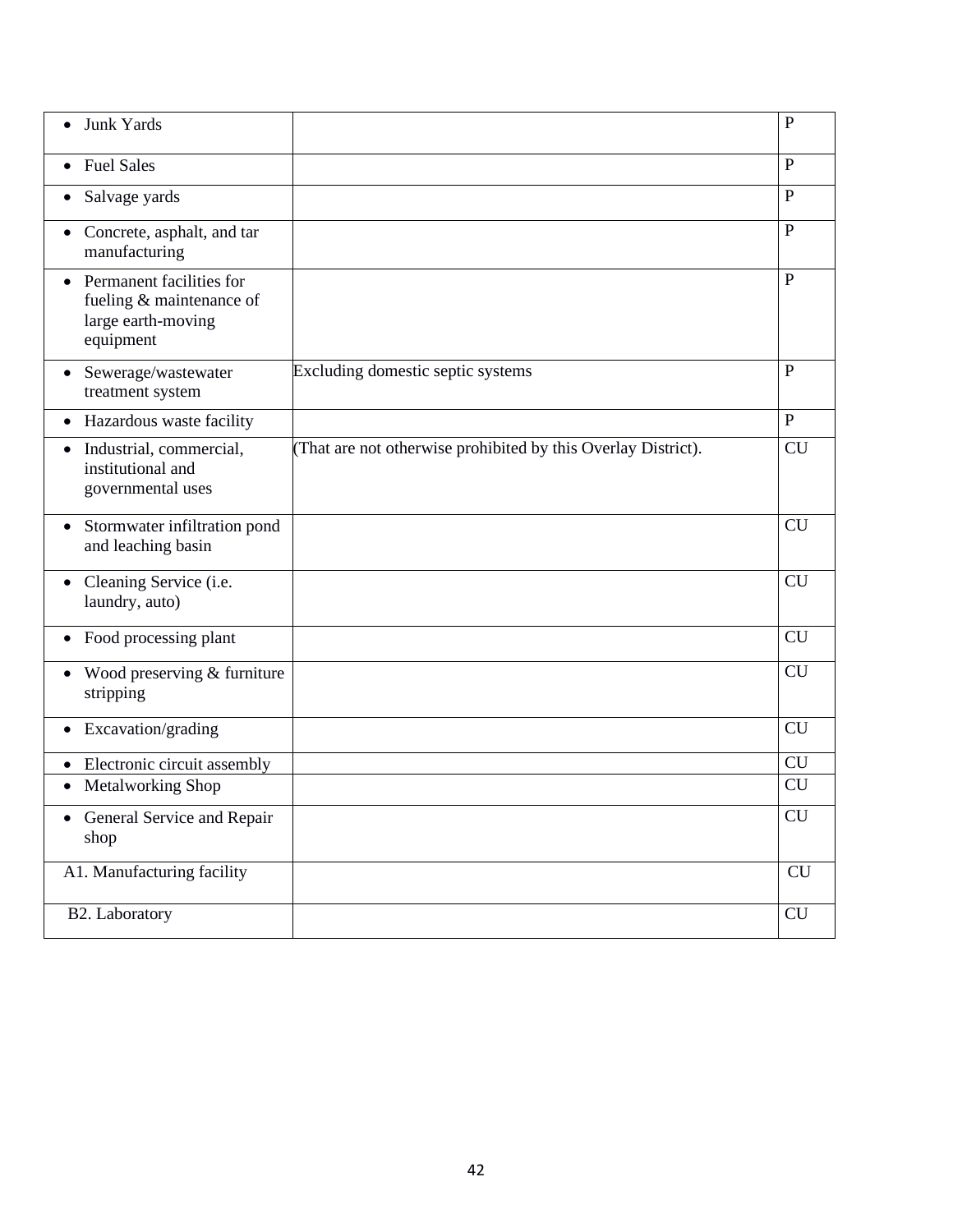### **SECTION XII. EXISTING NONCONFORMING USES**

 Existing nonconforming uses may continue without expanding or changing to another nonconforming use but must be in compliance with all applicable state and federal requirements, including Env-Wq 401, Best Management Practices Rules.

 When any existing non-conforming use of land or building has been discontinued for one year the land and building shall thereafter be used only in conformity to this Ordinance, except that the Board of Adjustment, after public hearing, may permit the resumption of said non-conforming use.

### **SECTION XIII. EXEMPTIONS**

The following uses are exempt from the specified provisions of this ordinance as long as they are in compliance with all applicable local state, and federal requirements:

- 1. Any private residence is exempt from all the Performance Standards;
- 2. Any business or facility where regulated substances are stored in containers with a capacity less than five gallons is exempt from Section VII, Performance Standards, section E through H;
- 3. Storage of heating fuels for on-site use or fuels for emergency electric generation, provided that storage tanks are indoors on a concrete floor or have corrosion control, leak detection, and secondary containment in place, is exempt from Section VII Performance Standard E;
- 4. Storage of motor fuel in tanks attached to vehicles fitted with permanent fuel lines to enable the fuel to be used by that vehicle is exempt from Section VII Performance Standards E through H;
- 5. Storage and use of office supplies is exempt from Section VII Performance Standards E through H;
- 6. Temporary storage of construction materials on a site where they are to be used is exempt from Section VII Performance Standards E through H if incorporated within the site development project within six months of their deposit on the site;
- 7. The sale, transportation, and use of pesticides as defined in RSA 430:29 XXVI is exempt from all provisions of this ordinance;
- 8. Household hazardous waste collection projects regulated under the NH Code of Administrative Rules Env-Wm 401.03(b)(1) and 501.01(b) are exempt from Section VII Performance Standards E through H.
- 9. Facilities with above ground petroleum and petroleum product storage tanks with a capacity of 660 gallons or less for a single tank or 1320 gallons or less for multiple tank systems shall be exempt from inspections under Section XV of this ordinance.

### **SECTION XIV RELATIONSHIP BETWEEN STATE AND LOCAL REQUIREMENTS**

Where both the State and the municipality have existing requirements the more stringent shall govern.